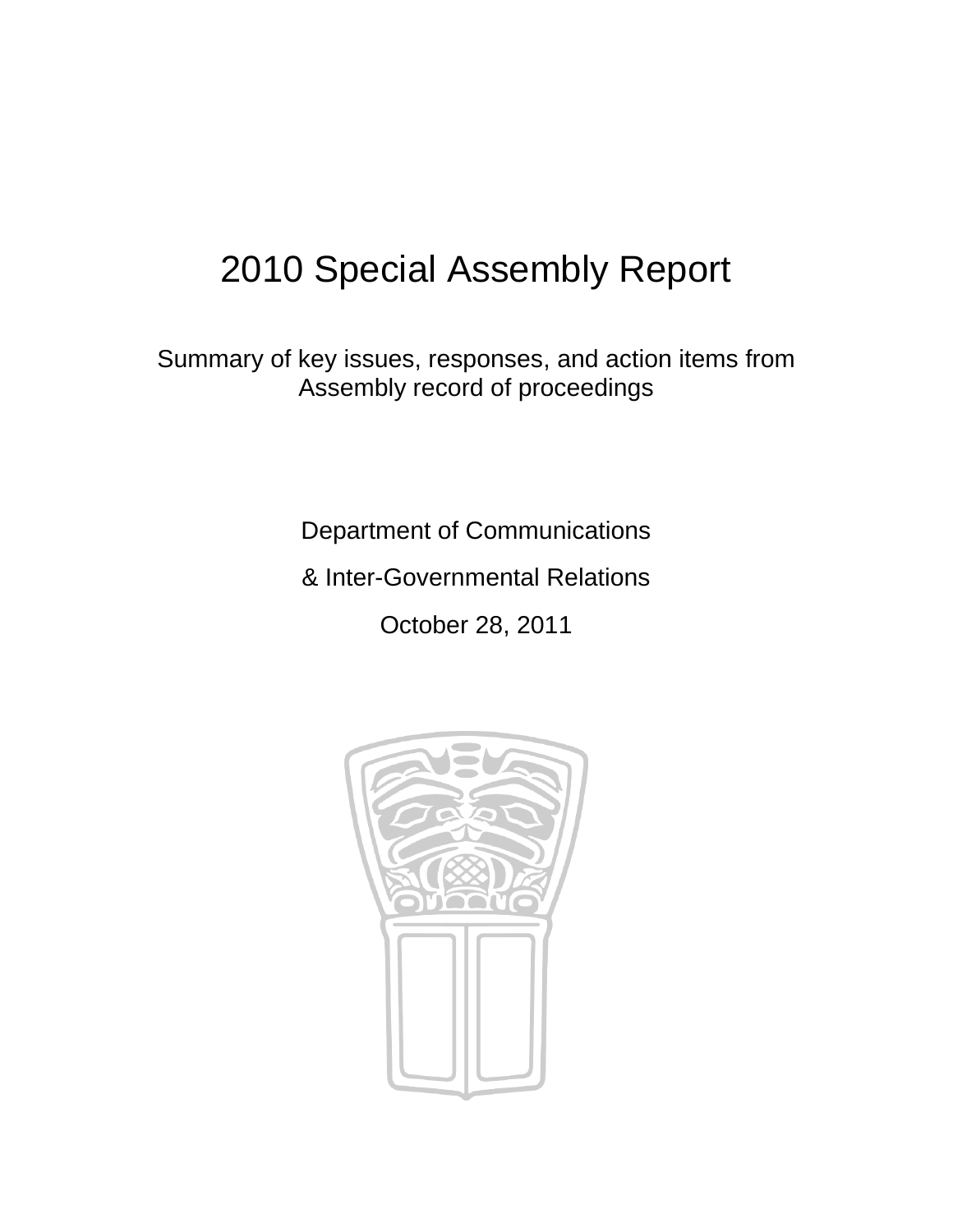# INTRODUCTION TO THE REPORT

Special Assemblies of the Nisga'a Nation are provided for by the Nisga'a Constitution.

In September 2010, the Nisga"a Nation gathered for a Special Assembly in Laxgalts'ap for several days to discuss central issues facing the Nation.

In respect of that Assembly, this report summarizes and identifies

- 1. The key issues that were articulated by Nisga"a citizens,
- 2. The responses by NLG in relation to the issues identified, and
- 3. The particular actions items that were, from the record of proceedings, items which respondents indicated that Nisga'a citizens could expect to see some form of follow up.

Where possible, the report has attempted to incorporate the language of the speaker i.e. to use their words and expression. Minor edits have been made for clarity, and some duplicated questions/ responses omitted. Where there may appear to be ungrammatical expressions, this is often due to notes which attempt to capture the actual speaking style of the speaker or which occasionally capture comments in point form.

It is hoped that this report will provide:

- A review of some of the key issues that arose from the conference to ensure that the comments of Nisga"a citizens are afforded an opportunity to be hear,
- Provide information in response to these questions and comments, and
- Identify any actions items to ensure that any such topics are identified and followed-up.

This document is a **working copy** of the report in that this is the first full opportunity that Nisga"a citizens, WSN members, NLG departments, and Nisga"a organizations will have to review the report. Some sections of the report will require further information and edits in order to complete this report for the next Special Assembly in 2012 – hence its description as a working copy.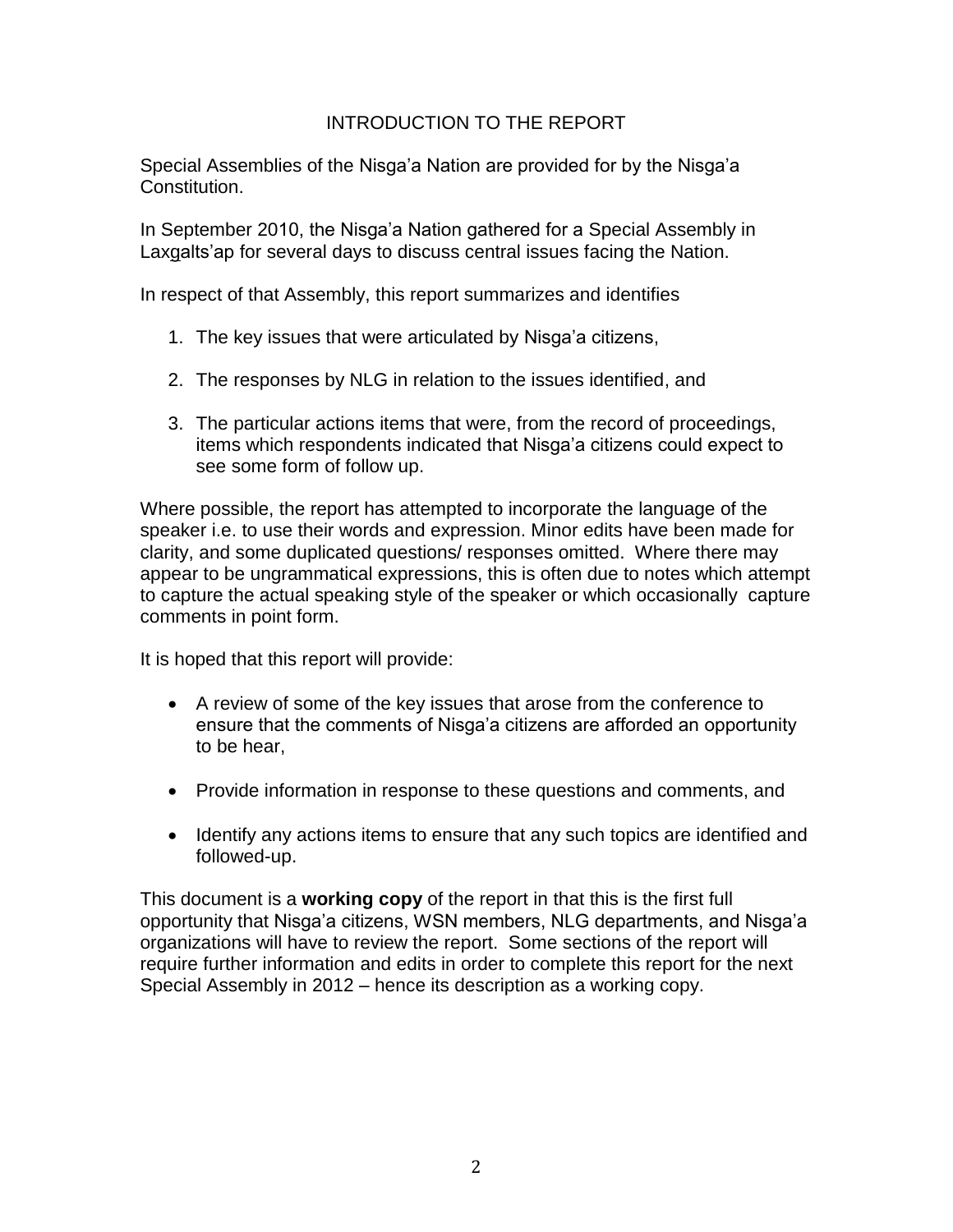### **SPECIAL ASSEMBLY REPORTS**

The reporting items that appear from the record of proceedings were:

- 1. Executive Presentation
- 2. Finance & Economic Development
- 3. Fisheries and Wildlife
- 4. Lands and Resources
- 5. Programs and Services
- 6. Language and Culture
- 7. Setting priorities, including summary of Treaty benefits and programs

#### **EXECUTIVE REPORTS**

In summary, the questions pertained to the following topics:

Child + custody issues (Vancouver) FFA – urban locals now included in the Fiscal Finance Agreement Topic: Sports + recreation funding Ownership of Nisga"a Lands recognized by the governments of Canada Concern over buying up land to set for production of restricted substances. Economic development Sales of fish Traditional land **Taxation** Treaty amendments Imbalance in funding for urban aboriginal Nisga"a language Sr. in Rupert NCG sale of fish NCG opportunity fund Angling Guide licenses Environmental assessment NCG and financial statements Need for recourse i.e. ombudsman Sports & recreational funding Nisga"a budget Youth employment Tourism **Spirituality** Nisga"a elections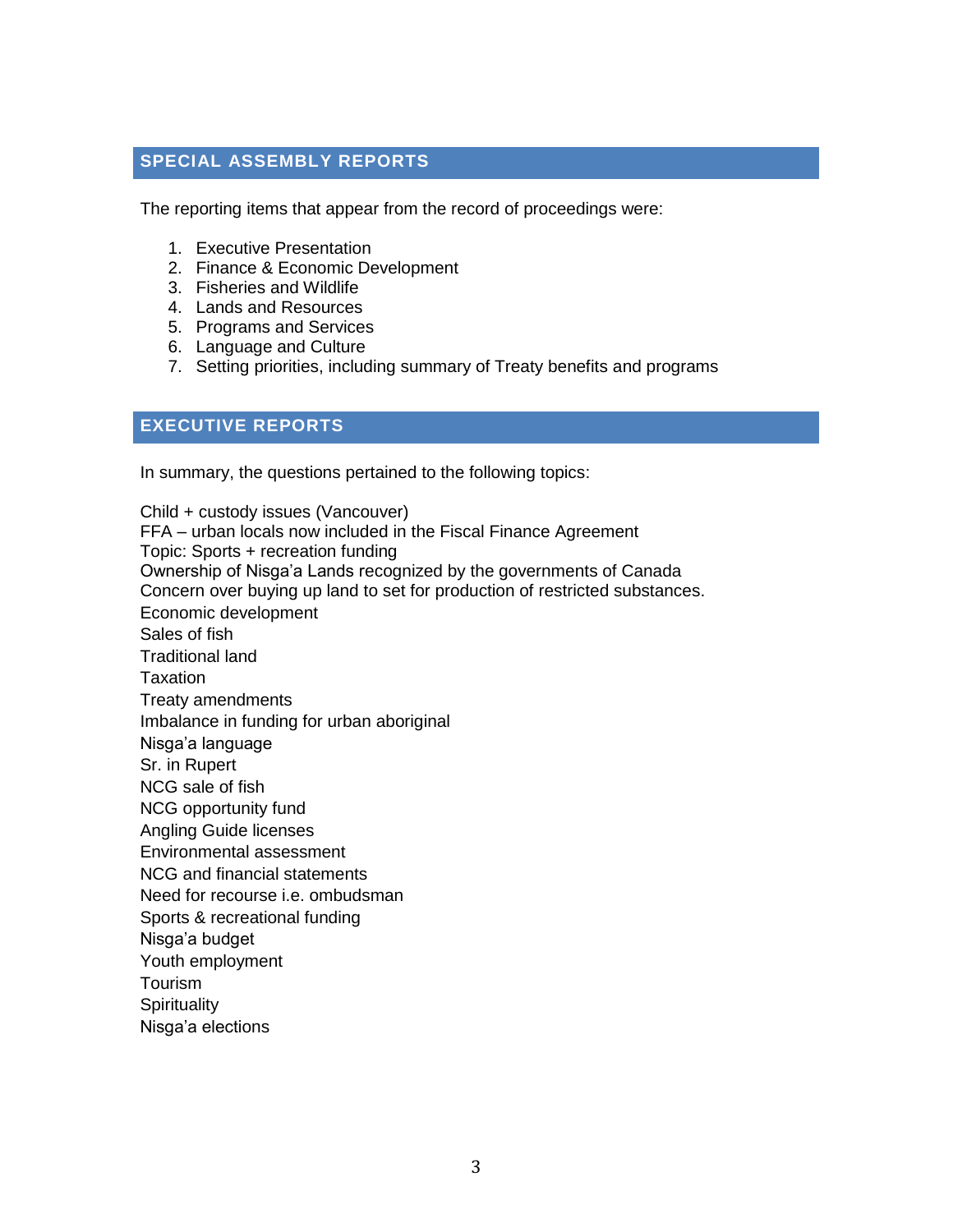This list of topics is reflective of many of the topics that arose repeatedly throughout the assembly, and hence this report. As well, in the last section of this report, the officers took the opportunity to provide a response to these issues as well.

# EXECUTIVE SUMMARY SECTION

*These identify comments, questions, or suggestions any of which result in some form of follow up.*

| Comment, Question for follow up,<br>Suggestion                                                                                                                                                                                                                                                                                                                                                                                                                                                                   | <b>Potential Action</b>                                                                                                        | Department                     | Result |
|------------------------------------------------------------------------------------------------------------------------------------------------------------------------------------------------------------------------------------------------------------------------------------------------------------------------------------------------------------------------------------------------------------------------------------------------------------------------------------------------------------------|--------------------------------------------------------------------------------------------------------------------------------|--------------------------------|--------|
| 1. Topic: Child + custody issues<br>(Vancouver)<br>As Nisga'a urban individuals,<br>there is no support. Would like<br>information.<br>Work is in progress to develop<br>policy to provide guidelines on<br>how NLG will exercise that<br>standing. Can look at<br>consultation during development<br>of the guidelines.                                                                                                                                                                                         | Undertake<br>community<br>consultations on<br>issue of<br>standing when<br>developing<br>guidelines                            | <b>NCFS</b>                    |        |
| 2. Topic: Ownership of Nisga'a<br>Lands recognized by the<br>governments of Canada<br>NTL - going through our northern<br>territory. NTL project stopped<br>due to Gitanyow.<br>NLG has been concerned<br>about the Hanna-Tintina. We<br>have stated that the Hanna-<br>Tintina is incredibly important to<br>the Nisga'a Nation. The project<br>has 30 days to address<br>environmental assessment<br>requirements. The Nisga'a<br>Nation is directly engaged. We<br>have constitutionally protected<br>rights. | Provide follow<br>up on results of<br>Hanna-Tintina<br>activities to<br>address<br>environmental<br>assessment<br>requirements | Lands $\&$<br><b>Resources</b> |        |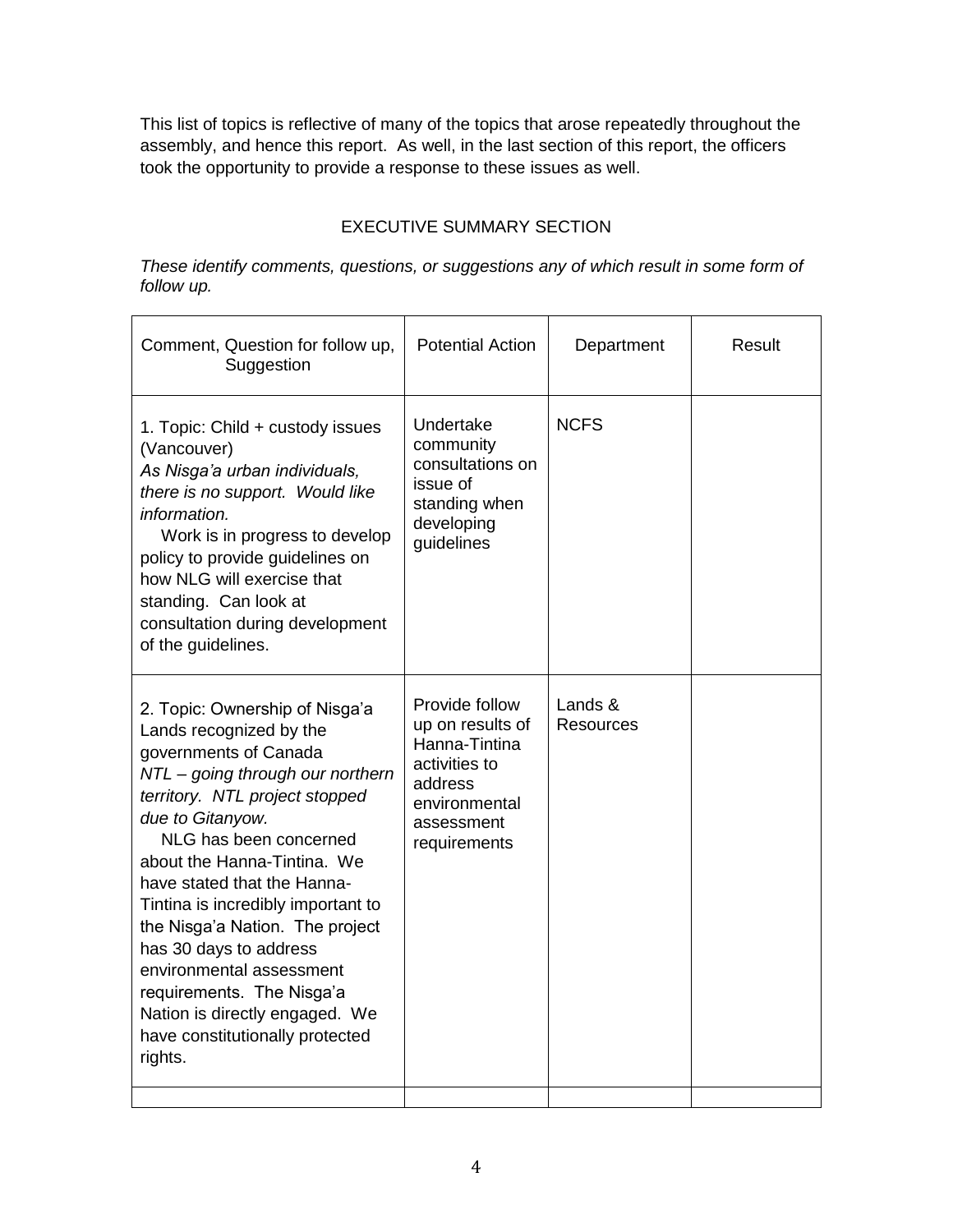| 3. Topic: Taxation<br>We should be allowed to pay<br>taxes so that we can be prepared<br>when 2013 comes around.<br>Our administration has offered<br>a program to NLG employees for<br>savings as if they were paying<br>tax.<br>Personal income tax - the<br>Director of Finance has been<br>working with Revenue Canada in<br>regard to their program where<br>they train the trainer to prepare<br>personal income tax returns. | Director of<br>Finance to work<br>with CRA to<br>provide info on<br>preparing<br>personal income<br>tax returns | Finance                          | Director has<br>arranged to<br>have CRA<br>come to valley<br>and provide<br>workshops in<br>all 4 villages<br>on taxation. |
|-------------------------------------------------------------------------------------------------------------------------------------------------------------------------------------------------------------------------------------------------------------------------------------------------------------------------------------------------------------------------------------------------------------------------------------|-----------------------------------------------------------------------------------------------------------------|----------------------------------|----------------------------------------------------------------------------------------------------------------------------|
| Topic: Personal income tax<br>Need for public education about<br>personal income tax.<br>Public education will be<br>provided.                                                                                                                                                                                                                                                                                                      |                                                                                                                 |                                  |                                                                                                                            |
| <b>Topic: Community Volunteer</b><br><b>Tax Program</b><br>Will there be training<br>provided?<br>We will provide public<br>education.                                                                                                                                                                                                                                                                                              |                                                                                                                 |                                  |                                                                                                                            |
| 4. Topic: Nisga'a Commercial<br><b>Fisheries Opportunity fund</b><br>No financial help from NLG, yet<br>we have millions of dollars sitting<br>in government. How long does it<br>take to make a decision on what<br>is going to be done with this<br>money?<br>This fund is currently at \$13.6<br>million. Work is in progress to<br>establish policies and procedures<br>for this fund.                                          | Report on<br>progress to<br>establish polices<br>and procedures<br>for Fisheries<br>opportunities<br>fund.      | Finance/Fish &<br>Wildlife       |                                                                                                                            |
| 5. Topic: NCG<br>I don't understand the NCG.<br>They've been there for 10 years                                                                                                                                                                                                                                                                                                                                                     | <b>That NCG</b><br>provide financial                                                                            | CEO/Director of<br>Communication | Suggestion<br>has been                                                                                                     |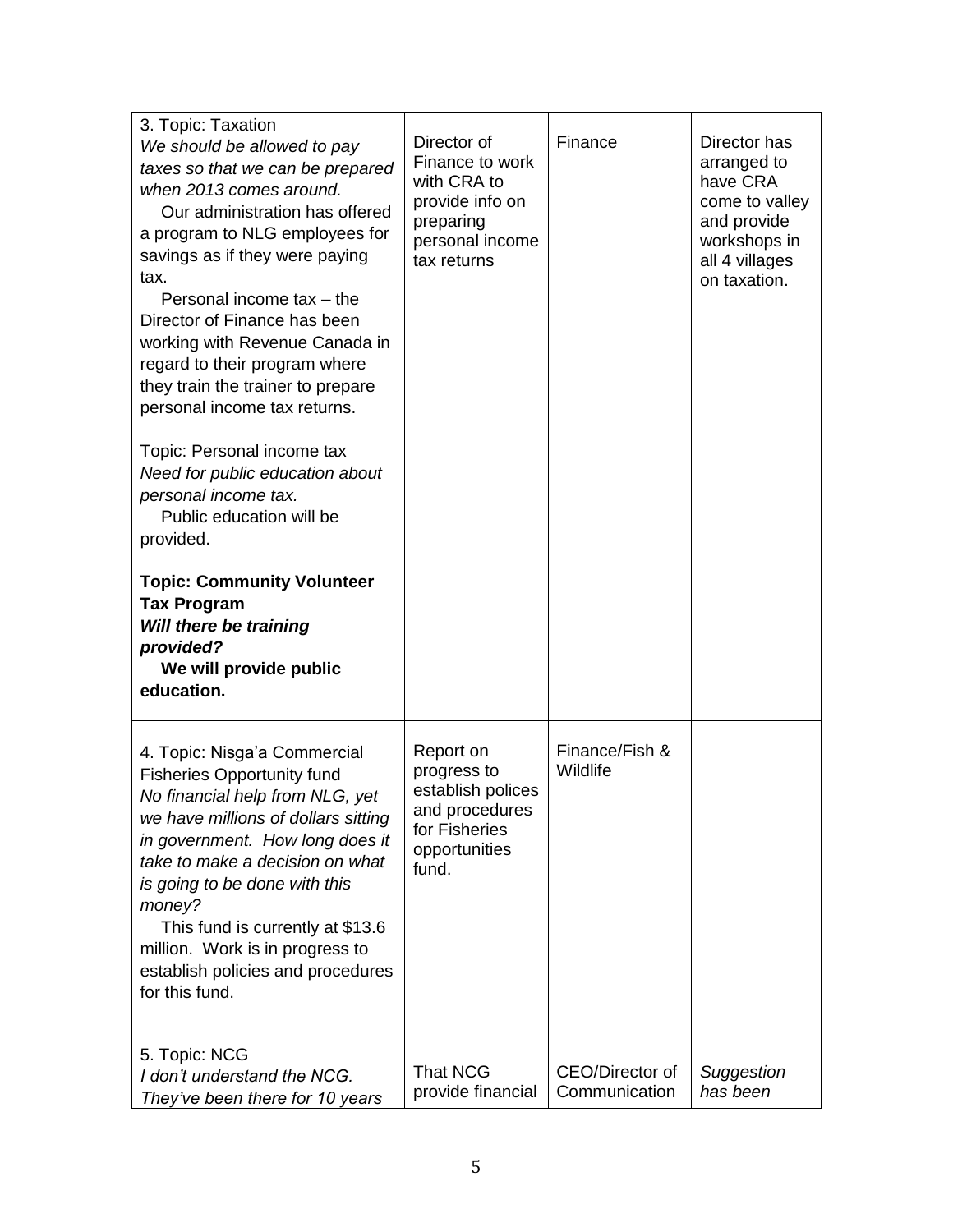| now. Consists of high profiled      | statements on       | S | forwarded to |
|-------------------------------------|---------------------|---|--------------|
| people – don't know their role.     | <b>NNKN</b> website |   | <b>NCG</b>   |
|                                     |                     |   |              |
| Wish I could get their financial    |                     |   |              |
| statements. I can't find anything   |                     |   |              |
| about NCG, no financial reports,    |                     |   |              |
| be good to get their own detailed   |                     |   |              |
| financial reports. Wonder if this   |                     |   |              |
| can be posted to the NNKN           |                     |   |              |
| website.                            |                     |   |              |
| NCG set up for one important        |                     |   |              |
| reason $-$ under the Treaty $-$ to  |                     |   |              |
| capitalize on economic              |                     |   |              |
| opportunities negotiated under      |                     |   |              |
| the Treaty.                         |                     |   |              |
| NCG financial statements            |                     |   |              |
| posting on the NNKN website –       |                     |   |              |
|                                     |                     |   |              |
| good suggestion and is              |                     |   |              |
| something I will have to look into. |                     |   |              |
|                                     |                     |   |              |

# **FINANCE/ECONOMIC DEVELOPMENT**

## **FUNDING FOR ECONOMIC DEVELOPMENT**

Several of the questions related to issues pertaining to funding

- o *Small business Development Fund Act – maximum contribution? – how much avail, and where from*
- *How many approved* 
	- o *turn around time for approved projects*
	- o *edibility if bad credit –*
	- o *After care to ensure succeed*
- *What is the maximum contribution to individuals?*
- *Will credit history affect people who apply?*
- *Equity - have cash but no assets – do I qualify?*
- *Outstanding loans – what happens in act if default – will it affect future eligibility?*
- *For Village Governments, the number of successful business funded*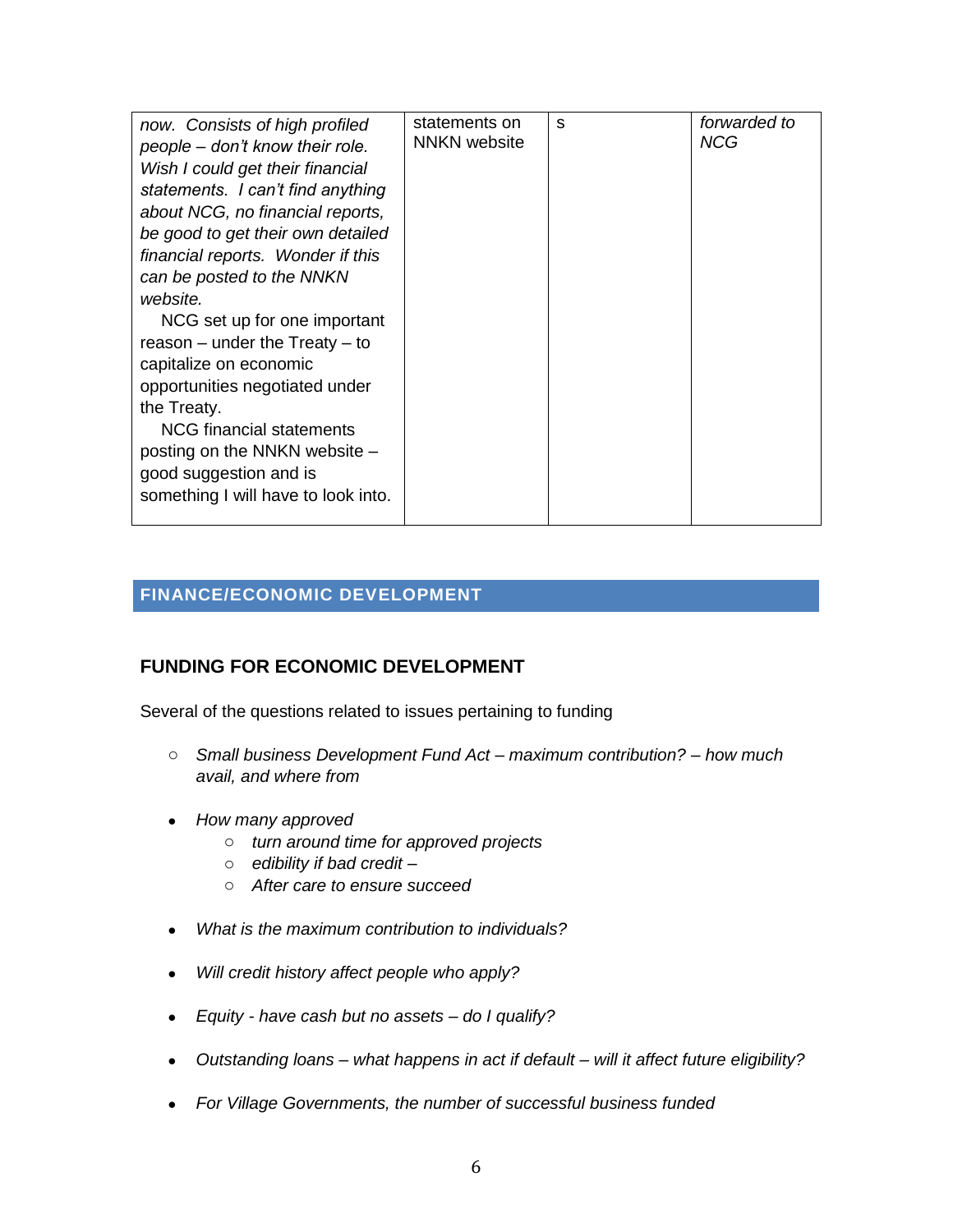- *Economic Development funding – can"t access VG funding*
- *Nisga"a business, \$900,000 was provided for 21 projects*
	- o *How many successful?*
	- o *Involved youth?*
	- o *This funding needs to be tied to an Economic Development strategic plan as a goal could be to assist youth in developing home-based business?*
- *5% equity for youth; adults are 10%; youth should be made to pay 10% like adults*
- *Marry SA to economic development funding*
- *Reference was made to 16/37 as a source and TRICOR*

#### **RESPONSE FROM NLG**

We can compile a list of businesses without personal information that have been approved through the Small Business Development Fund.

Economic Development staff work closely with TRICOR pending circumstances of the file, e.g. confidentiality. NLG has no jurisdiction in the process for Village Government Economic Development Funding.

The contribution policy does not set out minimum or maximum amounts. The guide is the Act, and its rules and regulations. Applicants are encouraged to leverage other sources of funding.

Additional option for bad credit applications 16/37 Community Futures is an organization who will look at high risk plans. However, it shouldn"t affect applications to NLG, as NLG reviews the business plan rather than the individual"s history.

Under the NBDFA, after care isn't in the current contribution policy, but is being looked into. Budget appropriations are made annually based upon budget work plans. Monies come from the FFA.

There is no age limit for youth in the Nisga"a Business Development Fund Act. For the two year period: 2008 to 2010, the majority of the funded projects included Nisga"a citizens, Village Governments and corporations. The 5% youth/ 10% for adults equity requirements will be reviewed.

## **PROPERTY TAXATION**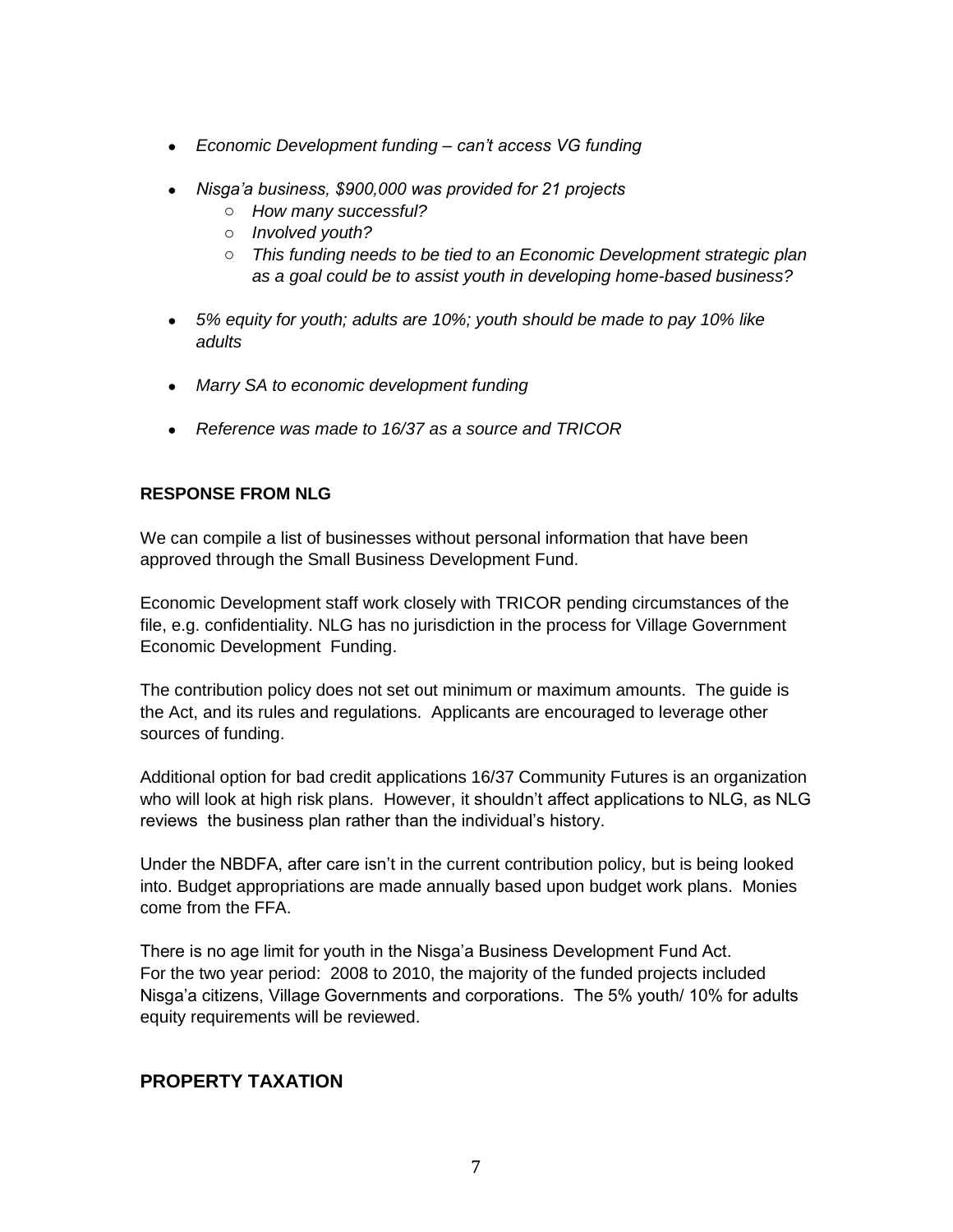- *Property tax levels*
- *Chart showing levels over \$125,000*
- *whether the Province or NLG is taxation authority*
- *When this may take effect*
- *The BC assessment process: if BC administers this, how will this impact Village Governments*
- *How will ratepayers pay tax if no jobs*
- *Property tax department*
- *The need for public education*
- *The need to be more fully informed as NNKN and newsletter doesn"t always work, sometimes need public meetings*

Related to this, question arose about

- *Property taxation and insurance from homes, need fire hall, plan*
- *Home insurance – not aware we are not reserves*

#### **NLG RESPONSE**

Property taxation is a great source of revenue for large municipalities with high property values and many homes. The Nass has fewer homes with lower tax revenues. With administrative costs and distributions to health board, school board, etc there won"t be much left to distribute to VGs. It will be up to each VG to set priorities.

The amounts referenced are for each year, not monthly.

Information on tax rates will be sent out (by the taxation authority) when details are more formalized.

Village Governments (VGs) will likely need to coordinate their land title offices with BC Assessment and assist in dispute resolution.

The differences are if BC or Nisga"a Nation is the tax authority: if Province is the taxation authority, little work from the VG besides aiding in dispute resolution and land title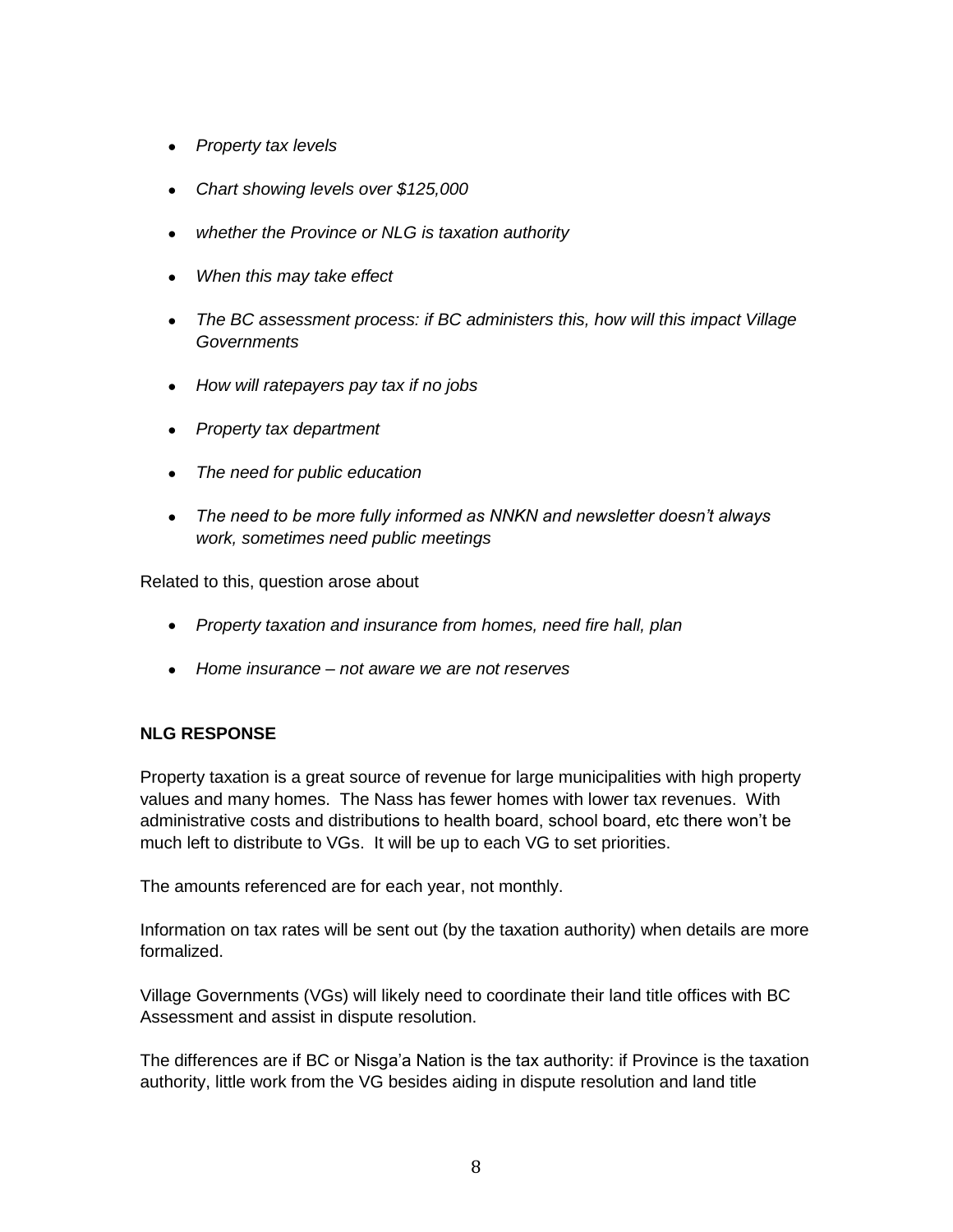coordination. If the Nisga"a Nation is the taxation authority, WSN will decide who will administer NLG or Village Governments.

To generate income for to base, currently looking at employment issues of the Nisga"a Nation, one example is through the NAS & NTL.

On whether VG budgets will change due to taxation, this depends who the taxation authority is, and if WSN decides that NLG or the Village Governments administer property taxation.

WSN will make a decision early/mid 2012 and based on that decision resources will be allocated.

Regarding public info, work will continue in the area of providing public education. As we move closer to a decision on the issue of property taxation, more information will be provided.

# **ECONOMIC DEVELOPMENT STRATEGY AND PLANNING**

*These questions related to the need for economic planning, and included suggestions for:*

- *Economic development strategic plan*
- *Regional economic development conference*
- *5 year economic development plan*
- *Gitmaxmakay business plan re: halibut quota*
- *Tourism: there has been no business dev in tourism*
- *Fish business plan – halibut licenses*

#### **NLG RESPONSE**

The last plan was done in 1998. Work is in progress to develop an economic development strategic plan. We are targeting mid-November 2010 to implement the strategy.

Economic development strategic plan will include everyone, including the youth. There is no age limit for youth in the Nisga"a Business Development Fund Act. For the two year period: 2008 to 2010, the majority of the funded projects included Nisga'a citizens, Village Governments and corporations.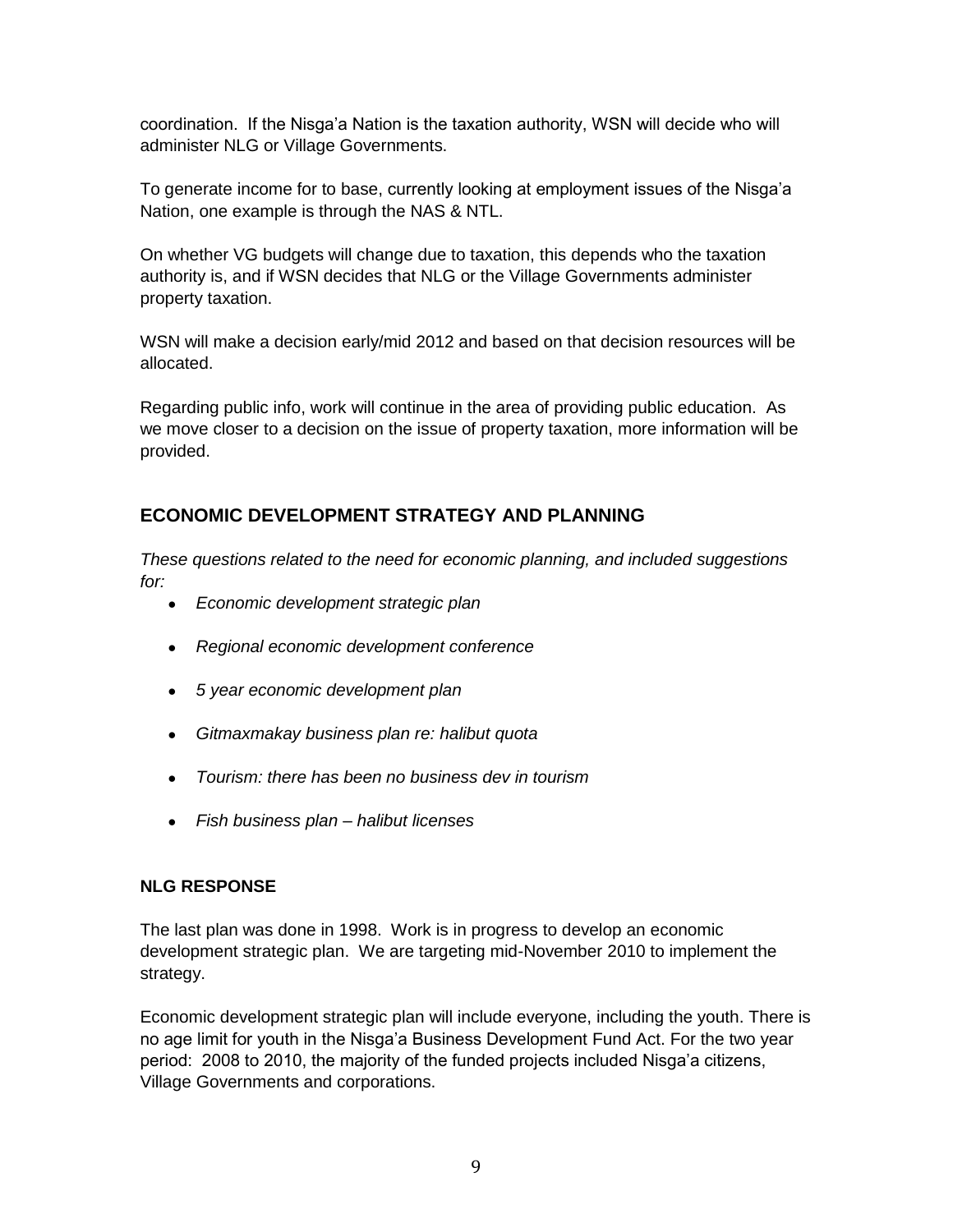In the near future in coordination with the Villages and Urban Locals to host an economic development conference.

Any plan developed is specific to the Nisga'a Nation.

The Gitmaxmakay application falls under the Nisga"a Commercial Fisheries Opportunity fund.

Not every Village Government has economic development officers.

Tourism will be included in the strategic planning process for economic development.

## **FISCAL MATTERS**

Several queries related to fiscal matters such as

- *FFA increases*
- *Research & Negotiation loan – borrowed to negotiate treaty*
- *Settlement trust – use parts for language and culture*
- *Financial statements – a question of definition i.e. designated cash*

#### **NLG REPSONSE**

The FFA increases include adjusters every year, there are other factors such as population. Our funding is based on population year-to-year. What we ask for, and what we get can be different.

This is money that was borrowed by the Nisga"a to negotiate the Treaty. As of the most recent NLG financial statements, the Nisga'a Nation owes \$36 million. \*\*\*\*\*

## **TAXATION**

A few questions arose about taxation:

- *Consumer taxation – impact of HST*
- *Personal income tax – need more education*
- *Volunteer tax program – training*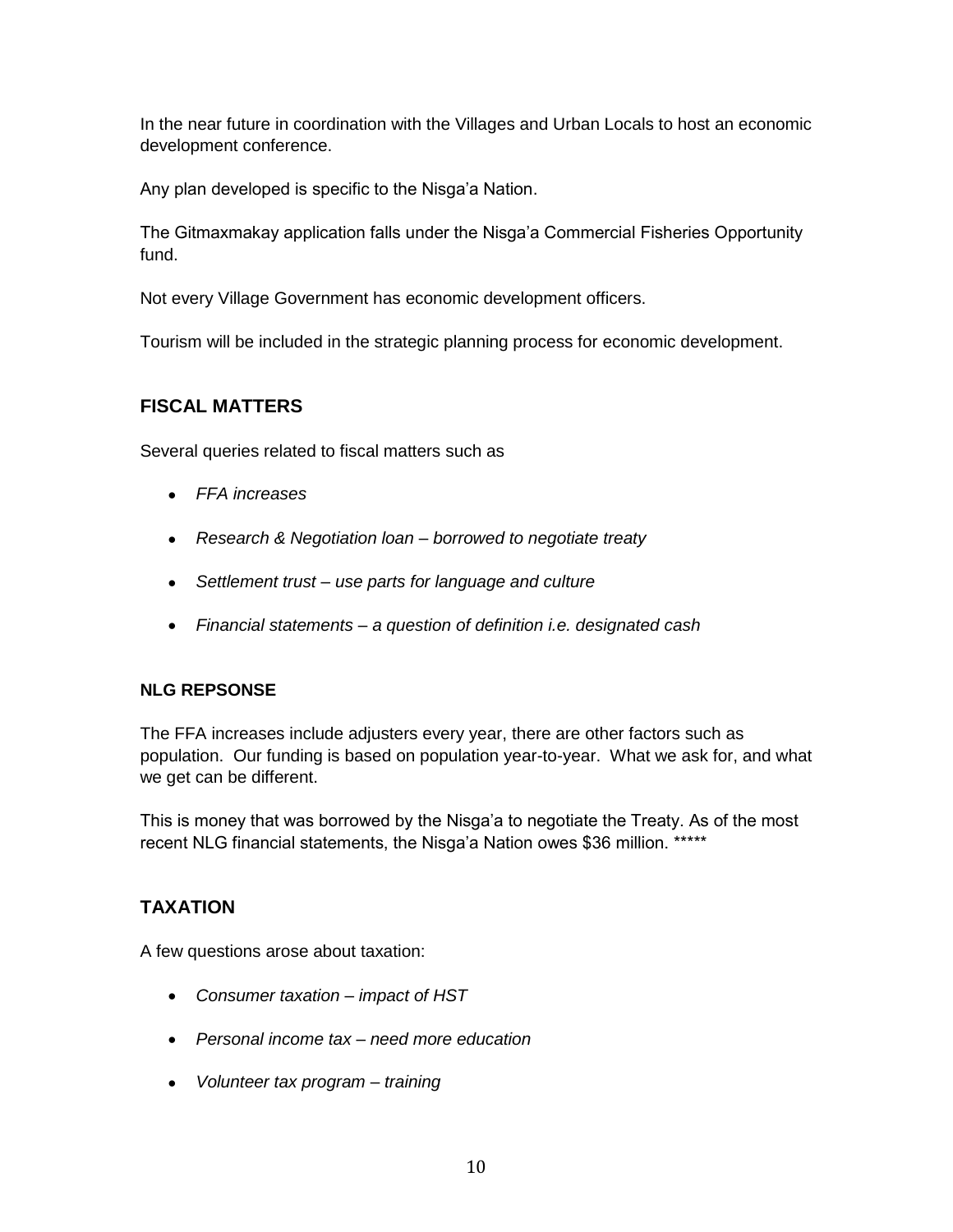We will have to review the taxation agreement though we suspect that PST is not specifically mentioned. Rather Excise Tax Act is referenced so changes to the Provincial Act would flow through Taxation Agreement.

Public education will be provided (has been recently provided in October 2011 on personal income tax returns) and on the Community volunteer tax program.

# **OUTSTANDING DEBTS**

There were a number of questions relating to outstanding debts:

- Outstanding debts owed to NLG by citizens
- Outstanding loans repaid?

#### **NLG RESPONSE**

NLG is looking at options to recover the funds, and has undertaken amendments in the Nisga"a Government Act**.**

## **OTHER TOPICS**

*Of the remaining topics, they included the following:* 

- *Business development increase in cost of food*
- *Cedar markets*
- *Nisga"a highway class c*
- *Holdbacks listed*
- *Assembly – costs & who pays*
- *Wills and Estates and land entitlement: address issues of what happens to NVE of deceased*
- *Resources – they explored our territories during negotiations*
- *Social Assistance - \$175 per month – credits*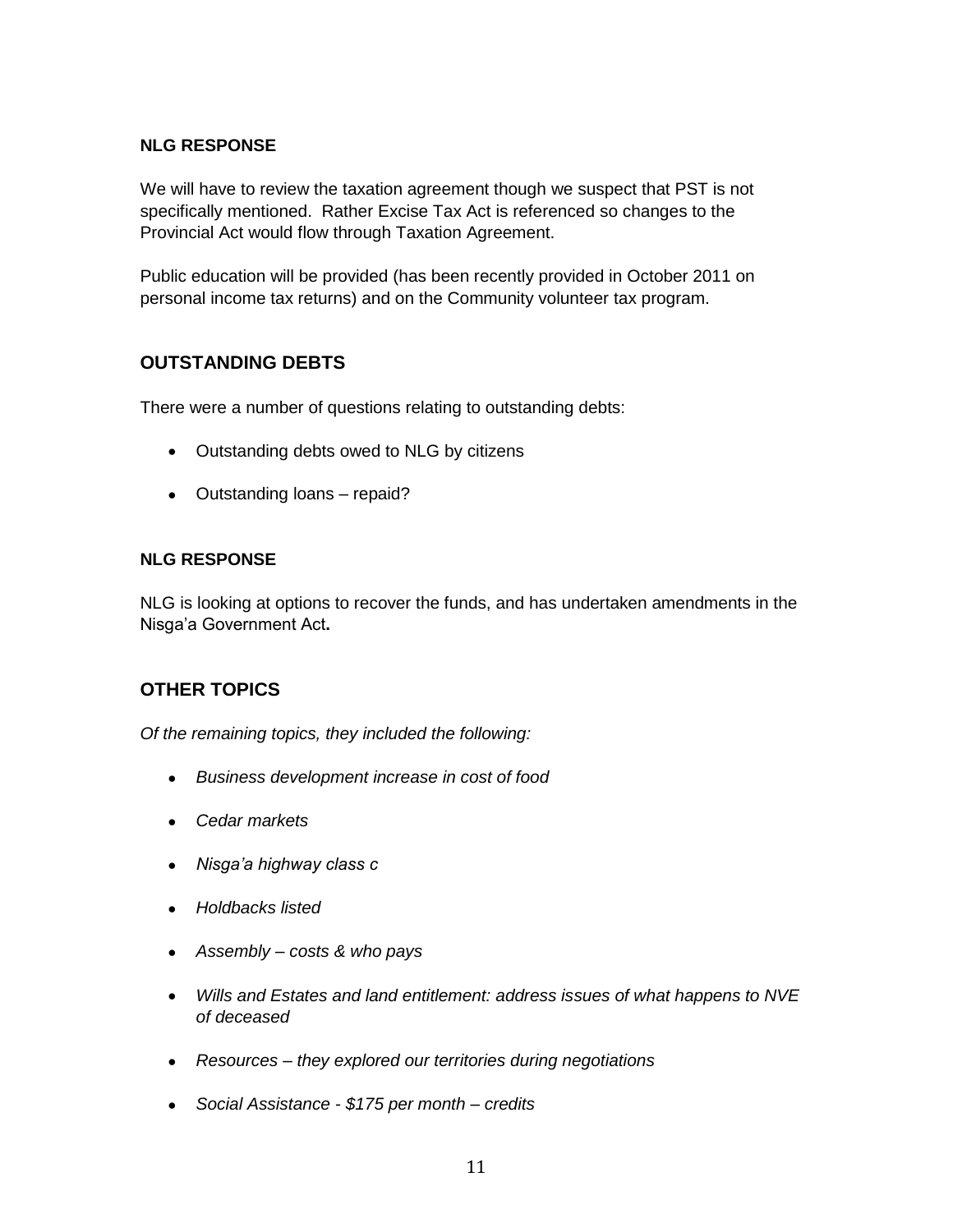- *NCG - deficit*
- *Student loans – payoff assistance*
- *Cemeteries – privatizing*
- *Urban home program/ renovation – policies and procedures – 10 grant limit*
- *Elder package – how viable long term*

The Elders Package has not been scheduled to be eliminated however there are discussions occurring as to its long-term financial viability. With roughly 6000 Nisga"a citizens at \$15k per citizen, the financial burden would be roughly \$90 million. In contrast, the value of the settlement trust at the end of August was \$128 million which does not leave much money left to fund programs and services. As such, we are reviewing the Elders Package to determine whether some adjustments need to be made to the program.

The New Aiyansh Gas Bar and the cedar sawmill are entities of New Aiyansh which we cannot speak into. Encourage you to bring this to the New Aiyansh Village Government to respond.

Highways fall under the jurisdiction of the Nisga"a Lands & Resources development. Encourage you to make that suggestion at that session.

Holdbacks are listed in Nisga"a Nations Financial statements.

There are significant issues involved with wills and land titles. If the registered owner is deceased then it falls to the estate. This has been flagged for further review.

Subsurface resources are included in the Treaty. Any resources discovered belong to the Nation.

Respecting Social Assistance levels, there are many credits available to individuals with low income to reduce their tax burden from credits to rebates. NN can also extend more credits in Property Taxation if NN is the taxation authority.

Respecting student loans, NLG does not have programs to pay off student loans. It's a personal debt.

Designated cash is Capital Projects and can only be spent on Schedule C – that"s why it"s listed separately.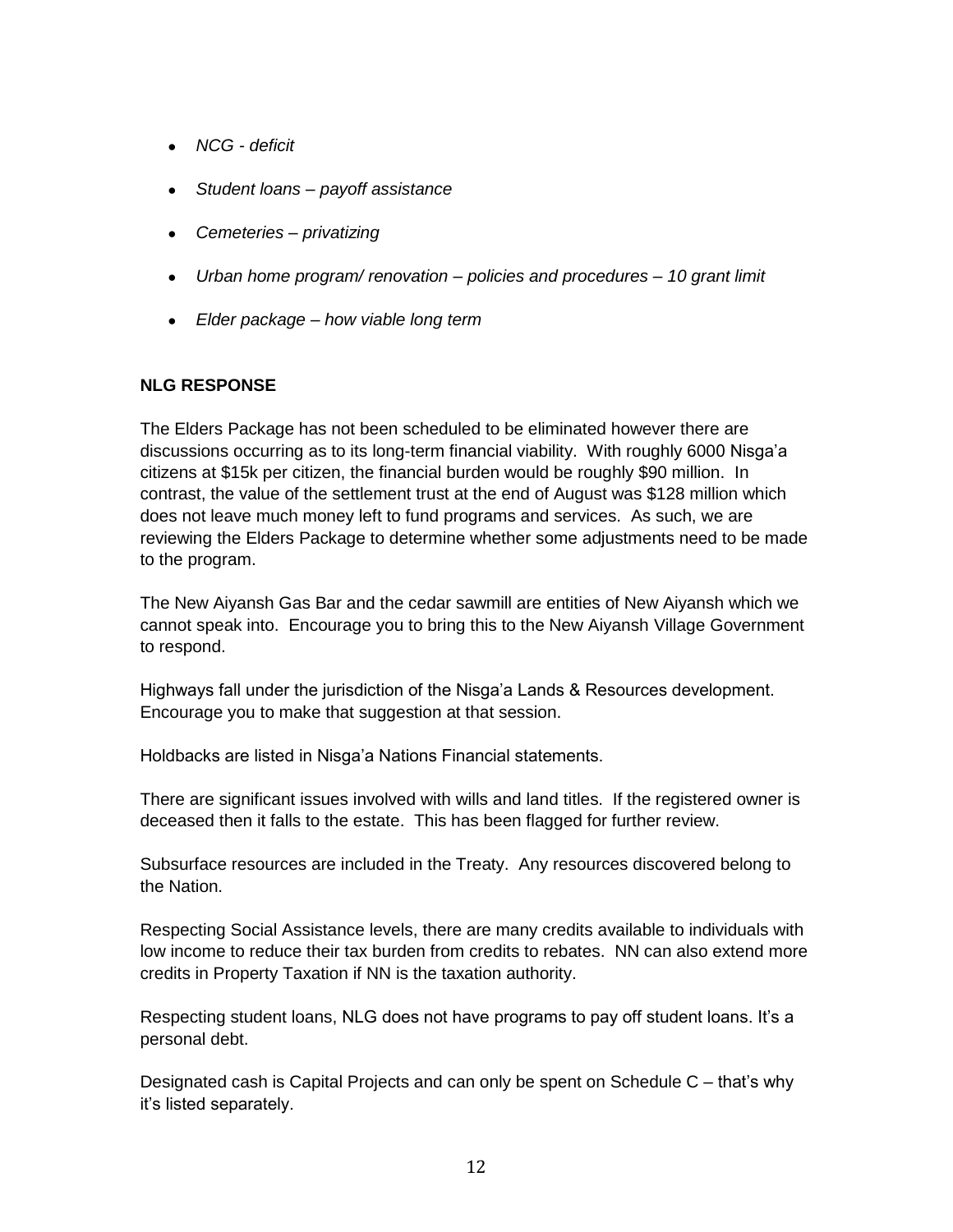Respecting privatizing cemeteries, each of the Villages develop their priorities for economic development.

Respecting Urban Housing/ Renovations program, there are only 10 grants available per year.

### **SUMMARY OF FOLLOW UPS FROM ASSEMBLY FOR FINANCE REPORT**

*These identify comments, questions, or suggestions any of which result in some form of follow up.*

| Comment, Question for follow<br>up, Suggestion                                                                                                                                                                                                              | Potential<br>Action                                                                                                                                                                                                                                                                     | Department                            | Result                                                  |
|-------------------------------------------------------------------------------------------------------------------------------------------------------------------------------------------------------------------------------------------------------------|-----------------------------------------------------------------------------------------------------------------------------------------------------------------------------------------------------------------------------------------------------------------------------------------|---------------------------------------|---------------------------------------------------------|
| 6. Topic: Approved business<br>plans<br>How many businesses, and<br>what type of businesses have<br>been funded by NLG through<br>the Small Business<br><b>Development Fund?</b><br>We can compile a list of<br>businesses without personal<br>information. | Compile a list<br>of businesses<br>without<br>personal<br>information<br>funded by NLG<br>through the<br>Small<br><b>Business</b><br>development<br>fund (although<br>check with<br>legal counsel<br>that applicants<br>have waived<br>privacy<br>concerns in<br>making<br>application) | Economic<br>Development<br>Dept       | Suggestions to<br>be forwarded to<br><b>Ec Dev Dept</b> |
| 7. Topic: Nisga'a regional<br>economic development<br>conference<br>Does NLG have any plans to<br>have a regional economic<br>development conference?<br>Yes, in the near future in<br>coordination with the Villages<br>and Urban Locals.                  | Host a Nisga'a<br>regional<br>economic<br>development<br>conference                                                                                                                                                                                                                     | Economic<br>Development<br>department | Forwarded to Ec<br>Dev                                  |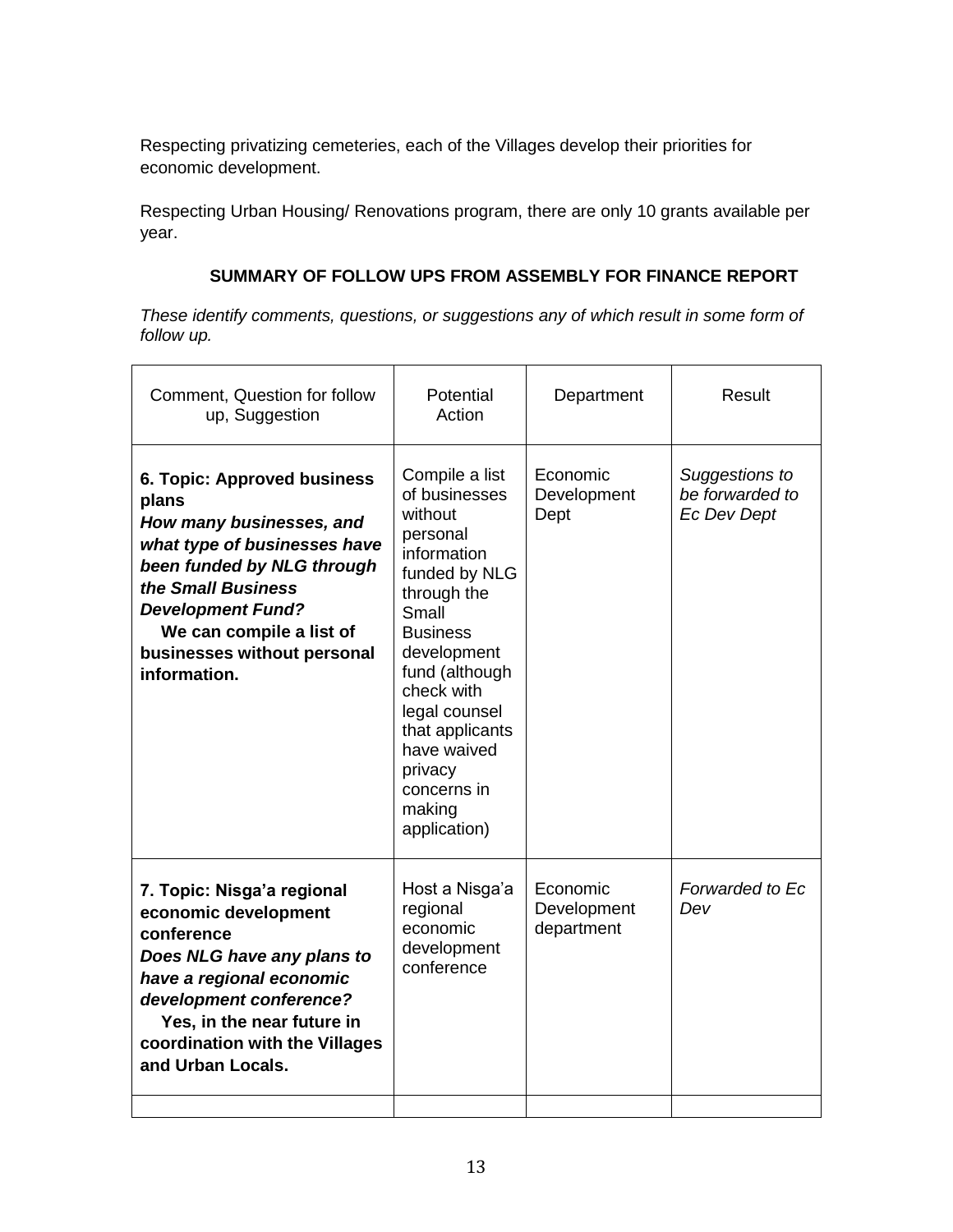| 8. Topic: Wills & Estates and<br><b>Land Entitlement</b><br><b>How will NLG address estates</b><br>of deceased if individual<br>doesn't hold land<br>entitlement?<br>There are significant<br>issues involved with this. If<br>the registered owner is<br>deceased then it falls to the<br>estate. This has been flagged<br>for further review.                                                                                                                                                                                                            | Process to<br>address wills<br>and estates<br>issues (to<br>avoid issues if<br>registered<br>owner<br>deceased).                      | Not an NLG<br>responsibility<br>$per$ se $-$<br>however, NLG<br>has been<br>proactive | <b>NLG</b> has<br>arranged to have<br>estates lawyer<br>come and travel<br>throughout the<br>valley and<br>independently<br>advise and assist<br>Nisga'a citizens<br>with NVE |
|------------------------------------------------------------------------------------------------------------------------------------------------------------------------------------------------------------------------------------------------------------------------------------------------------------------------------------------------------------------------------------------------------------------------------------------------------------------------------------------------------------------------------------------------------------|---------------------------------------------------------------------------------------------------------------------------------------|---------------------------------------------------------------------------------------|-------------------------------------------------------------------------------------------------------------------------------------------------------------------------------|
| 9. Topic: Nisga'a Business<br><b>Development Fund</b><br>Our people are concerned<br>about the turn-around time<br>for approved projects. Some<br>projects are time sensitive.<br>NLG has recognized this,<br>and work is ongoing to<br>address this matter.                                                                                                                                                                                                                                                                                               | Update on<br>ongoing work<br>to address turn<br>around time for<br>Nisga'a<br>Development<br>fund                                     | Ec Dev officer                                                                        | Item referred to<br>Ec Dev<br>department                                                                                                                                      |
| 10. Topic: Property taxation<br>department<br>If the Nisga'a Nation does get<br>into property taxation, are<br>there plans to set up a<br>department? Are there<br>timelines as to determining<br>who will be the taxation<br>authority?<br>WSN will make a decision<br>early/mid 2012 and based on<br>that decision resources will<br>be allocated.<br>Topic: Property taxation<br>Need to be more fully informed.<br>NNKN and newsletter doesn't<br>always work. Suggestion:<br>public meetings.<br>Excellent suggestion for<br>community consultations. | NLG to make<br>decision in<br>early 2012 to<br>get into<br>property<br>taxation or not<br>Also consider<br>community<br>consultations | Executive/ WSN                                                                        |                                                                                                                                                                               |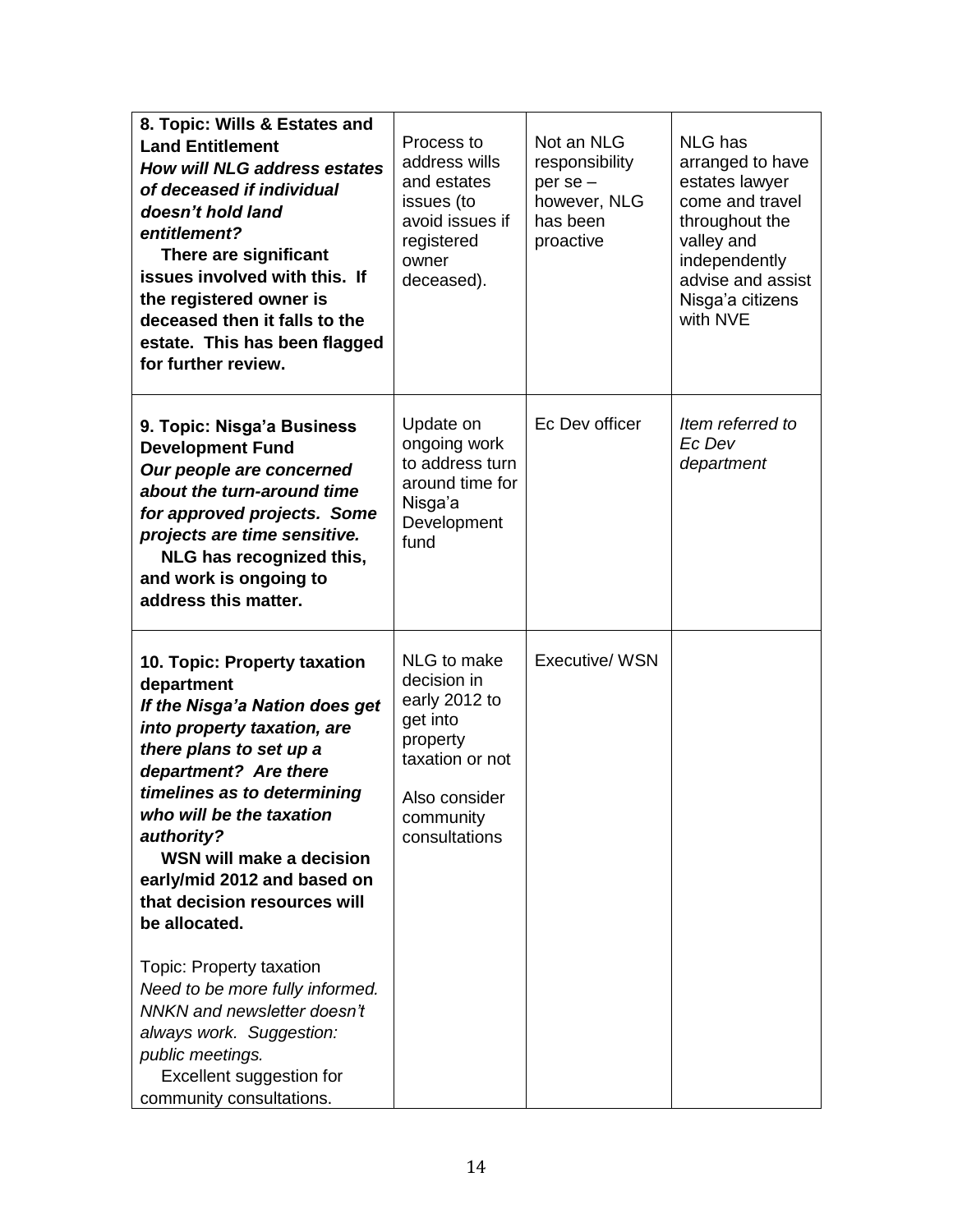| 11. Topic: Economic<br>development officers<br>Do the Village Governments<br>have economic development<br>officers? The Assembly kit<br>should have had information<br>on the number of successful<br>businesses that were funded.<br>Nisga'a citizens living in<br>urban centers don't know<br>what amenities exist in each<br>Village.<br><b>Not every Village</b><br><b>Government has economic</b><br>development officers.<br><b>Excellent suggestion to list</b><br>existing amenities in each<br>Village. | Follow up on<br>suggestions<br>re: information                                                | Village<br>Governments                                           |                                                                                                                            |
|------------------------------------------------------------------------------------------------------------------------------------------------------------------------------------------------------------------------------------------------------------------------------------------------------------------------------------------------------------------------------------------------------------------------------------------------------------------------------------------------------------------|-----------------------------------------------------------------------------------------------|------------------------------------------------------------------|----------------------------------------------------------------------------------------------------------------------------|
| 12. Topic: Income assistance<br>and economic development<br>Every Assembly I hear about<br>how many of our people are on<br>income assistance. Why don't<br>you marry economic<br>development with income<br>assistance? Economic<br>development needs to be<br>looked at seriously.<br>We will review this to see<br>what options may be available.                                                                                                                                                             | <b>Review</b><br>marrying<br>economic<br>development<br>with income<br>assistance             | Economic<br>Development/<br>Programs and<br>Services/<br>Finance |                                                                                                                            |
| 14. Topic: Outstanding debts<br>owed to NLG by Nisga'a<br><b>Citizens</b><br>What is being done to collect<br>those debts? Some of the<br>people who owe money are                                                                                                                                                                                                                                                                                                                                               | NLG to look at<br>options to<br>recover debts<br>owed by<br>Nisga'a<br>citizens to<br>Nation. | Finance                                                          | One possible<br>example of<br>responding to<br>demonstrate that<br>it is leading by<br>example: NLG<br>has instituted this |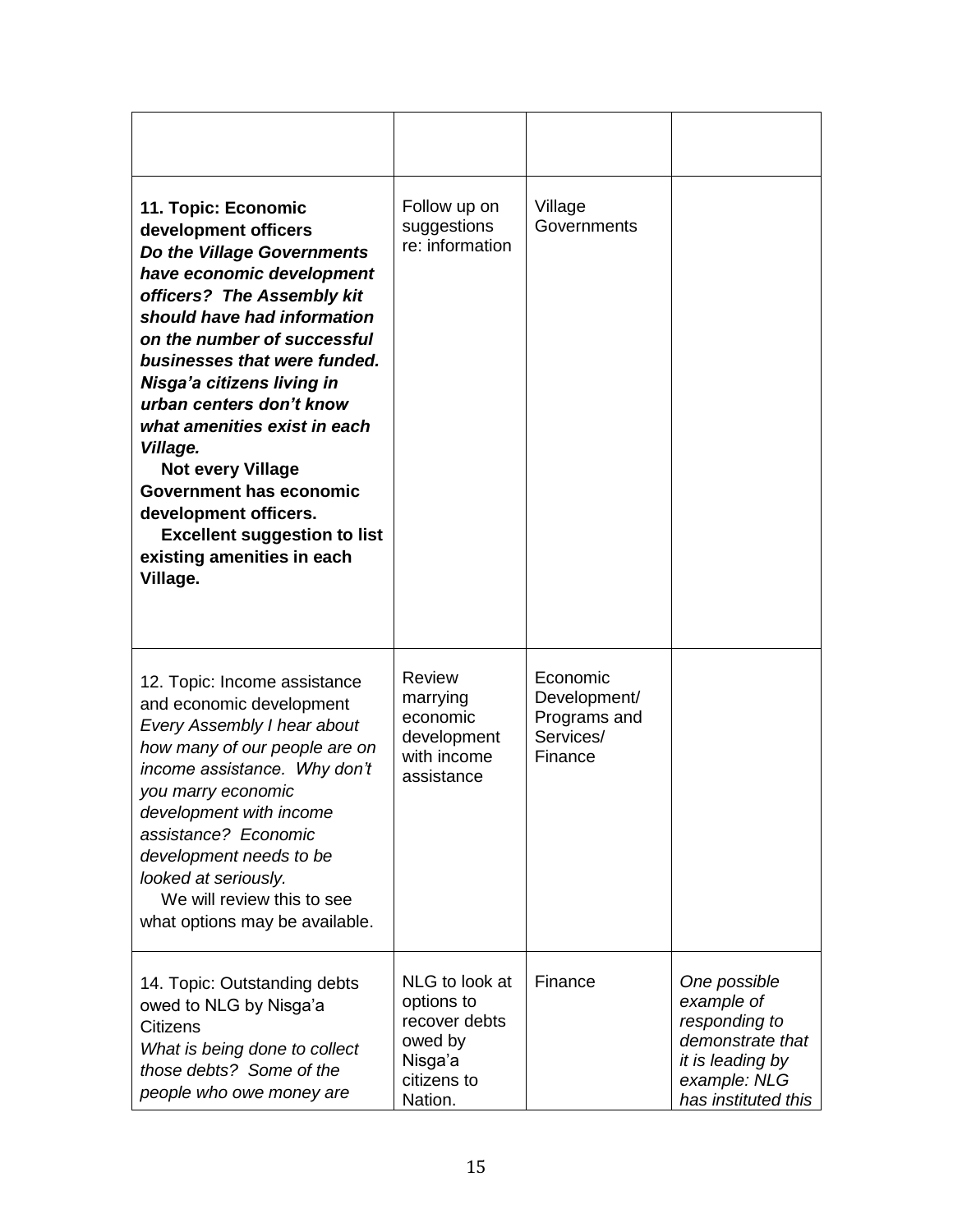| now either government<br>employees or elected officials.<br>There are rules and regulations<br>in place that state these people<br>cannot owe the Nation money.<br>It's only fair to the Nisga'a<br>Nation that these debts be<br>repaid. It's not fair that only<br>certain people benefited from<br>Treaty funds.<br>NLG is looking at options to<br>recover the funds.                                                                                                           |                                                                                                                              |             | policy as part of<br><i>its amendments</i><br>to Nisga'a<br>Government Act<br>in respect of<br>elected members<br>of WSN who owe<br>debts to any<br>level of Nisga'a<br>Government |
|-------------------------------------------------------------------------------------------------------------------------------------------------------------------------------------------------------------------------------------------------------------------------------------------------------------------------------------------------------------------------------------------------------------------------------------------------------------------------------------|------------------------------------------------------------------------------------------------------------------------------|-------------|------------------------------------------------------------------------------------------------------------------------------------------------------------------------------------|
| <b>Topic: Outstanding loans</b><br><b>Whether for fisheries or</b><br>economic development-<br>what is being done to get<br>these loans repaid? These<br>monies came from the Treaty.<br>If these loans are not going to<br>be repaid, I qualify for the<br>money because it came from<br>the Treaty funds.<br>I don't have a complete<br>analysis on all the loans. To<br>the best of my knowledge we<br>haven't forgiven any loans.<br>We will continue to review<br>this matter. |                                                                                                                              |             |                                                                                                                                                                                    |
| 15. Topic: Nisga'a Business<br>Development Fund Act<br>After care - does the Act set out<br>a provision for NLG to ensure<br>that these businesses succeed?<br>This isn't in the current<br>contribution policy. We can<br>check this out.                                                                                                                                                                                                                                          | Look into<br>aftercare<br>resources<br>available to<br>help<br>businesses<br>receiving<br>development<br>fund act<br>funding | Ec Dev Dept |                                                                                                                                                                                    |
| 16. Topic: Business<br>development - outstanding<br><b>loans</b><br>Does the Act set out a                                                                                                                                                                                                                                                                                                                                                                                          | Check into<br>provisions of<br><b>Fund Act</b><br>respecting                                                                 | Ec Dev Dept |                                                                                                                                                                                    |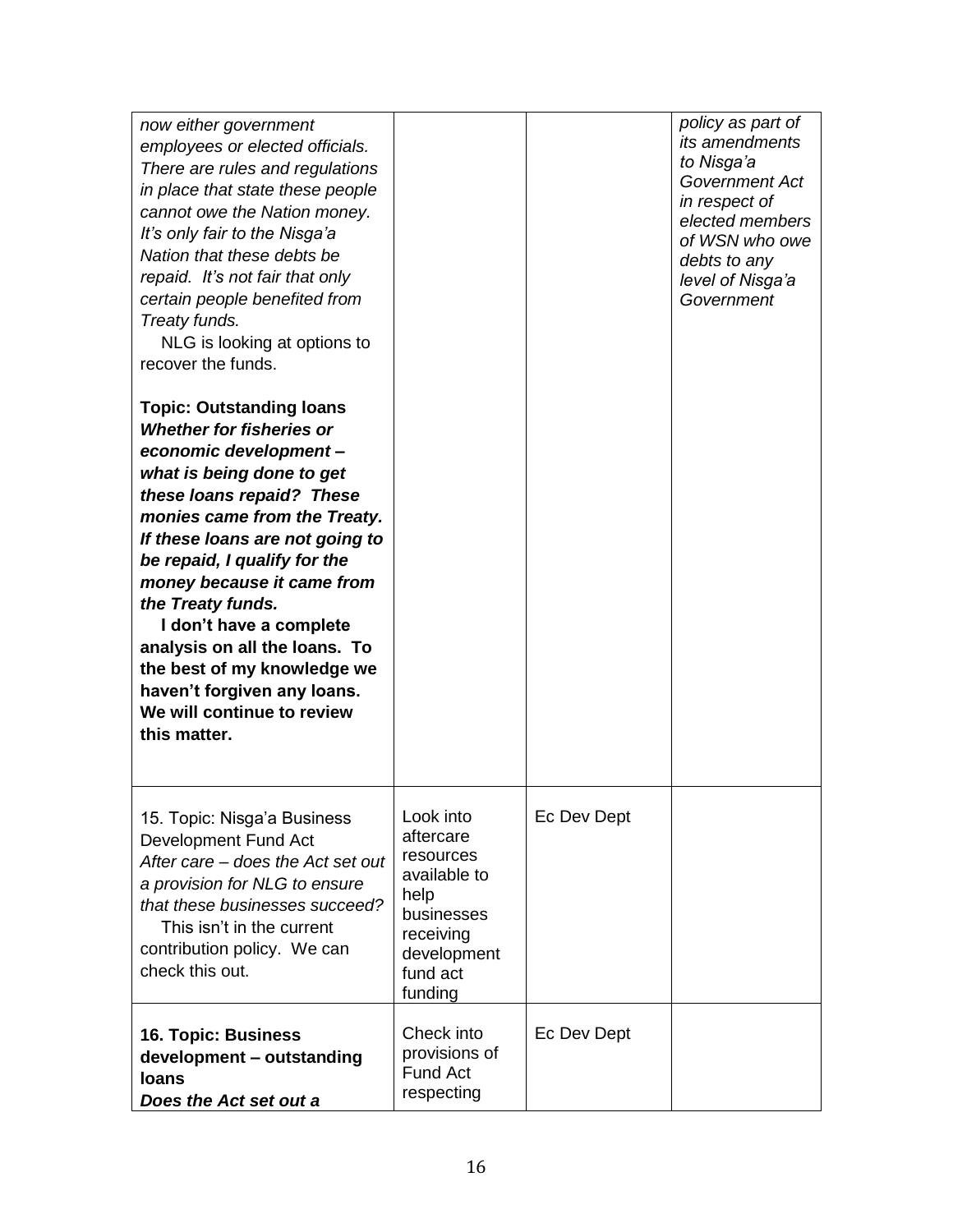| provision for individuals who<br>default? And how would their<br>future eligibility be affected?<br>We have not crossed that<br>line yet. We will check into<br>this.                                                                                                                                                                  | default                                                                                                     |                 |  |
|----------------------------------------------------------------------------------------------------------------------------------------------------------------------------------------------------------------------------------------------------------------------------------------------------------------------------------------|-------------------------------------------------------------------------------------------------------------|-----------------|--|
| 17. Topic: Language and<br>Culture<br>Settlement Trust-suggest use<br>the interest to fund language<br>and culture, and student loans.<br>Use these funds (interest) once<br>every ten years.<br>Chairperson of this session,<br>Peter Lambright, indicated that<br>he will address this at the<br>Executive.                          | Address use of<br>interest from<br>settlement<br>trust to fund<br>language,<br>culture and<br>student loans | Peter Lambright |  |
| 18. Topic: Fishing business<br>plan - Gitmaxmak'ay re<br><b>Halibut Licenses</b><br><b>Would like to further discuss</b><br>this plan with the Economic<br><b>Development Manager. The</b><br>door is still open for Mr.<br>Mercer to meet with the<br>Society.<br>Work is in progress to set<br>up meetings with the Urban<br>locals. | Set up<br>meetings with<br><b>Urban Locals</b><br>to discuss<br>business plan<br>on halibut<br>licenses.    | Ec Dev Dept     |  |
| 19. Topic: Economic<br>development strategic plan<br>What does it entail? What is<br>it about? Is it about<br>coordinating economic plans<br>and marketing? When are we<br>going to see this strategic<br>plan? When is it going to                                                                                                    |                                                                                                             |                 |  |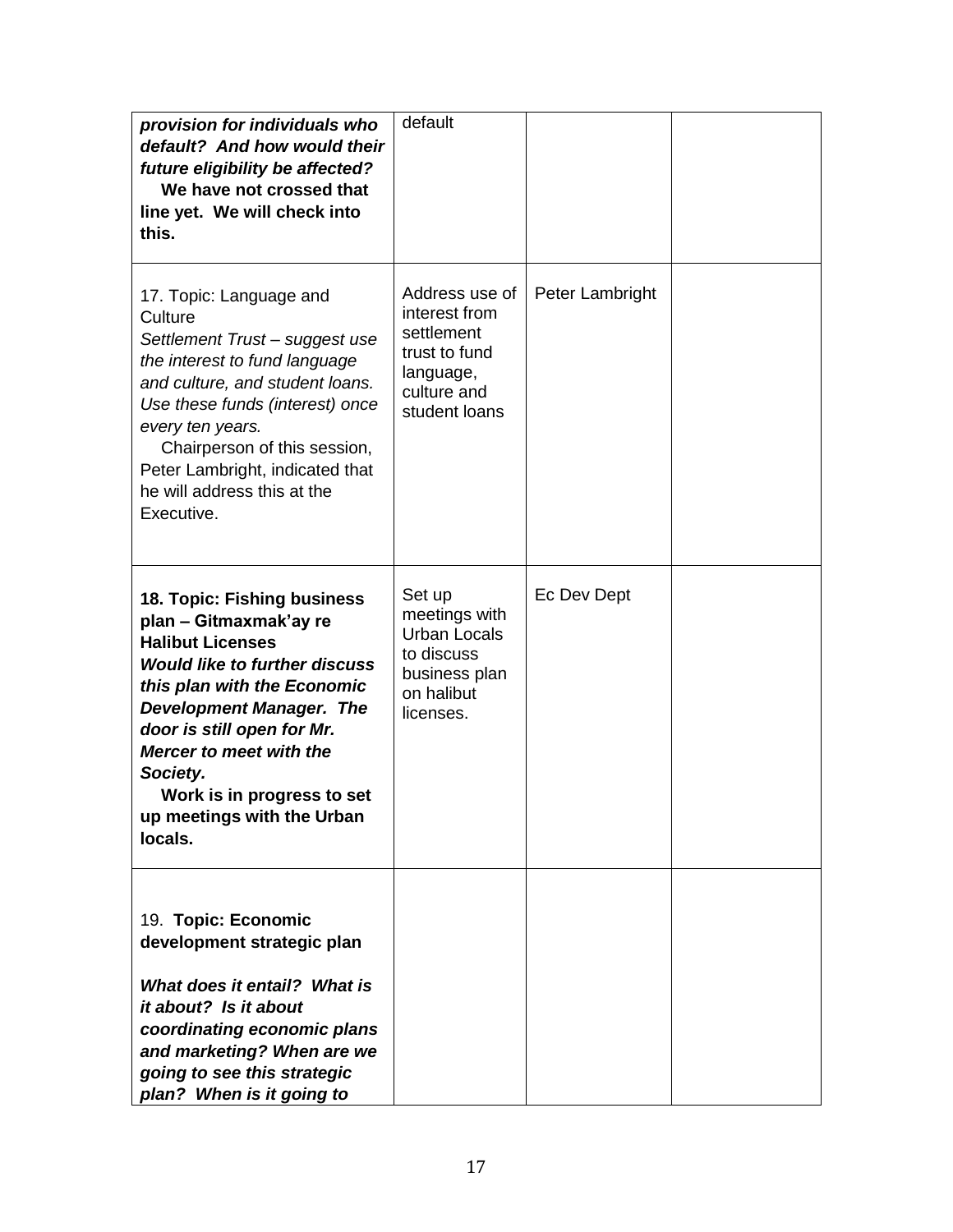| come to the communities?<br>The way we're doing things is<br>very limited. It's time that<br>tourism becomes the big-<br>ticket item for us. Example:<br>Grease trail tours - why<br>aren't we doing something?<br>We're not marketing<br>ourselves. We have had so<br>many lost opportunities.<br>The last plan was done in<br>1998. Work is in progress to<br>develop an economic<br>development strategic plan.<br>We are targeting mid-<br>November 2010 to implement<br>the strategy. |                                                                                |                       |  |
|--------------------------------------------------------------------------------------------------------------------------------------------------------------------------------------------------------------------------------------------------------------------------------------------------------------------------------------------------------------------------------------------------------------------------------------------------------------------------------------------|--------------------------------------------------------------------------------|-----------------------|--|
| 20. Topic: Tourism<br>We are 10 years into the<br>Treaty and we have no<br>business development in the<br>area of tourism. What have<br>we accomplished in the 10<br>years? I understand that<br><i>implementation has been</i><br>taking place, and continues<br>today.<br>This will be included in the<br>strategic planning process<br>for economic development.                                                                                                                        | Tourism to be<br>included in<br>strategic<br>planning<br>process.              | Ec Dev Dept           |  |
| 21. Topic: Nisga'a business<br>\$900,000 has been provided to<br>date for 21 projects. How many<br>have been successful? How<br>many involved youth?<br>Economic development<br>strategic plan - will this include<br>youth? How can we assist the<br>youth in developing home-<br>based businesses? What is the<br>age for the youth?<br>Economic development<br>strategic plan will include                                                                                              | Involve youth<br>in the<br>development<br>of the<br>Economic<br>strategic plan | Ec Dev<br>Coordinator |  |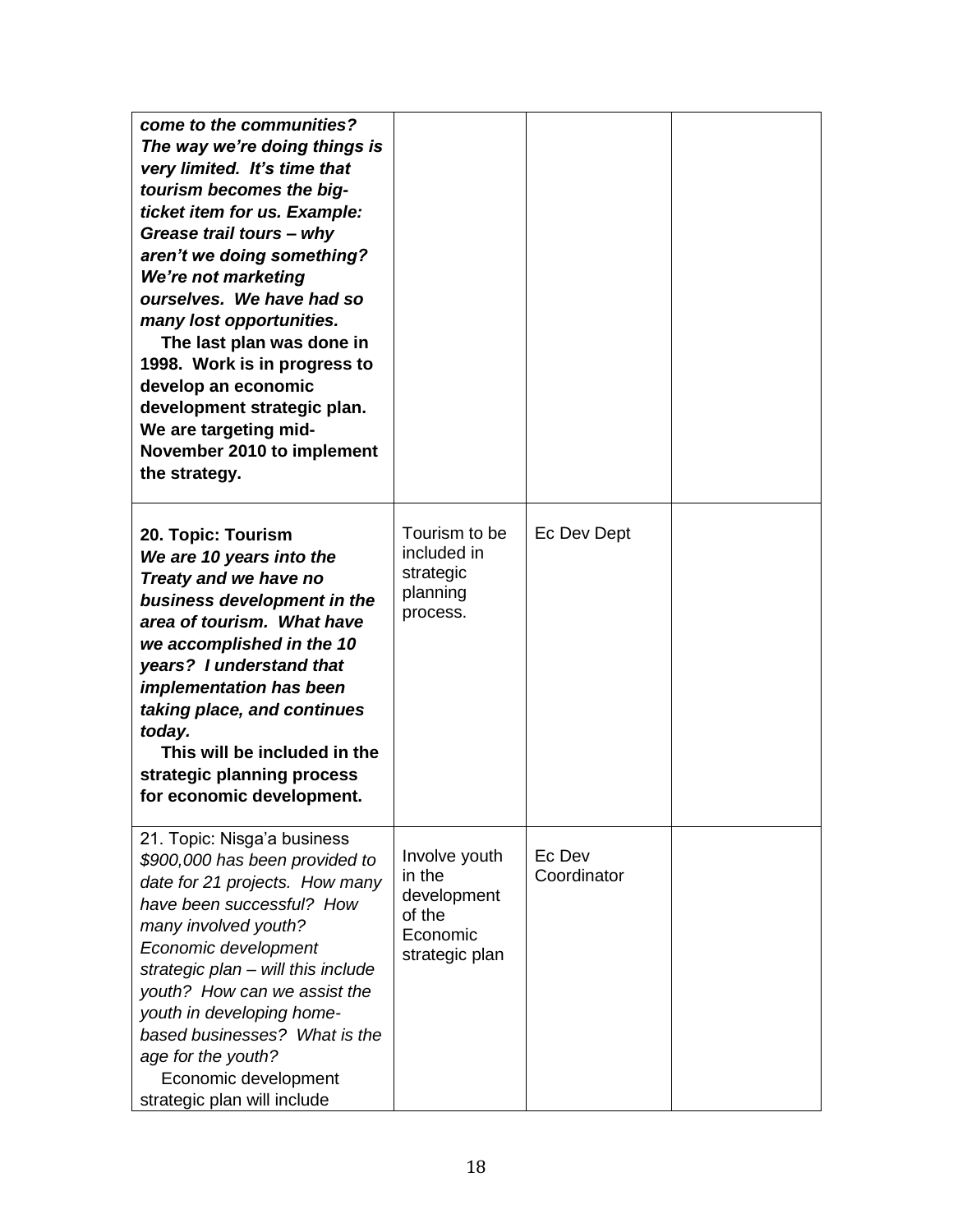| everyone, including the youth.<br>There is no age limit for<br>youth in the Nisga'a Business<br>Development Fund Act.<br>For the two-year period:<br>2008 to 2010, the majority of<br>the funded projects included<br>Nisga'a citizens, Village<br>Governments and corporations.                                                                                                                                                                                                                                                                                                                                                                                                                                              |                                                                                                                            |                                           |  |
|-------------------------------------------------------------------------------------------------------------------------------------------------------------------------------------------------------------------------------------------------------------------------------------------------------------------------------------------------------------------------------------------------------------------------------------------------------------------------------------------------------------------------------------------------------------------------------------------------------------------------------------------------------------------------------------------------------------------------------|----------------------------------------------------------------------------------------------------------------------------|-------------------------------------------|--|
| 22. Can applicants with urgent<br>renovation requirements take a<br>loan to get the work done and<br>still be eligible for the grant to<br>repay the loan?<br>We receive well in excess of<br>10 applications per year.<br>Apologize for the poor<br>communications, this will be<br>addressed.                                                                                                                                                                                                                                                                                                                                                                                                                               | Ensure that<br>Nisga'a<br>citizens are<br>aware that<br>there are 10<br>grants per year<br>for urban<br>housing<br>program | Finance/<br>Director of<br>communications |  |
| 23. My question regards the<br>"Elders Package", I have heard<br>that this package will no longer<br>be available after the year 2012,<br>is this true? It has been said<br>that the reason that this going to<br>be stopped is because they are<br>running out of money, is this<br>true?If it is, my other concern<br>is if there is no more funds for<br>this is maybe because the<br><b>Lisims Government and Village</b><br>Government is paying<br>themselves way to much<br>money, travelling around too<br>much to attend meetings when<br>there is a perfectly good<br>building to have these meetings<br>in Gitlxt'aamix, after all isn't that<br>why the Lisims Government<br>Building was built for? Thank<br>You | <b>Review elders</b><br>package to<br>determine<br>whether<br>adjustments<br>need to be<br>made to the<br>program          | Executive                                 |  |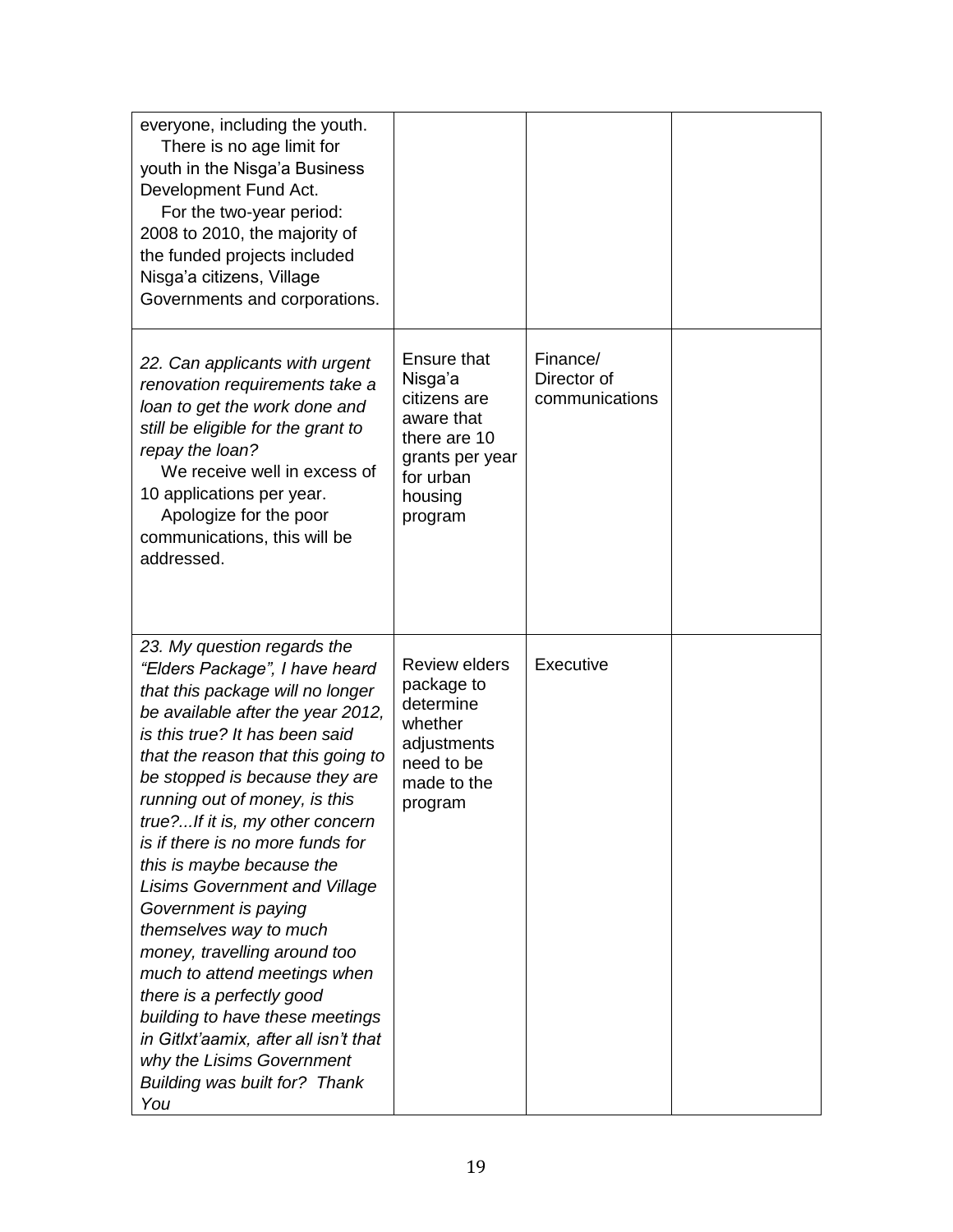| The Elders Package has not<br>been scheduled to be<br>eliminated however there are<br>discussions occurring as to its |  |  |
|-----------------------------------------------------------------------------------------------------------------------|--|--|
| long-term financial viability.                                                                                        |  |  |
| With roughly 6000 Nisga'a                                                                                             |  |  |
| citizens at \$15k per citizen, the                                                                                    |  |  |
| financial burden would be                                                                                             |  |  |
| roughly \$90 million. In contrast,                                                                                    |  |  |
| the value of the settlement trust                                                                                     |  |  |
| at the end of August was \$128                                                                                        |  |  |
| million which does not leave                                                                                          |  |  |
| much money left to fund                                                                                               |  |  |
| programs and services. As                                                                                             |  |  |
| such, we are reviewing the                                                                                            |  |  |
| Elders Package to determine                                                                                           |  |  |
| whether some adjustments                                                                                              |  |  |
| need to be made to the                                                                                                |  |  |
| program.                                                                                                              |  |  |

# **FISHERIES & WILDLIFE**

## **HUNTING & MONITORING**

A number of the comments were directed toward hunting & poaching issues:

- *I stopped one of the trucks, and asked them where they were from, and they stated they were from Montreal. They didn"t get the hunting license from NLG, they got their license from the fishing shops in Terrace. If they deplete the bulls in the Nass area, they"ll be no mature bulls for the amount of female cows in our area?*
- *Considering the decline the moose population, when there was a huge population it was easy to harvest the moose in January February and so on when there was a lot of moose, we don"t get the opportunity as other people do. Can we consider changing the moose harvest timing?*
- *Dates for harvesting moose purpose appear designed to make it harder to harvest the moose*
- *Concerns over enforcement against harvesting of just bear claws and laws of general application to enforce them*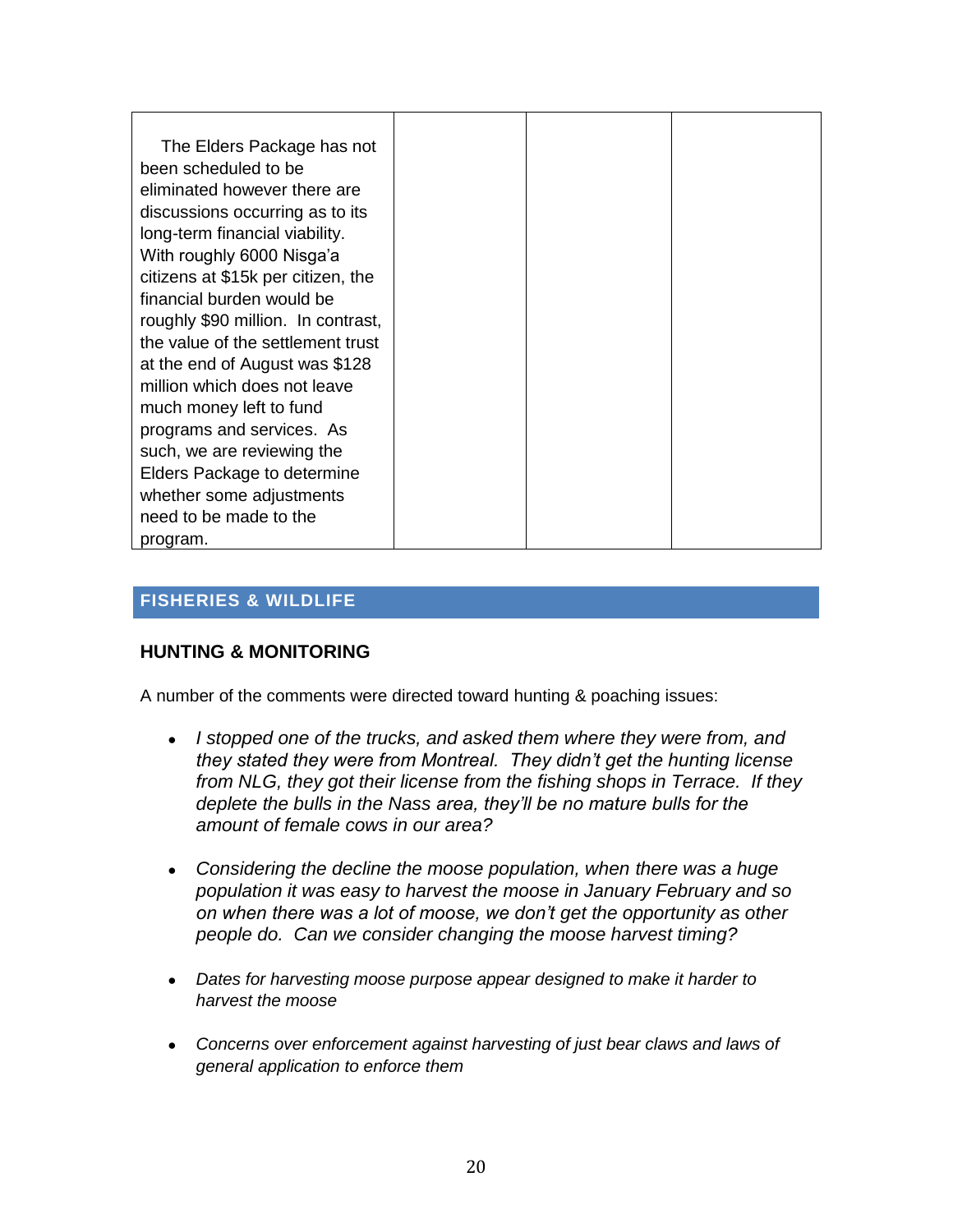- *Grizzly bear monitoring and if the bears taken down by conservation monitors or by private individuals*
- *bear education*
- *Monitoring the Non-Nisga"a that come into the Nass valley to hunt and harvest fish and oolichans. Non-Nisga"a get first shot at the moose before we even get out there to hunt*
- *A toll booth for entering the Nass Valley to prevent poaching*
- *When will enforcement of wildlife equal fisheries*
- *Who"s monitoring our neighbors (Gitanyow & Gitxsan) in regards to moose hunting?*

Dates for harvesting moose purpose was based on consultations with hunters. In regards to the dragging issue during the oolican fishery, we are concerned about that as well.

From the wildlife meeting, we asked that a message be sent to the Gitanyow regarding the lack of moose in our territory and that"s the most we can do. We sit on a committee that made a decision that we were going to go to Gitanyow to inform them with the issue of the depletion of the moose. Only 1 moose in the wildlife area, not sure if they have lived up to the agreement. We now have an enforcement team that will be monitoring our land and water.

We do have an enforcement team now that will be monitoring closely. It is a joint enforcement team between Fisheries & Wildlife.

We have no control over the people that go into the Ksii Aks, we do have monitors that will be trying monitor all areas.

There are laws of general application in regards to wildlife our enforcement team will be looking at that protection training, will make an enquiry regarding the claws

Suggestion about toll booth will be taken back to the authorities

## **FISHERIES**

In respect of fisheries, the comments were as follows: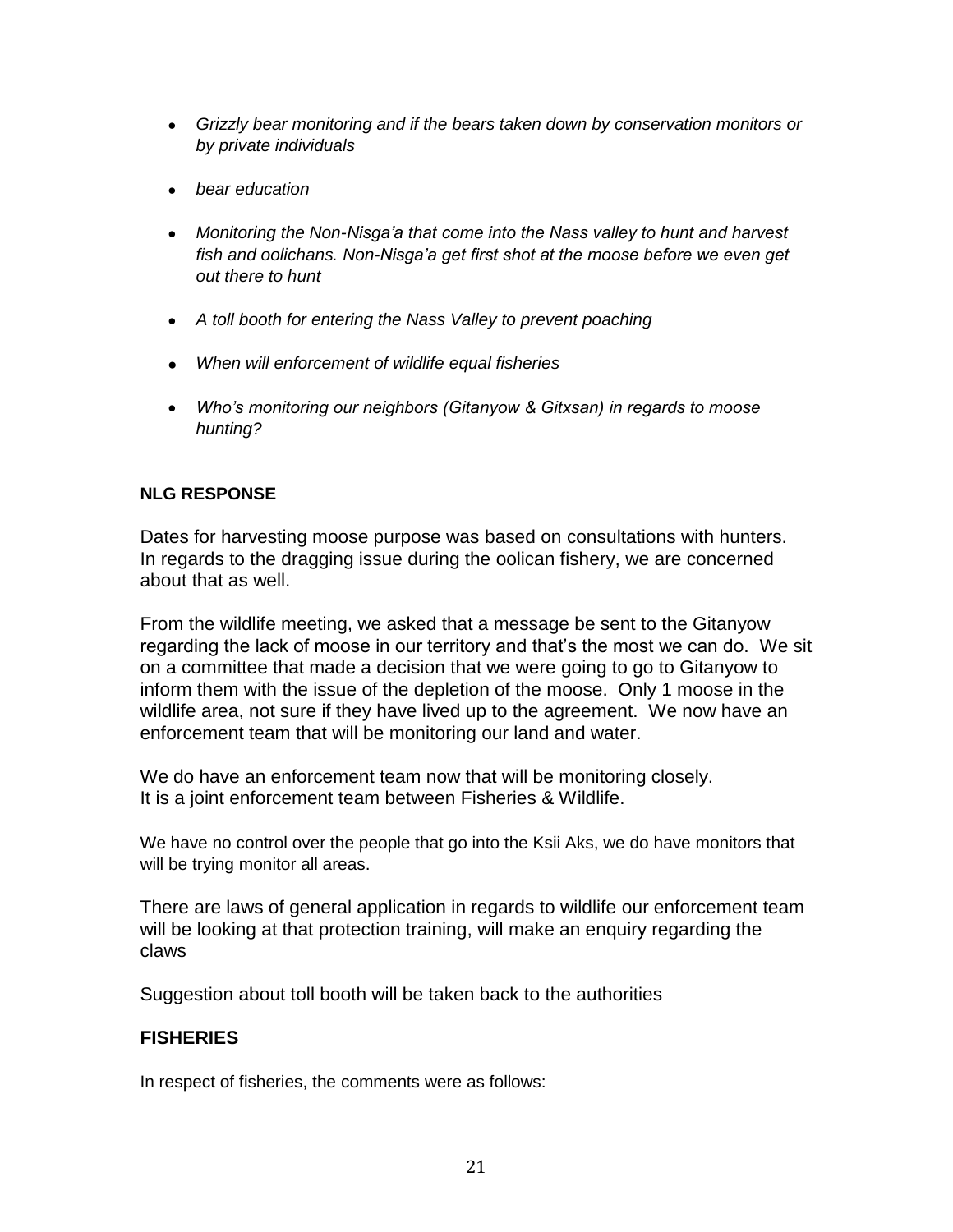- *Impact of Coho management on sockeye fishery*
- *Market fishing with a wooden hook for fishing halibut and a Nisga"a Charter Association.*
- *pink salmon issues, and in odd years the money for pink is good as opposed to even years*
- *IS permits are sold in New Aiyansh and Prince Rupert since Rupert has done so at their own expense*
- *In regards to the Ksii Aks, I have not seen an enforcement officer in the Ksii Aks. We have a lot of sport fishers in the Ksii Aks.*
- *Why sell the fish for \$1.oo/pd when you can sell it for \$4.oo/pd?*
- *The Ts"imshian band has full control over their water*

At the time when the coho fishery was decided we were dealing with our allocation of our sockeye. If we go over our entitlement of sockeye we have to pay that back in future years. In terms of management, we were looking at the numbers of sockeye still in the river.

In odd years the money for pink is good as opposed to even years.

We have no control over the people that go into the Ksii Aks, we do have monitors that will be trying monitor all areas.

We'll check into the Ts'imshian's full control over their water, I'm not sure if that's the case. We're working on details regarding the sport fishermen, we are looking at a fee \$35/day.

## **OOLICHAN**

Regarding oolichan, participants at the Assembly asked the following:

- *Oolichan fishing dragging in the dogfish bay area which is closed during oolichan season.*
- *Who"s monitoring the Ts"imshan when they fish for our oolicans?*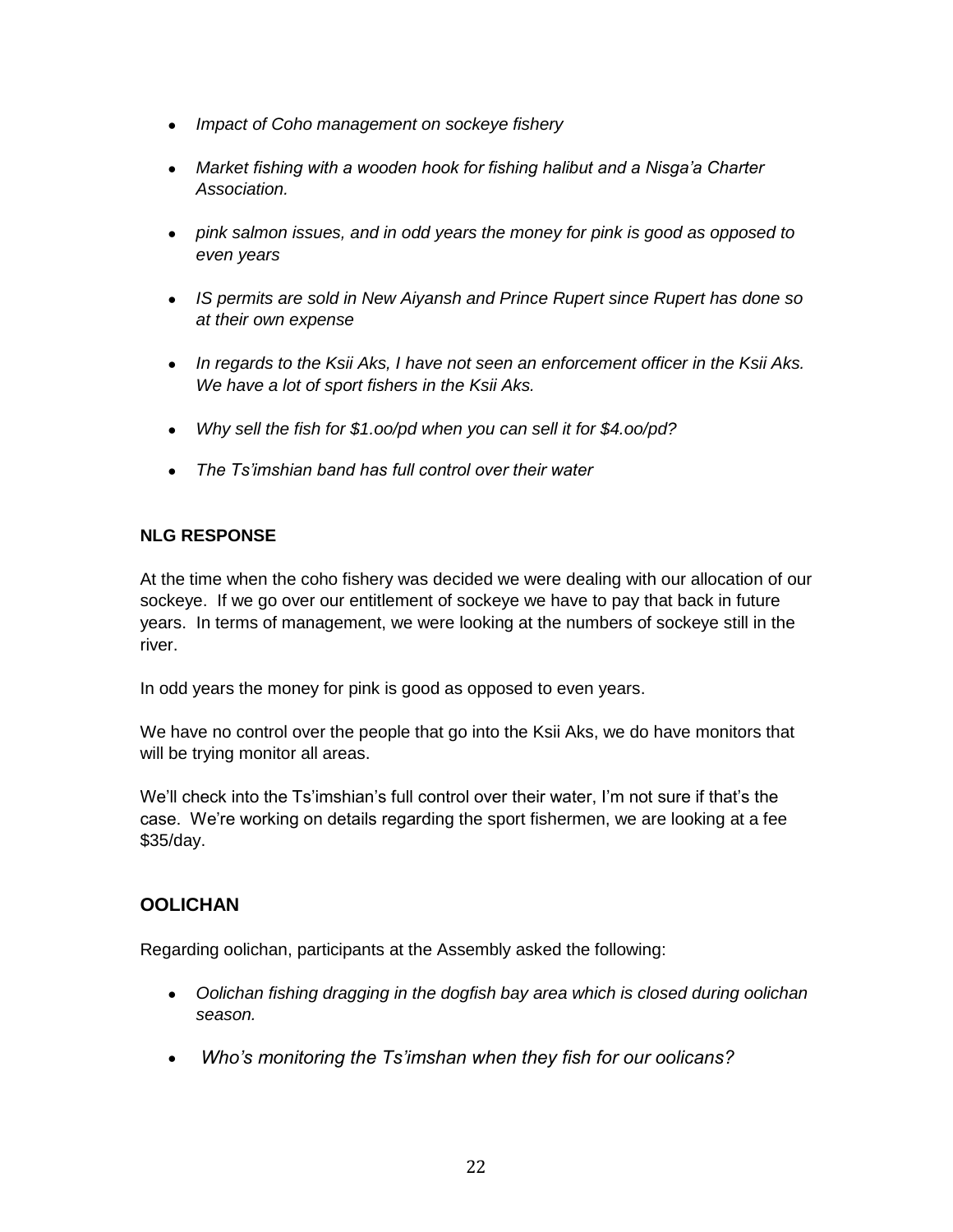We do have a monitoring program in respect to the oolican fishery.

Oolican fishing, dragging in the dogfish bay area which is closed during oolican season.

# **CRAB**

In respect of crab, the issues were:

- We"ve requested that the boundary be moved outside of Kincolith. *Can Kincolith themselves move that boundary? Are the non-Nisga"a fishers that fish for crabs being monitored?*
- *During Crab fest we had a lot of sport fisherman in Kincolith with no license.*
- Total catch for crab
- C*oncern: Commercial Crab fishermen in the Kincolith area*

# **NLG RESPONSE**

We did a survey a few years back and found a lot of information that we do have a lot of crab in the Nass River. The commercial crabbing has 6 weeks out of the year. The village of Kincolith would have issues regarding the move of the boundary (legal issues).

There was a huge flood and damaged a lot of the equipment, Blair spent a number of days trying to rectify the issue. We received \$162,000 a year and were not able to attain it this year. We didn"t pull the program, the money comes from the federal government and we"re still trying to get it back.

When we relate the commercial crab study, we have done a study that entails a good supply of crab.

Total catch entitlement: 54000, 20000 Marine/25000 In-land fishery

# **FUNDING ISSUES**

Regarding funding issues:

*Why has the LCT not been utilized for the NF program and wildlife*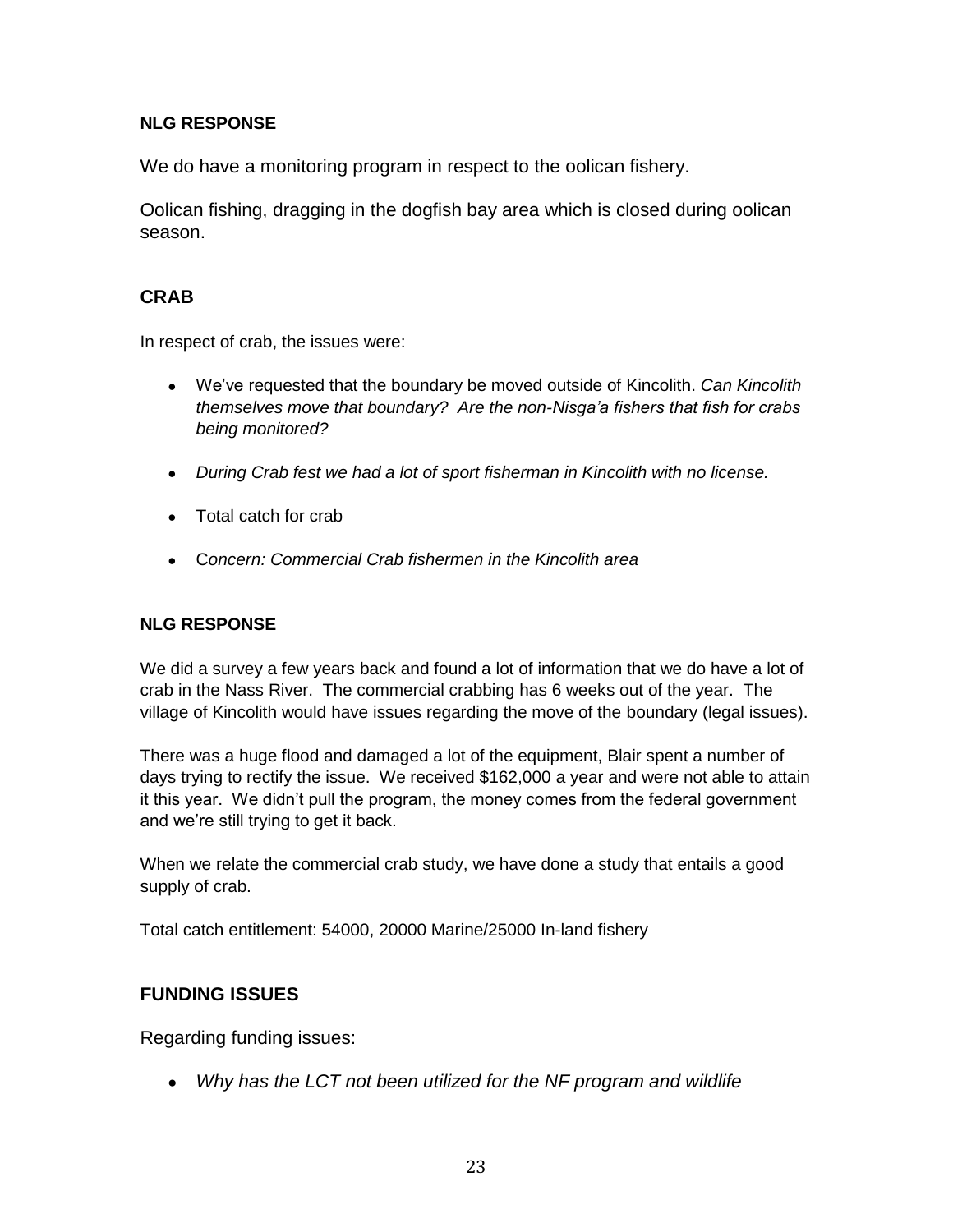*Maybe it"s time we lobby the mining companies and fishing guiding companies for contributions towards the fisheries programs.*

## **NLG RESPONSE**

We are using the conservation trust that provides us with resources along with NLG. Fishwheels-commercial group-market. Repay NF program.

# **GINGOLX HATCHERY**

In respect of Gingolx Hatchery:

- *Questions on the kind of damage was done to the hatchery during the flood that caused it to close*
- *If it will it re-open*
- *Still waiting for an answer from the government.*
- *Recommendation - at the next fiscal budget that the hatchery be a priority.*
- *Queries about funding for hatchery because of no water*

## **NLG RESPONSE**

Yes we"re doing what we can to re-open the hatchery, the president has written a letter to re-open and are awaiting a response.

Damage to the hatchery was structural and also was due to issues around the water supply. Ice jam was part of the problem but the weirring ponds in the winter there is no water. It"s too cold plus the filtration issue.

In respect of a petition, it did not reach WSN which it was probably intended to go. The money we were given 26 years ago is the same amount of money we received today but costs changed and increased over the years. Realistically we"d need 250 thousand a year to run it

We haven"t given up hope on the hatchery and still waiting for an answer from the government. When we relate the commercial crab study, we have done a study that entails a good supply of crab.

Pink contract Issue will be brought to CEO, I believe the CEO answered your letter at special assembly. The hatchery issue will be fought for, we won"t give up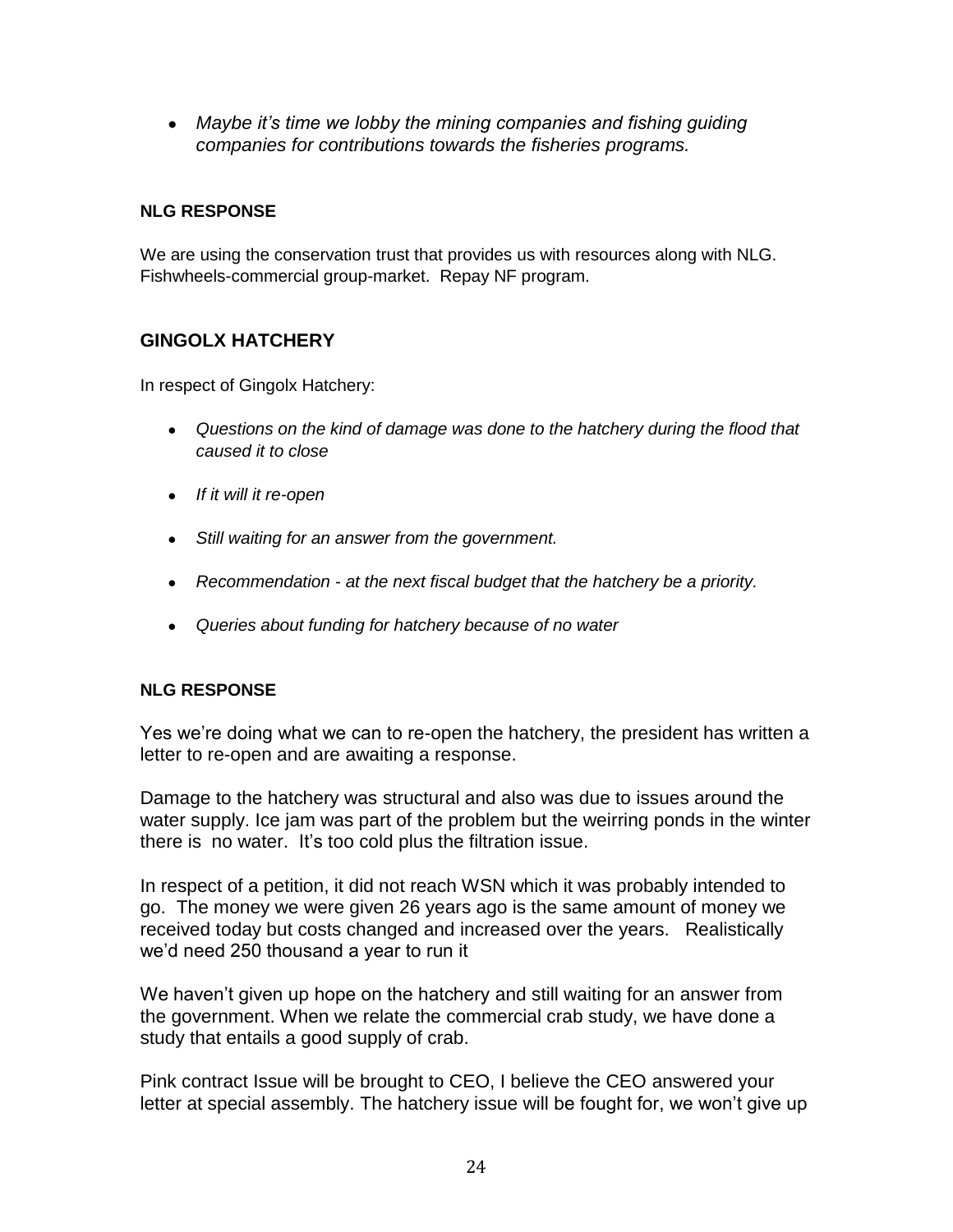on this issue. In odd years the money for pink is good as opposed to even years.

# **RIVERS AND ENVIROMENTAL CONCERNS**

In respect of rivers and environmental concerns:

- *When is Xginx going to be included in plans to monitor it,*
- *Our river needs to be looked at in regards to the depth of the river (it"s shallow).*
- *Impact of global warming in our numbers of fish*
- *Forrest fire training for the men and woman of the Valley*
- *Proper garbage disposal at the government dock, economic opportunity*
- *Marine motor training?*

#### **NLG RESPONSE**

December is when we do our planning for the up-coming year and that"s when we"ll take into consideration for Xginx River. Fishwheels, we"ll take another look at the process and make sure that the broodstook not be too disturbed.

A number of other governments are taking note of the global warming.

We're looking into the dredging issue. We do have a monitor on the river.

In regards to the dragging issue during the oolican fishery, we are concerned about that as well.

The government dock is an on-going discussion, respect where you are.

Marine motor training we"ll get information on that, we"ll do a survey on that

## **NLG RESPONSE**

We are using the conservation trust that provides us with resources along with NLG.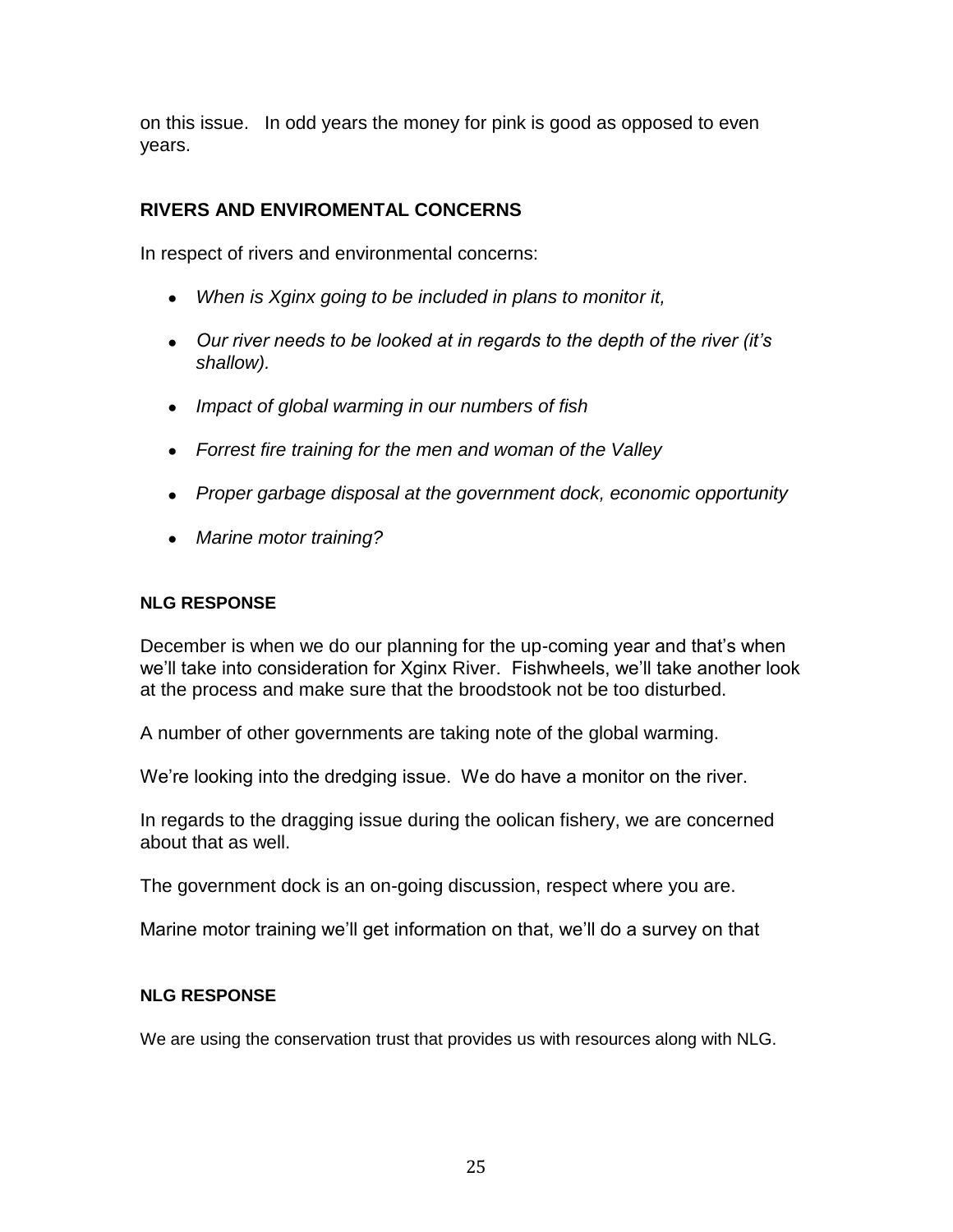# **NISGA'A COMMERCIAL GROUP (NCG)**

On the Nisga"a Commercial group, the comments included:

- *Why does the NF program have so many fish wheels, trucks and vessels.*
- *The commercial group is getting all the fish when the fishery"s are closed*
- *Conflict of interest for the commercial group when it is owned by the Nisga"a*
- *We are using the conservation trust that provide us with resources along with NLG*
- *Fish wheels-commercial group-market - repay NF program*
- *Disappointed that there was no Ice delivered at the Greenville landing during the IS*
- *Why sell the fish for \$1.oo/pd when you can sell it for \$4.oo/pd?*
- *Is there an opportunity for an individual to export our salmon to sell to other companies.*

#### **NLG RESPONSE**

Lisims Government provides us with direction, N & F harvest the fish for the commercial group with a contract. Trucks, vessels and fishwheels are required of Government operations.

There has been a change in companies. Arthur Mercer is the CEO for Nisga"a Commercial group. Sea Alaska is purchasing the salmon along with one other company.

In respect of opportunities for individuals to export, you can contact Arthur Mercer.

Re Ice delivery, Harry will bring the issue back to the Nisga"a commercial group.

# **CAREER OPPORTUNITIES**

In respect of career opportunities, participants commented:

*The IS fishery with people that have jobs is an on-going issue*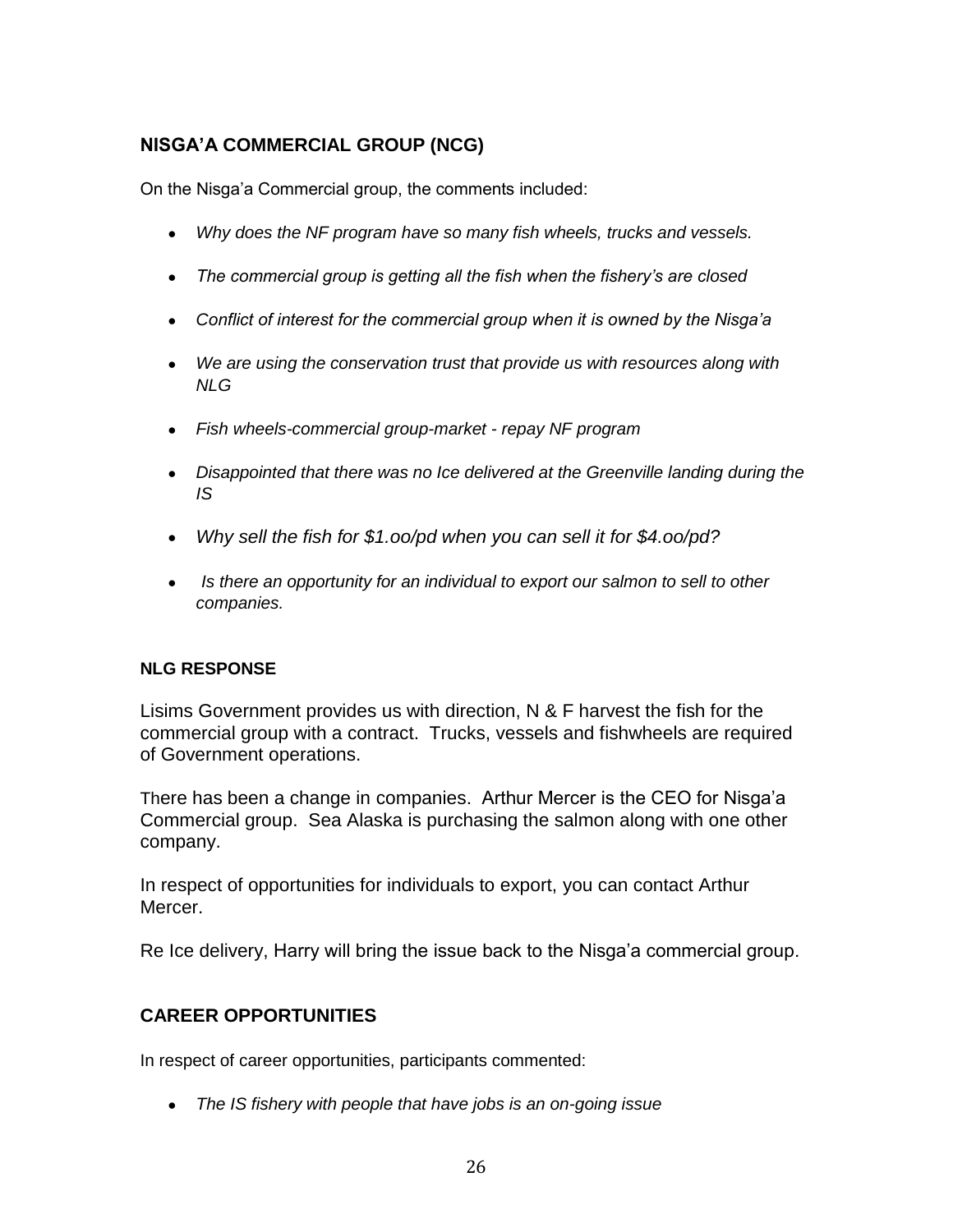- *Kind of education do your employees have from level 1 to 5*
- *Availability of funding program to go into the fisheries program*
- *The politicians and people that have full-time jobs allowed to go IS fishing?*

The technicians have the following training: for Tech 1: grade 12 and knowledge of the fish species, good health.

You need to apply to the trustees with an education plan, similar to what you"d have to provide to the village governments.

Re Politicians & IS fishery, the IS fishery with people that have jobs is an on going issue, will bring this issue to WSN.

| Comment, Question for follow up,<br>Suggestion                                                                                                                      | <b>Potential Action</b> | Department                         | Result |
|---------------------------------------------------------------------------------------------------------------------------------------------------------------------|-------------------------|------------------------------------|--------|
| 1. Topic: Moose Hunting<br>Question with respect to<br>monitoring of non-Nisga'a<br>moose hunters on Nisga'a lands                                                  | Under<br>Enforcement?   | <b>Fisheries &amp;</b><br>Wildlife |        |
| 2. Our river needs to be looked<br>at in regards to the depth (it's<br>shallow).<br>We're looking into the dredging<br>issue. We do have a monitor on<br>the river. |                         |                                    |        |
| 3. Sport fishermen without<br>licenses at Crab fest<br>We're working on details<br>regarding sport fishermen, we<br>are looking at a fee of \$35/day.               | Provide update          | <b>Fisheries &amp;</b><br>Wildlife |        |

# ITEMS FOR FURTHER FOLLOW UP FROM FISHERIES REPORT.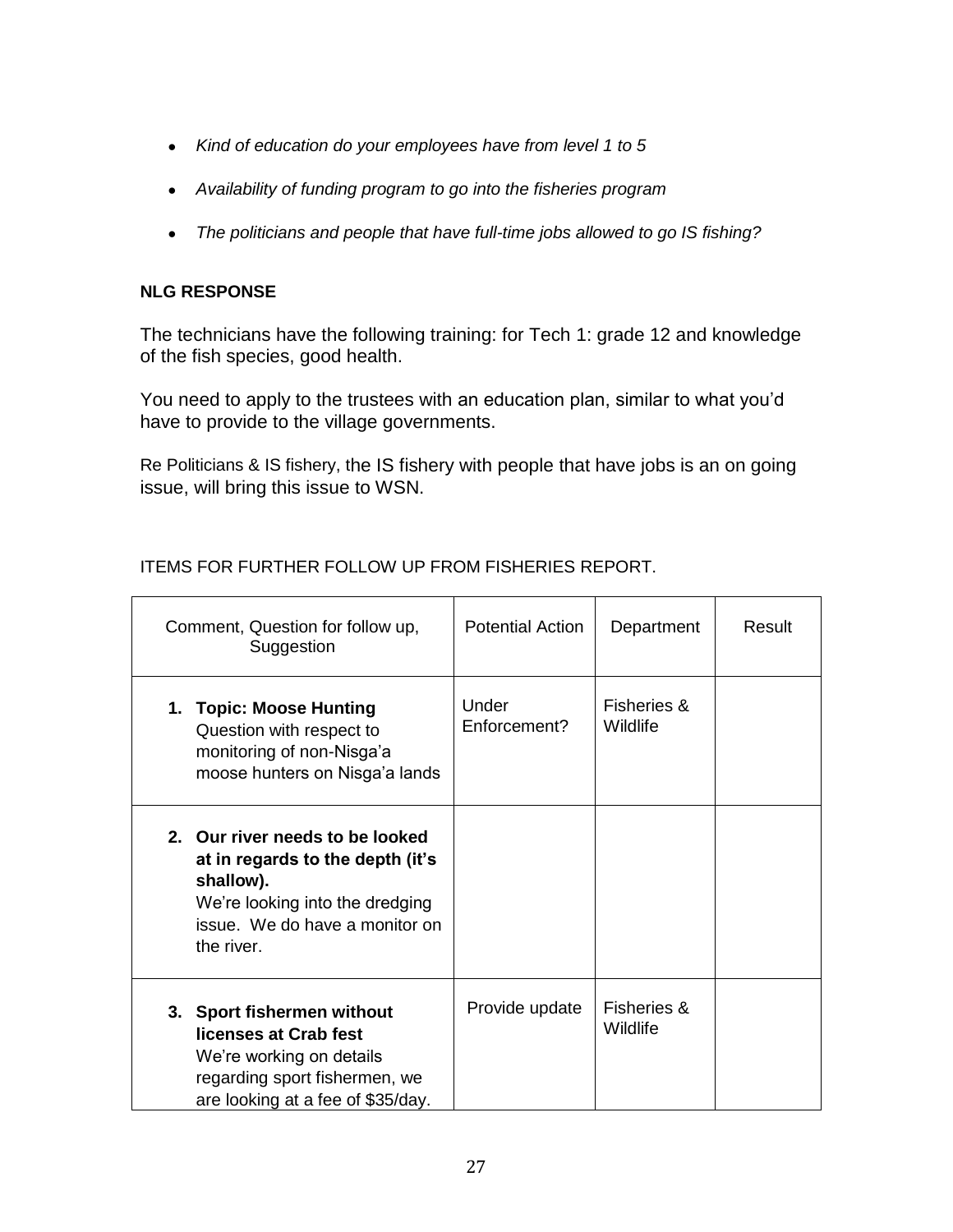| 4. What's happening with the<br>salmon enhancement<br>program? What have you<br>done to rectify the problem<br>regarding damage done to the<br>hatchery?<br>Damage from flooding - Blair<br>spent a number of days<br>rectifying issue.<br>\$162 received annually from<br>federal government - but were                                                          |                                         | Fisheries &<br>Wildlife |  |
|-------------------------------------------------------------------------------------------------------------------------------------------------------------------------------------------------------------------------------------------------------------------------------------------------------------------------------------------------------------------|-----------------------------------------|-------------------------|--|
| not able to attain the funding this<br>year. Attempting to reinstate<br>funding to keep Salmon<br>enhancement program going.                                                                                                                                                                                                                                      |                                         |                         |  |
| 5. Concern/disappointment no<br>ice delivered to Greenville<br>landing during IS.<br>Director will bring matter to<br>Nisga'a Commercial Group                                                                                                                                                                                                                    |                                         |                         |  |
| 6. Why are the politicians and<br>people that have full time jobs<br>allowed to go IS fishing?<br>Director committed to address<br>the issue at WSN                                                                                                                                                                                                               |                                         | Fisheries &<br>Wildlife |  |
| 7. Can we consider changing the<br>moose harvest timing?<br>Were consultations in setting<br>current date.                                                                                                                                                                                                                                                        | Follow up                               | Fisheries &<br>Wildlife |  |
| 8. Xginx - monitoring as it is the<br>biggest producer of<br>steelhead, pink, Chinook,<br>Coho, etc.<br>December is when we do our<br>planning for the up-coming year<br>and that's when we'll take into<br>consideration for Xginx river.<br>Fishwheels, we'll take another<br>look at the process and make<br>sure that the brood stock no be<br>too disturbed. |                                         |                         |  |
| 9. Question with respect to<br>marine motor training<br>Marine motor training, we'll get<br>information on that, we'll do a<br>survey on that<br>10. Issue of poaching in the Nass                                                                                                                                                                                | Provide more<br>detail, trustees<br>of? | Fisheries &<br>Wildlife |  |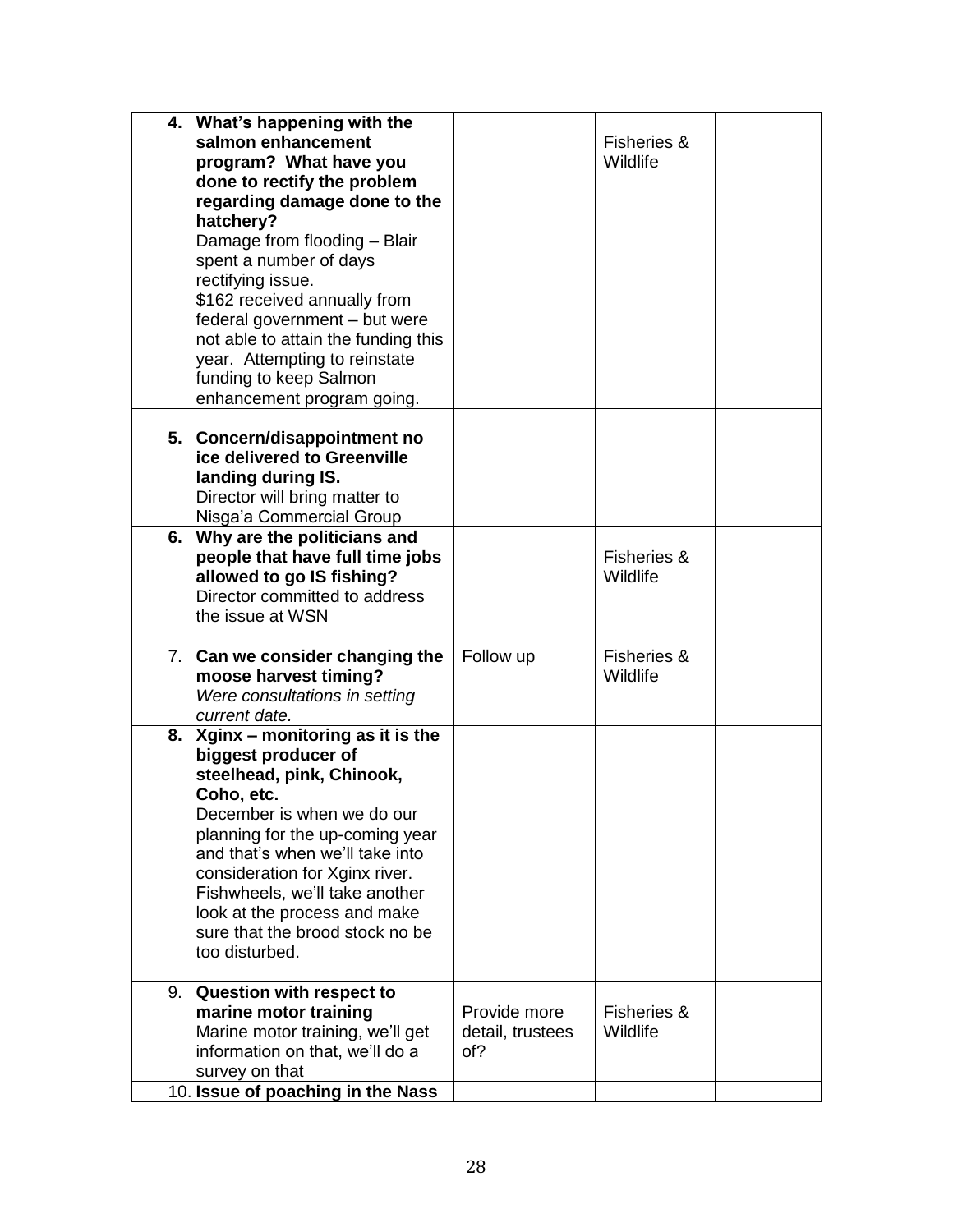| be a tollbooth put outside the<br>Nass Valley for entering the<br><b>Nass Valley?</b><br>We do have an enforcement unit<br>started. Tollbooth will be taken<br>back to the authorities for<br>consideration.                                                                                                                                                               |                                           |                                    |  |
|----------------------------------------------------------------------------------------------------------------------------------------------------------------------------------------------------------------------------------------------------------------------------------------------------------------------------------------------------------------------------|-------------------------------------------|------------------------------------|--|
| 11. Bear Monitoring/Enforcement:<br>Where is the enforcement? Is<br>the enforcement going to be<br>there to protect the animals or<br>the people? What happens to<br>confiscated bear claws?<br>Laws of general application<br>apply with respect to wildlife.<br>Enforcement team will be<br>looking at the protection training<br>Will make an enquiry re: bear<br>claws | Follow up on<br>inquiry re: bear<br>claws | <b>Fisheries &amp;</b><br>Wildlife |  |

# **LANDS & RESOURCES**

#### **HIGHWAYS**

- *Road from Gingolx to past Lava lake, Nisga"a law is to give Nisga"a a name on the owners trap line. There is a name one chief"s trap line. Second question is why and when are the trees going to be removed from side roads that are too close to roads?*
- *Expresses concerns on sidewalks in the community Is our road level going to be changed from Class level C to a higher class*
- *People can believe we can to a better job with snow removal. Committee should reinstate highways committee*
- *The highway into Kincolith, there is two areas that are of great concern that is the sinkholes that are showing on the highway. The community has fought for a long time to get a highway. What are you guys willing to do to upgrade the sinkholes?*
- *Class C highway is what we are graded as, and not salted or sanded half the time, we have to equipment and manpower to look after out highway?*
- *Suggestion that on Nisga"a highway is drive BC and to install a camera on top of grizzly*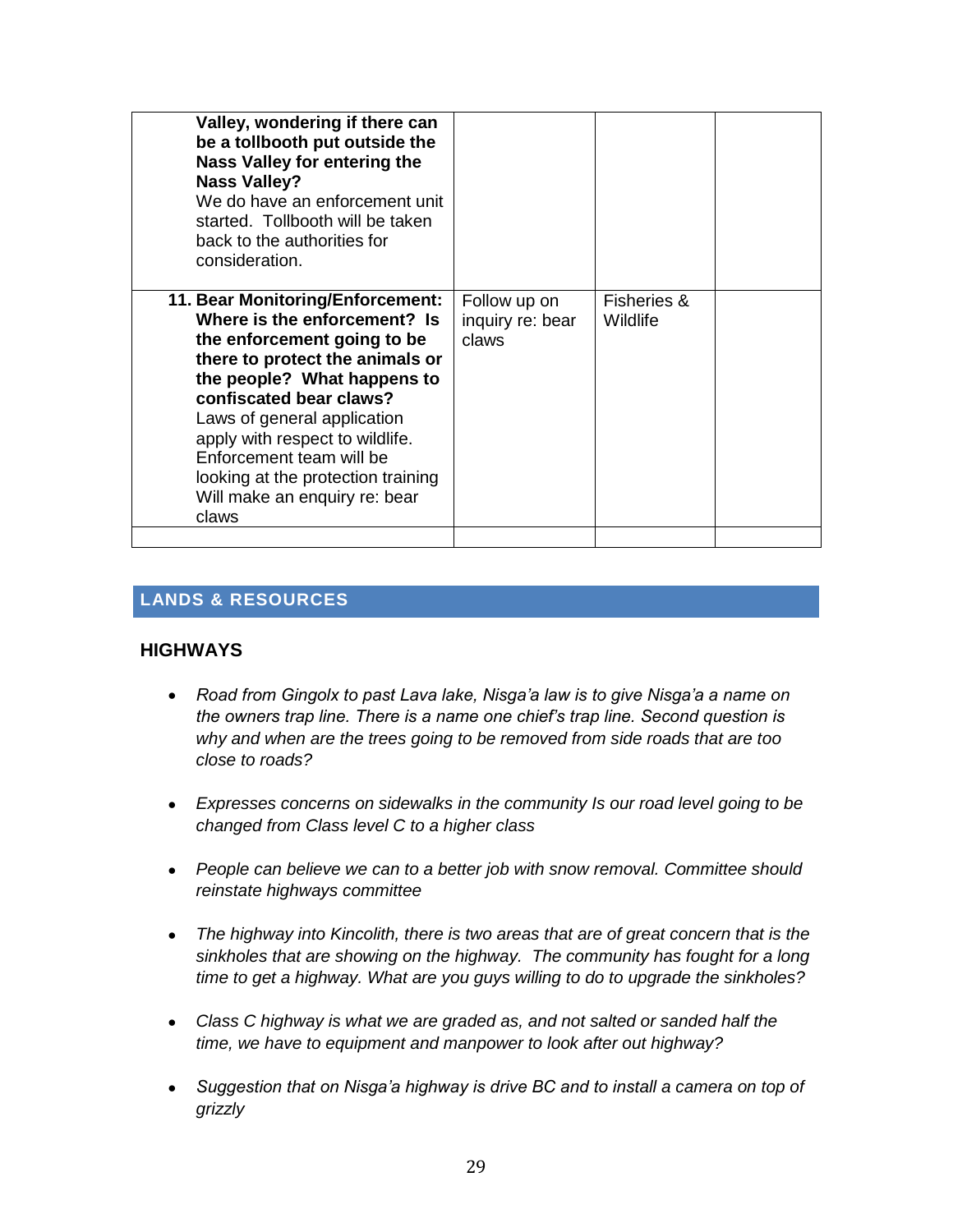- *The government Doc road from the Gingolx village to boats belongs to Lisims Government when is the road going to be fixed? (Village government of Gingolx wants the section of the road turned into part of the highway)*
- *The road from Greenville to Gingolx, trees are like tunnels and need to be cut back. When will the roads be improved?*
- *Regarding right of way, who grants right of way? Should it not be brought to council before granting right of way?*

Road - Need to meet with Ayuukhl regarding names Ministry of Transportation will review with Lisims. Will discuss with Ministry of Highways in terms of right of way clearance.

Sidewalks - within the communities is the Village Government jurisdiction. Winter highways fall under class C due to insufficient number of vehicles using highways. Rule of volume is 5000 per year for the ministry of transportation to consider moving to another level. This is for Industrial level of traffic on highway as well as commercial. Made an effort to change but not successful, until classification changes we have to stay at Class C.

We used to have a Highways committee before treaty. Introduction of Henry Moore, mentions that Henry works with the ministry of transportation and maintenance contract to ensure things are done properly. Keeping the guys honest, you are correct we have a committee, discussion on highways construction act, ministry of transportation are involved, issues brought up on winter roads are ongoing and is up to executive and add on to lands and resources committee

To add more on points, don"t have a legislation of authority over highway. They meet regularly with Ministry of Transportation. People are very displeased with seal coats in Beupre area. Winter maintenance; as we met with them twice a year. Stated there will be a meeting with the ministry soon, to ensure appropriate contacts are presented and will meet them after winter to see how things went with road condition. It was mentioned Henry sits on committee to see how things went; people play a different role to see how things are and how they see. Issues go straight to administration in Terrace and also let Henry know of any situation. Also Henry keeps a log of all complaints and brings the log to the meeting in the spring. Contractors don"t have a lot of pull on how ministry of transportation to higher contractors. Nechako has a large region… should break to smaller pieces, working on that and ministry suggested that might be possible. Continue to ask Ministry of Transportation to hire local contractor, i.e. Greenville, Canyon.

Re: Highway to Kincolith - to answer problems with highway system are huge, the ones that are identified are large and we have been talking to the Ministry of Highways. NLG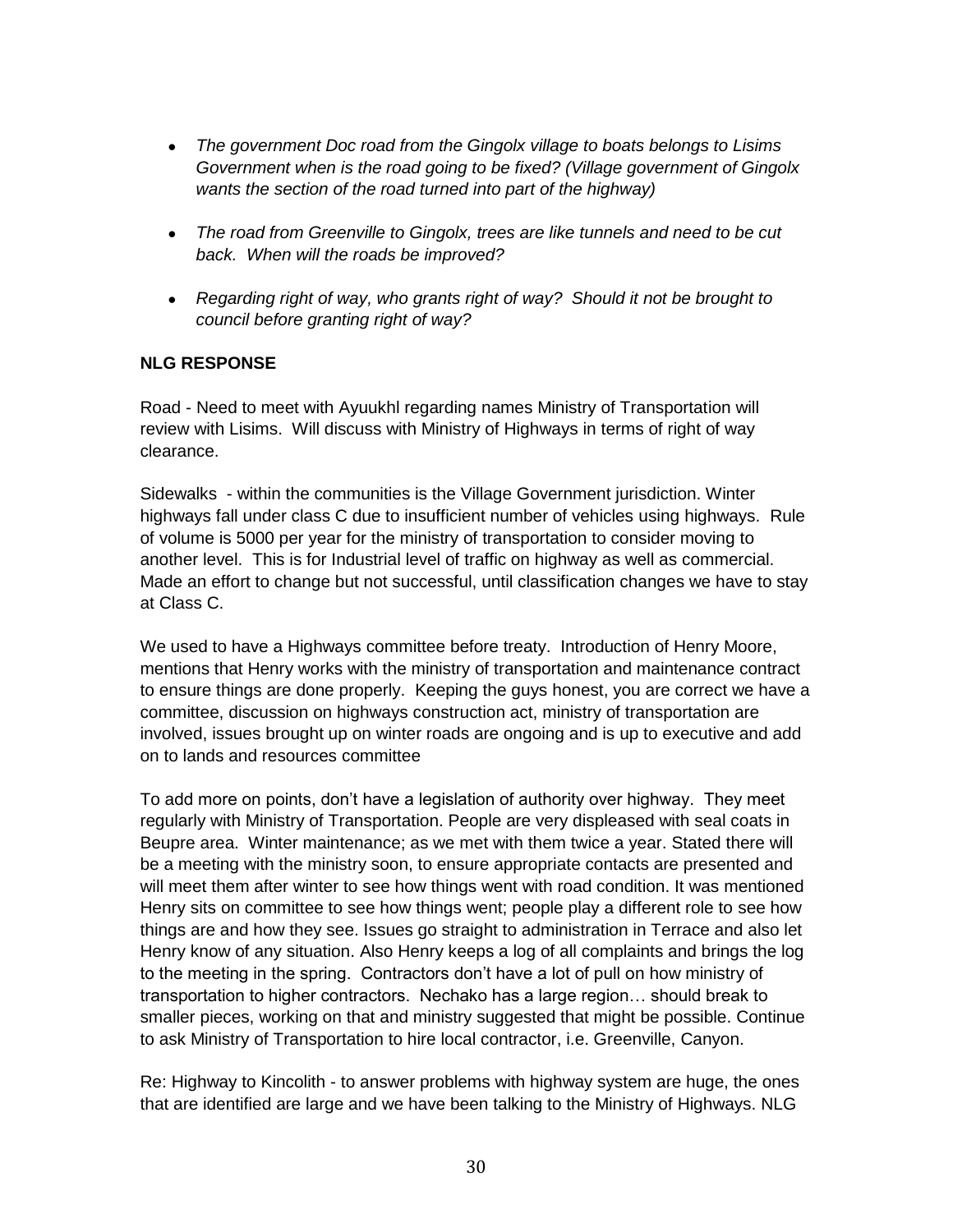is now involved with the discussion. At the present maintenance with Nechako do annual program with band-aid work. They develop a summer project of repairing a highways, crack sealing, pot holes etc. much to our disappointment because highway to Kincolith is a provincial highway, provincial standard highways; supposed to have a life span of 20 years. The highway to Kincolith was open 2002, with the huge underline issues, hopefully will be able to address with ministry of transport. If the sink holes still exist, may not have gotten to patch holes this summer, maybe next summer they will get done.

Re: Highway Class C - The comments are noted for maintenance contractor, will bring back to committee, through Lands and Resources Some of our own equipment are used more, but does not answer questions here, not sure in substantial over the year. Highways been classed C, our politicians will need to take and bring attention to the Provincial Cabinet.

Some questions arose, how can be become sub contractor? We investigated and conclusion was sure we can sub-contract to local, we looked at figures and length of highways, how much will an individual earn, and the result would be a break even process. Our goal is to make a profit. So nobody went for it and was provided to each village. For the class C we have argued that many times, to improve the highway users, we must be able to show that we can reach 500 vehicles per day on a stretch of highways and a number commercials and industrial users using the highway in order to progress to the next class.

Grizzly Hill - Camera on grizzly hill is in our favor, as well as lighting. Camera is not good on highway due to darkness.

Re: Government Dock – Ownership of government dock road lies within Gingolx land, and therefore is their jurisdiction. Village Government of Gingolx wants the Section of the road turned into part of the highway. We are in process of the pre mature\* of Nisga"a highway; we now review a formal letter that was drafted by lawyers. We have to include a section of the highway in Gingolx.

Roads are younger to Gingolx but are deteriorating rapidly. Need right of way from Sand Gainor bridge, we are treated as less priority than other highway, will get signs of ASAP for logging roads.\*

Points out the highways well being towards Nass Camp. The Deputy Ministry of highways was there and we got an update on the road to Nass Camp, they mentioned they would bring this into consideration.

Also, the back road from Nass Camp is now single lane traffic and we are pleading with Lands and Resource to bring this up to the executives and the Ministry of Highways. The classification of highway is a concern, when hydro is shut off, and it becomes state of emergency, when this happens it becomes expensive. Consider as a priority that to better the talks with Ministers and not with bureaucrats, that the highway is priority.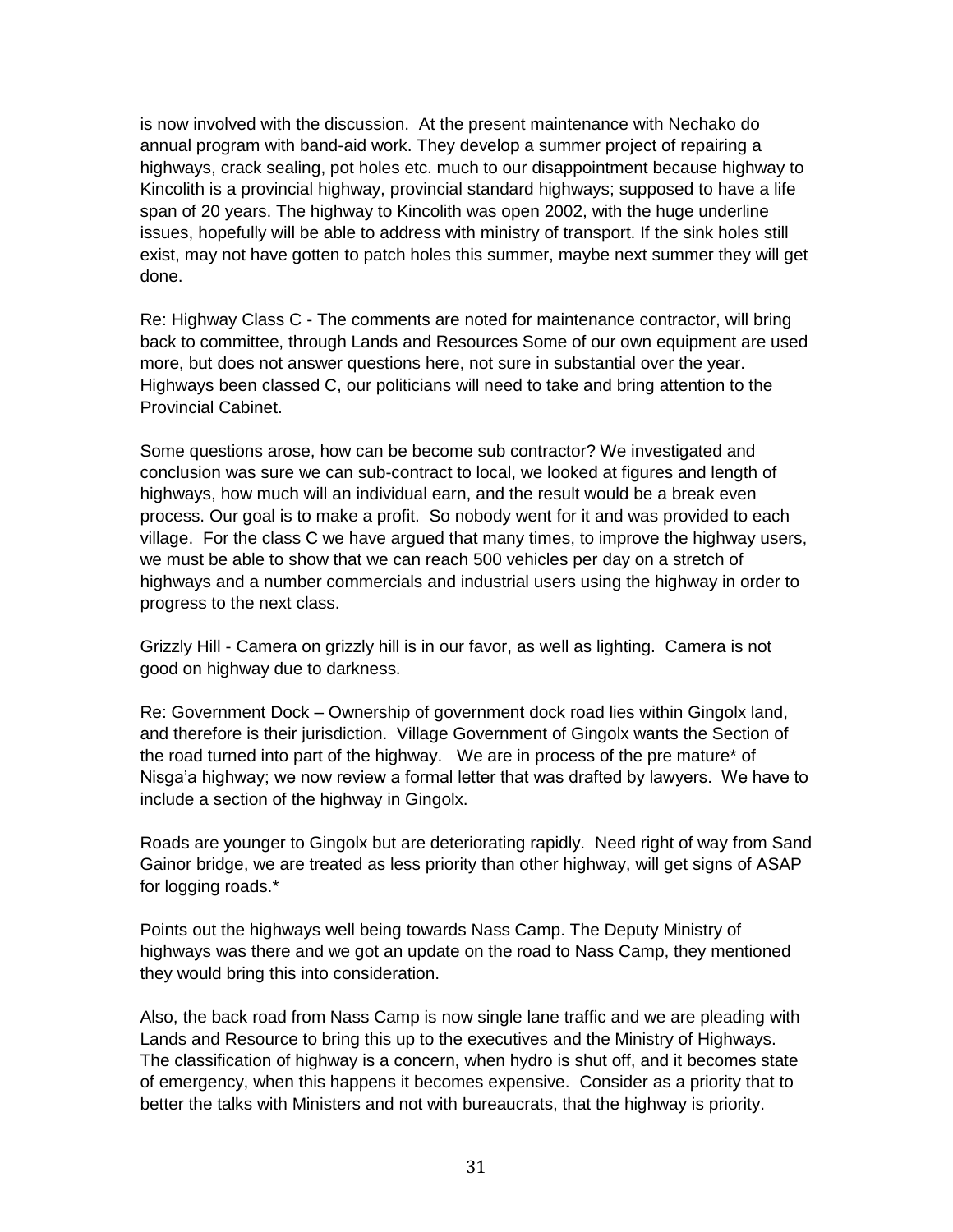These talks need to be government to government. UBCM coming up and will be talking to Gitwinksihlkw, we need to put in the concern of our maintenance and highways.

Rights of way - Highway right of ways and Village right of ways are different. Village can grant right of way in community. Highways right of way is granted by the Ministry of Highways. Nisga'a highway is owned by province.

# **LOGGING AND TFL**

- *Disagrees with logging. Are you going to ask them to look at the valuable resource before they log there, this is valuable trees, our medicines come from there?*
- *Cellulose had a TFL, river was filled so it would rise; was supposed to be taken out when there logging was done, but this was not done here*
- *Poaching going on cedar logs. Trucks leaving with a hoard of wood, if Lisims is aware of it why are they leaving during the night. Loads of wood seen going out have not originated on Nisga"a" a lands;*
- *Why did Nisga"a not buy TFL#1?*
- *Re Forest restoration, what projects has benefited us? We should know what project benefited us?*
- *What about forest companies come into harvest? Hydro project – what is the status of the project now?*
- *Pubic license was going to under review what is that status of that today?*  Looking at stats form 132,000 down to 40,000 is a drastic downfall of cut, part of *reason is there is a delay in getting approvals and different issues on the blocks*
- *Questions on logging what is the policy to prevent logging road to wash out?*
- *Visual buffer, regarding logging around Lava Lake? Visual buffer is not there*
- *Nisga"a law is to give a name on a Nisga"a owners trap line. There is a name one chief"s trap line*
- *Second question is why and when are the trees going to be removed from side roads that are too close to roads?*

## **NLG RESPONSE**

We know where there is log poaching and do regular patrols. No resource for sting operations. People cutting behind garbage dump, will talk to you on that later, need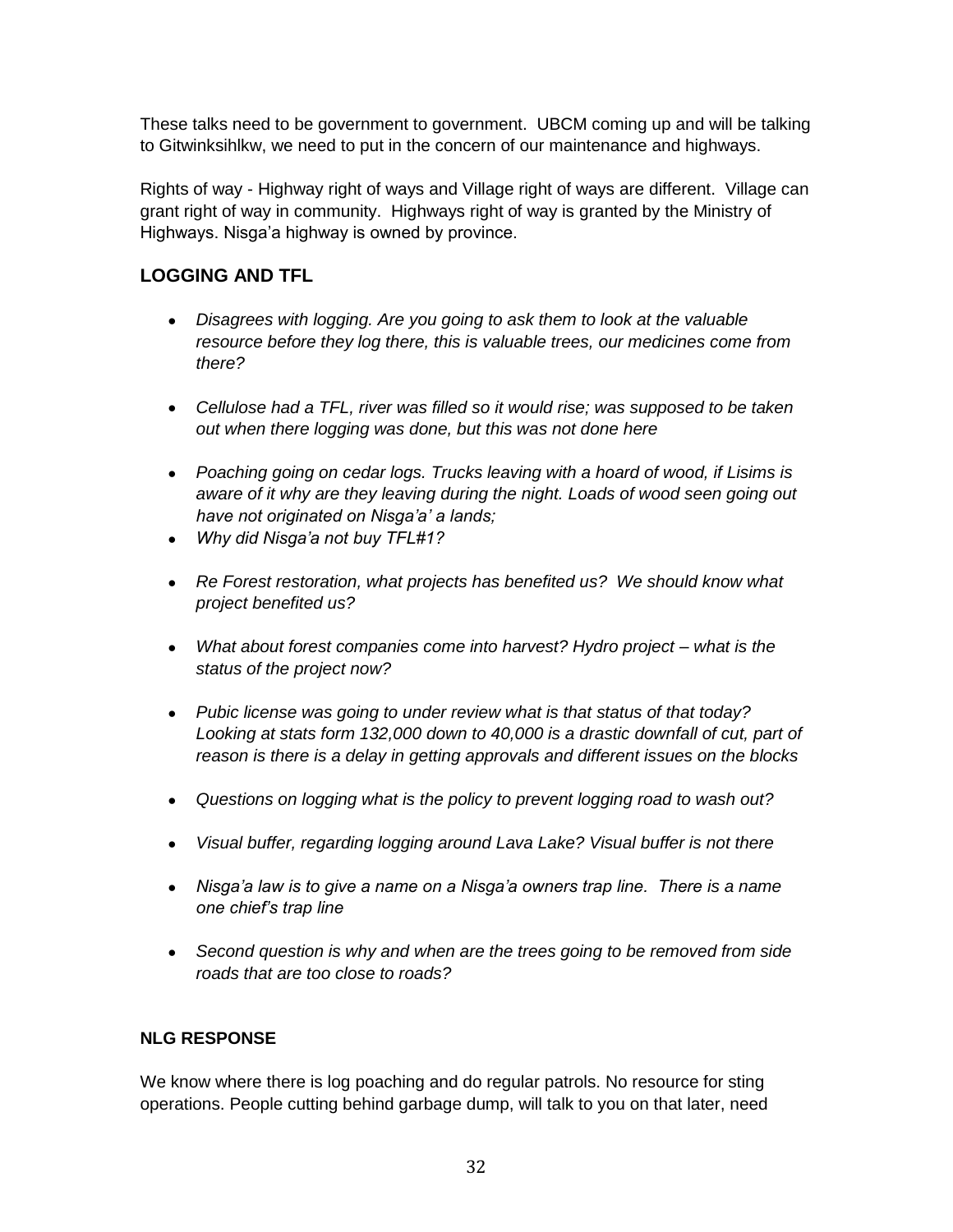details; have to classify and open a file on that and send an enforcement officer on that. Require more evidence from you Eric on allegations of what you reported , especially Nass Camp, Vetter Lodge

Non-timber forest products that have been approved for logging, how assessed and other values protected. We tried to do assessments of blocks to ensure that we have taken an inventory of what other uses that may be, and the impact of logging such as devils, club, and other species. We tried to incorporate into site plans, Pine mushroom areas cannot be logged, this is in our policy. One area is TFL holder across the river, where there is a dike.

Re: benefits of reforestation - Logging in 1987, the company was responsible for putting back the forest after logging. Cost in restoration, amount of money is staggering; ministry has no interest in carrying this. In 2005/2006 we identified expense to complete restoration.

Re: logging and washouts, all blocks have geotechnical engineering; recommendations will get written into the operation plans, blocks must be logged in accordance with operation plan; as, this will minimize the risk of any landslides and road failures. Yes, we do have very detail reporting done by geotechnical engineers.

Buffer - the visual buffer a around Lava Lake is Crown land, under tenure, Tsimshan land, personal limits on those standards, establish to B.C. Government, tenure holder are expected to meet and I believe they have exceeded standards. Also, asked to review those standards.

Public License - went under review in 2010 and replaced in May, reviewed to ensure the requirements were met, in regards logging sites issues here and there the compliance is quite good, audits corresponded with the volume. There is no reason to issue a new license, was passed through the review. No enforcement out in plan has been approved. Starts in 2010 and expires in 2014.

Second answer is related to the undercut volumes. Not surprising we have a large undercut, no detailed calculation. Direct representation of areas. Wood not marketable, mass undercut of Nisga'a lands, no plan to have it allocated under existing legislation. Keeping track of it and will present any decisions. Delays and approvals on blocks, we do hold them to a high standard. We are obligated to do that, make sure the blocks meet legislation. Requirement and policies and also include necessary protection so things happen properly. It sometimes does delay things, but large of list of approved blocks, but not marketable to move…. Situation we get a short term market =blimp, sometime get some that need to happen fast….fully accept responsibility for getting things approved and working on getting g things to get dealt with, if doesn"t meet the standard. Nothing we can do with forest Act.

When you say status of report, you meant approving the renewal of public land license, we review fairness of licensee, review process is done in house and is still ongoing.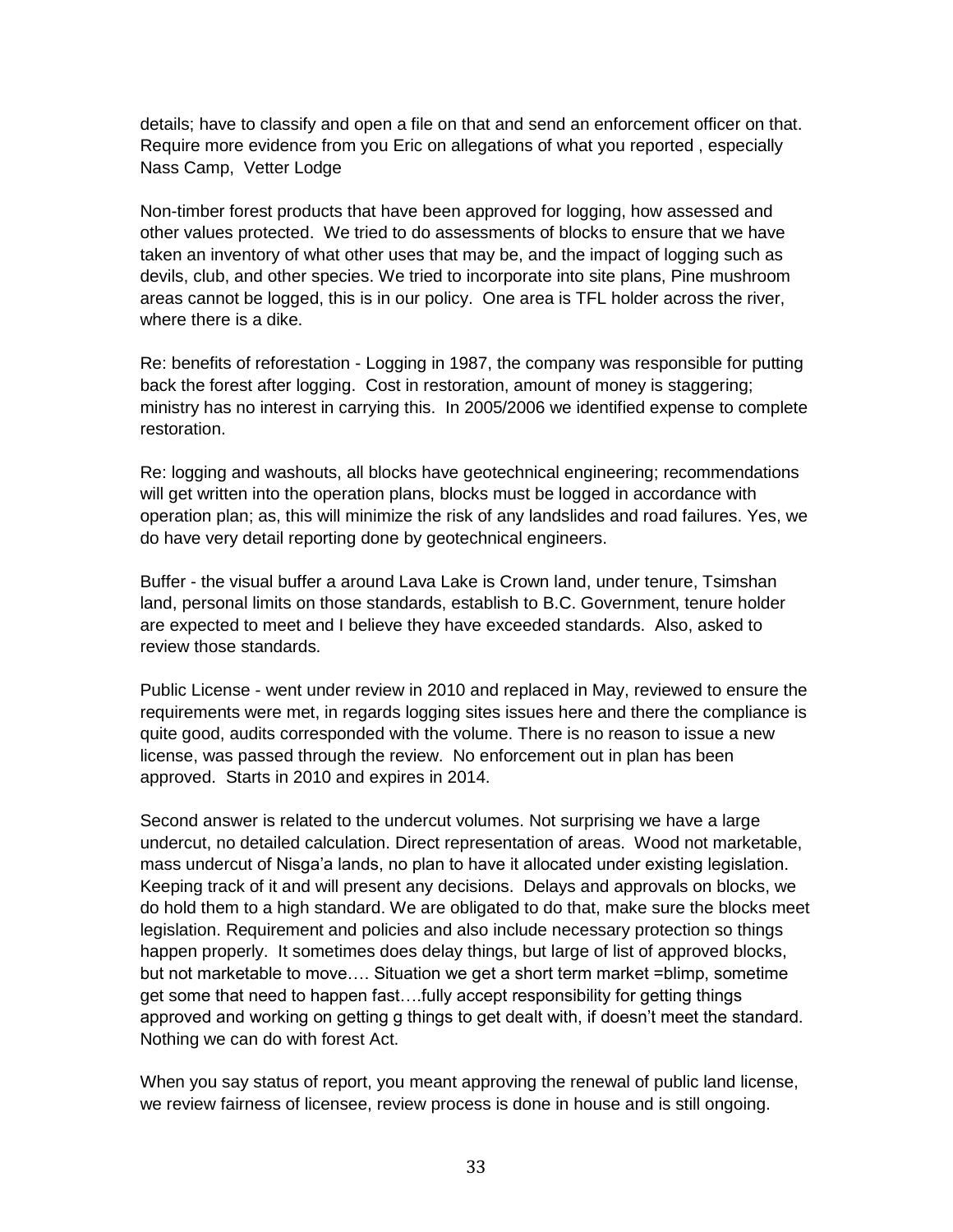Sand river logging, north of Anuu"al, current logging activity have to follow their plans, leave the buffer with certain limits for benefit of fish habitat.

Class A provincial park. No favors to have cut blocks on lava. Obligated to work with coast Tsimshan resources and their visual studies prior to logging, we want to change and they ignore it, they have changed configuration of their blocks. Need to get standards changed or they are going to continue logging there.

TFL 1 - We didn"t buy TFL#1 because we were outbid by coast Tsimsian. Receiver is obligated to take the higher bid.

# **VILLAGE GOVERNMENT ISSUES**

- *Have a band list of 400~500 on reserve, need more land base to build more houses?*
- *I received grant money from the Village Government and brought to bank and was mentioned that you need a job to pull through the ropes to build a house. A recommendation is needed. To keep bank happy and village government happy as well.*
- *Recommendation that we use provincial Local Government Act and Community charter rather than develop independent Nisga"a legislation. May be more cost effective. Nisga"a legislation needs to be framed within the Nisga"a Final Agreement. Will pass on comment to legal drafters.*
- *Two major renovations and found out he is not qualified for renovation grants.*
- *Insurance on homes*
- *Homes need to be insured and houses are not up to par, proper renovations. Need to take these things into consideration.*
- *Indian Affairs had comprehensive money for planning, for land , Wish to expand*  land in Gingolx. Cannot get anywhere and need nations help to build property. *Request for nations help in building a new subdivision*
- *Regarding emergency access road outside of our community, we require two roads and we should consider the future*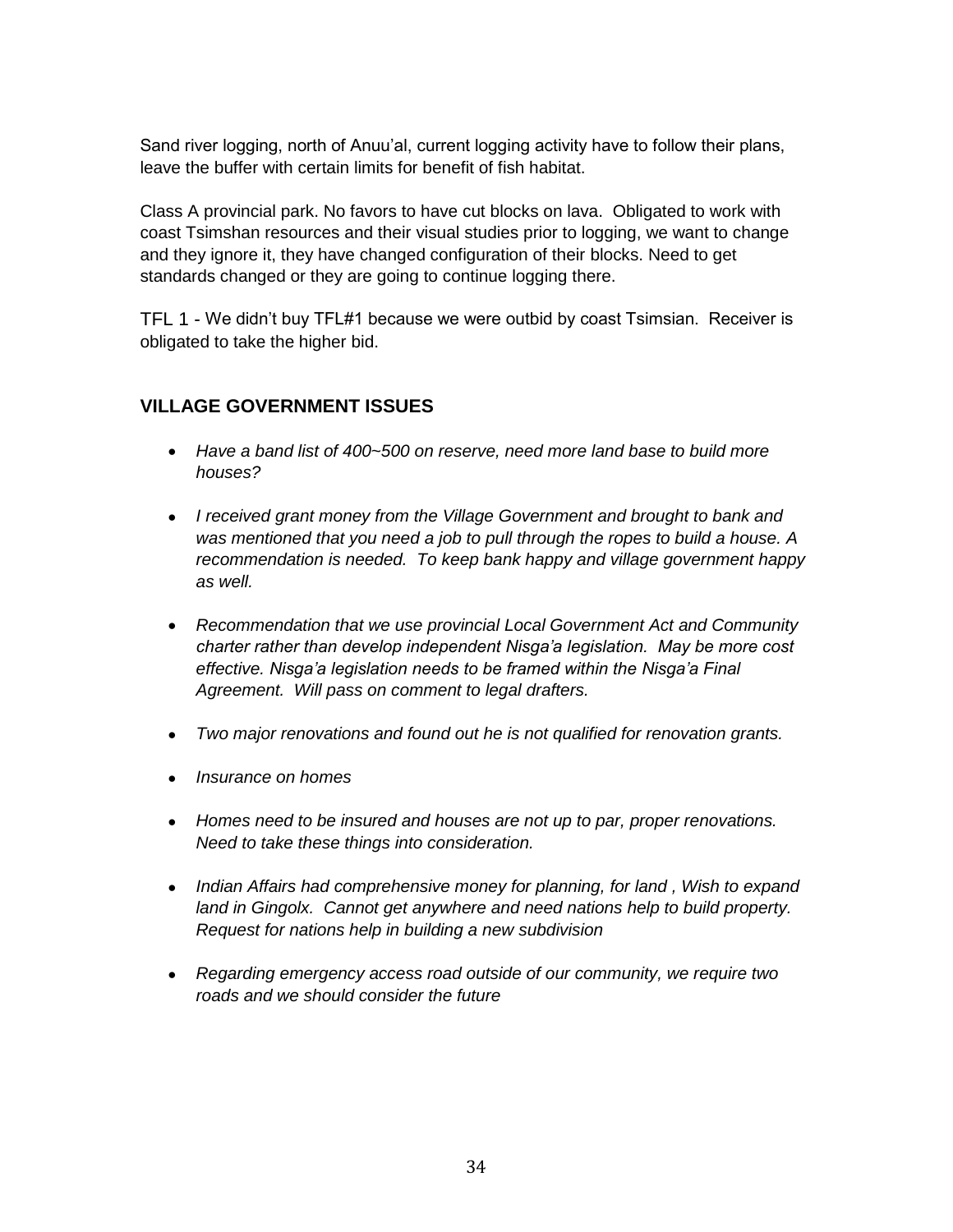Grant money - In terms of land title I cannot advise on how you should proceed on your building. If you had fee simple title it would effective village government from the procedure would be just between you and the bank.

Village Government as they have jurisdiction over housing, we are the support group for Village governments. Village administrator has to write a letter to insurer to state there is an active fire department

Local Government Act - Nisga'a legislation needs to be framed within the Nisga'a Final Agreement. Will pass on comment to legal drafters.

Insurance on homes - Needs to be taken up by Village Government

Subdivision - Request received and transmitted. Generally a matter for Village Government.

Two roads - This is an ongoing matter in regards with the access roads, is in progress with the Village government

# **MORTGAGES**

- *People have to understand that if they default on their mortgage they can lose their house and car.*
- Mortgage is a big deal, difficulty in the process. Nisga'a citizen support, is it from *Land title office or Village government? Need clarification? If this Landholding act is voluntary, in one does volunteer do they lose any rights? In regards to the Landholding Act?*
- *Why are we looking putting mortgages in home and no diverse work force? No employment to capitalize mortgage on the house?*

#### **NLG RESPONSE**

Default - Underlying tile to Nisga'a Land is with the Nisga'a Nation. It is true that individuals can lose their house if they default on a mortgage.

Mortgage - statistics in report are from the Landholding Act, assists people. This is Dorothy"s department. Provision of assistance is not generally resulting in tenures. In regards to Village Government holds the land, you have a right to possess that land, so it is between you and Village Government. If it is fee simple land then the Village Government has no say on that land. Ownership resides with you.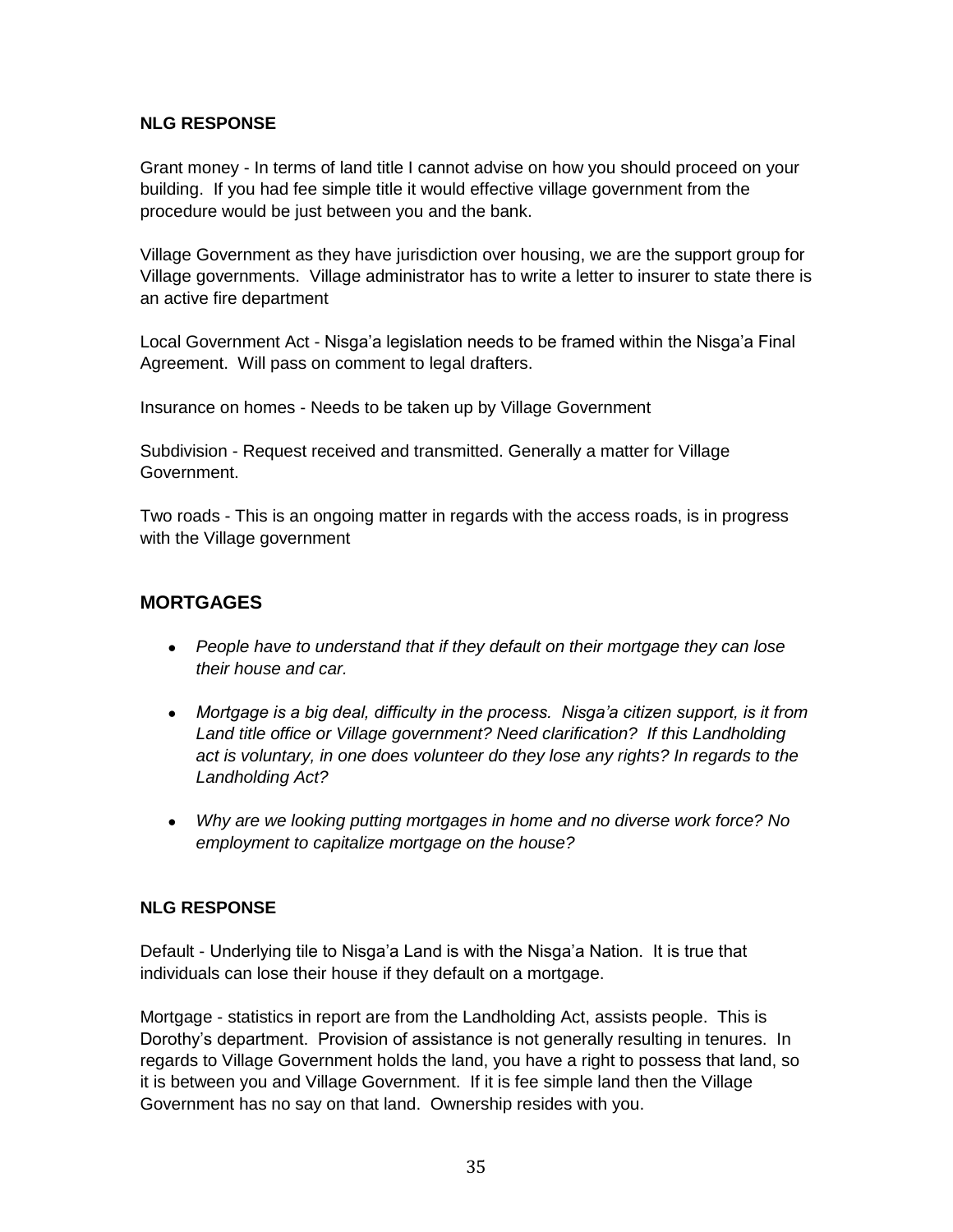Mortgage/ workforce - The question needs to be addressed to decision-makers as opposed to staff. It is not a compulsory to get a mortgage.

# **LANDHOLDING LEGISLATION**

- *When does this landholding come in effect? When we take our property in to the bank to get a loan? Insurance on home?*
- What is the time-line, the targets to complete it all? People are getting tired of *waiting. What are the real time lines?*
- *Fee simple lands - When an individual decides to enter into an agreement and their mortgage defaults does it go into the bank or to the individual?*
- *When you do get fee simple ownership, for a home or business, does Nisga"a Lisims Government or the Village Government have a backup in case banks take over house? What happens to an existing mortgage of an entitlement if land is granted in fee simple home?*
- *How far are we in the Land Transition Holding Act? Are there supported way of documents going to the bank of securing mortgages? We know this Act is coming into force this year?*
- *If I was to venture into a business and go after fee simple lands to put my business on, do I have to turn my residence into fee simple.*
- *Need clarification in regards to Landholding; How do you go about applying for land for Economic Development? Example; building a hotel/motel.*
- *Second question is regards to the drama that happened towards the Vetter fall lodge? There was not one person in charge and a lot of the community was concerned about the loss of the land. Is there a way of keeping the powers that be? Is there a channel that can be used specifically in this type of ideal?*

#### **NLG RESPONSE**

Timeline – for legislative elements is up to WSN. Each Individual Village will not be able to take advantage of legislation until it has adopted a zoning law. Timing is up to the Villages, approximately six months until first village is done. The Individual Landholding Project is a fairly large package to complete. Timeline is roughly six months, optimistic date is 2011. Lands and Resources Directorate has no control over the timing. Third element is zoning laws to be enacted by Village Government. Working diligently, six months is realistic.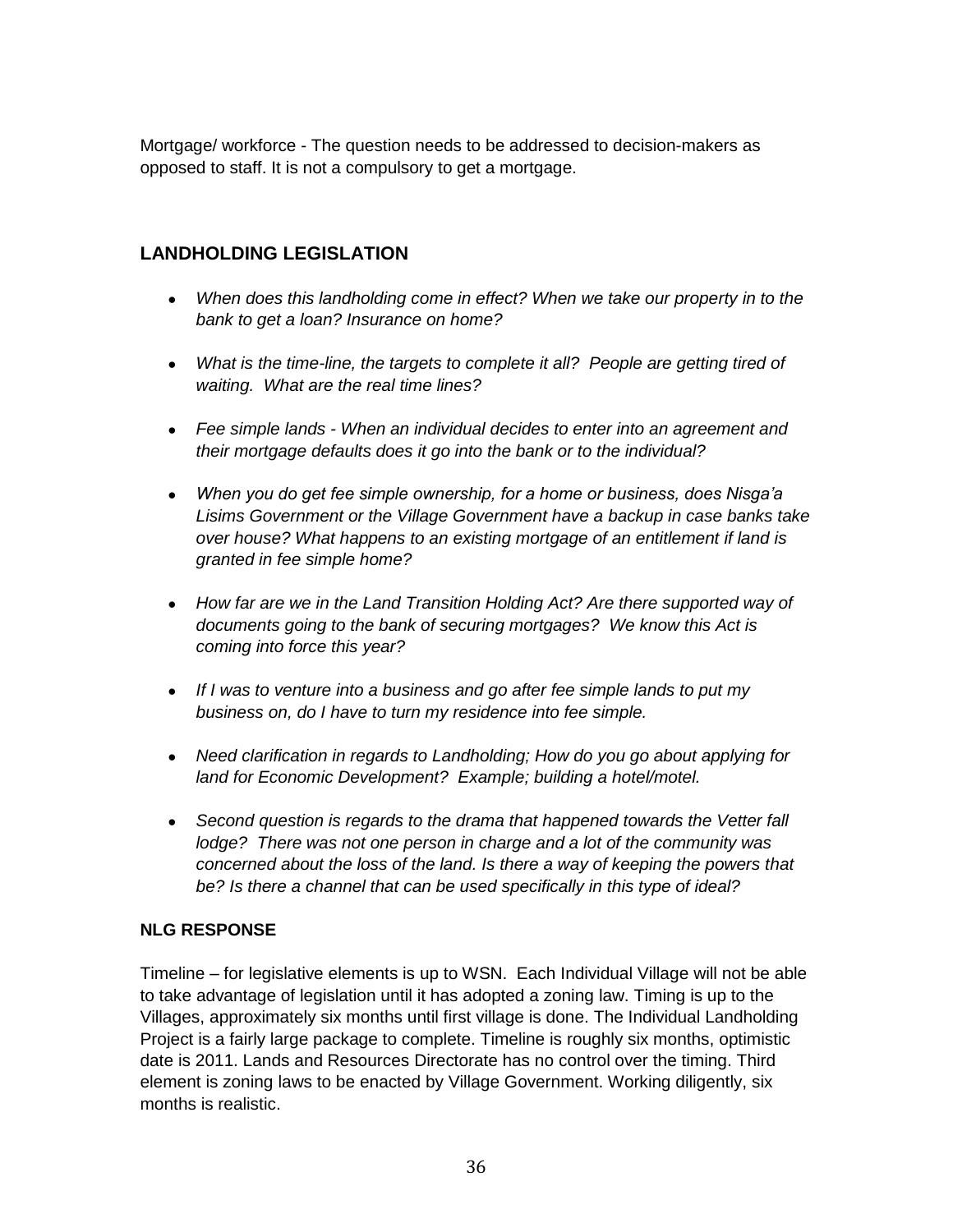Business Venture - It depends, what I can tell in order to mortgage a property it needs to be zoned, you need to get mortgage grants for your business, and you can use that money for whatever you want. The issue is whether or not you can take that business in to your home or not, is up to the Village Government. Confusion was this is a business on another property and put into the home. If you want to mortgage a property for business you cannot get fee simple ownership it stays with the Village Government.

Bank - Yes, if an individual holds Land entitlement and chooses to get fee simple themselves to enter into an agreement with the bank, if they did not enter agreement with village then indeed, if the mortgage as defaulted, then the bank will sell it anyone. Should the individual have fee simple they can sell to a Nisga"a or non Nisga"a.

Fee simple - There could be administrative or legal processes in place such as a right of first refusal to the village or Nation, but they are not built into the legislation. If a mortgage defaults, the bank would be free to sell the fee simple interest to anyone. With respect to a mortgage of an entitlement, the question should be addressed to the Directorate of Finance.

Economic Development - Answer varies depending on where land is located, if land is within Nisga"a village, then it lies under Village Government. If outside village, then will fall under Nisga'a Lands, you apply through Lisims Government. If you have a Nisga'a village entitlement and want to set up a business, if in zoning by-law then you can do that, if you turn into fee simple property.

There have been ongoing discussion between NLG legal counsel and bands (Villages) are they going to satisfied with response? Response is favorable for a work program to support citizens. Are there are amendments to legislation; should be complete within 4 to 6 months; support to the village to complete zoning bylaws. Timeline is early next spring.

### **WILLS**

- Whether we look at the situation on lands, because they talk to people from a *living will. Thought the broad situation was going to be good, but remember the expense is to achieve the land. Monies raised for the Nisga"a lands.*
- *Wills and estates, controversy, elders have willed property to families?*
- *In regards to where we will gain with the individual with village entitlements, mentions was working with individual. Files are pending because they don"t have will… frustration is very high in regards to the steps they have to take, where does it leave individual?*
- *Living will not supposed to be opened until decease. Why did they open*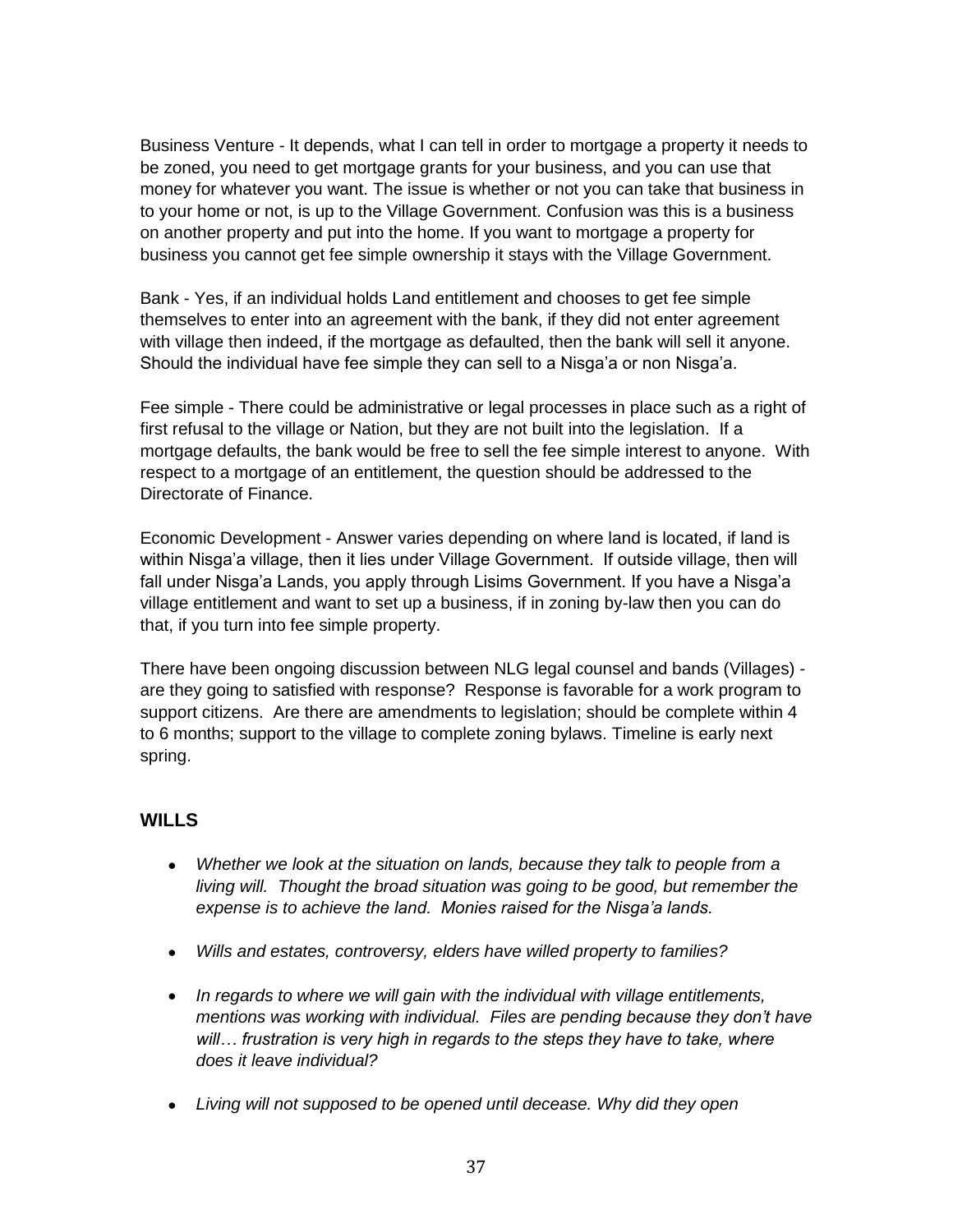*What happens to the individuals in regards to Wills and Estates? Where one spouse has passes on; what is going to happen with the individual*

#### **NLG RESPONSE**

Purchase of the land cannot question what is happening to our Nation. Thanks for transfer of lands to families (speaking Nisga"a), Called Nisga"a Village entitlements now attempt to follow what is in place. Our Land Title Office has made attempts to correct. Wills are legal documents and recognize the authority that comes from a will.

Wills and Estates continue to be a problem. Before final agreement federal government is responsible to notify everyone, law was going to change. Provincial government wills and estates were going to apply. Has created issues in regards to old wills. Our legal department set up a series of workshops, for wills and estates outstanding.

Gain - Have no affect on wills and estates, as set out on Final Agreement, provincial laws apply. People will have to go through same step, as in the current system, no change at all.

Living will – This will be followed up on specific issue (letter to be provided by September 27) In general, provincial laws apply to estates of Nisga"a citizens. Wills and Estates Project may be of assistance.

Wills project - NLG has provided the resources to assist families to address Wills and Estates. We will continue. Without that assistance, it can be costly.

### **WASTE MANAGEMENT/ ENVIRONMENTAL CONCERNS**

- *In reference to waste management plan and environmental matters. Recycling program may have high cost over runs. Can this program create more employment, Is there environment damage and has it been looked at in bearing of metal in the landfills? Is it an economic bearing and has the commercial group looked into this?*
- *In regards to environmental private holding; there is a log cabin business and dumping of garbage into an area; mentions concerns of garbage dumped into water, contaminates spawning area.*
- *Also, dumping protection, drive down old Aiyansh road, two kilometers in a piece of property with iron, takes a beating of our land, these highways we build on our own dollars, who monitors dumping of our land?*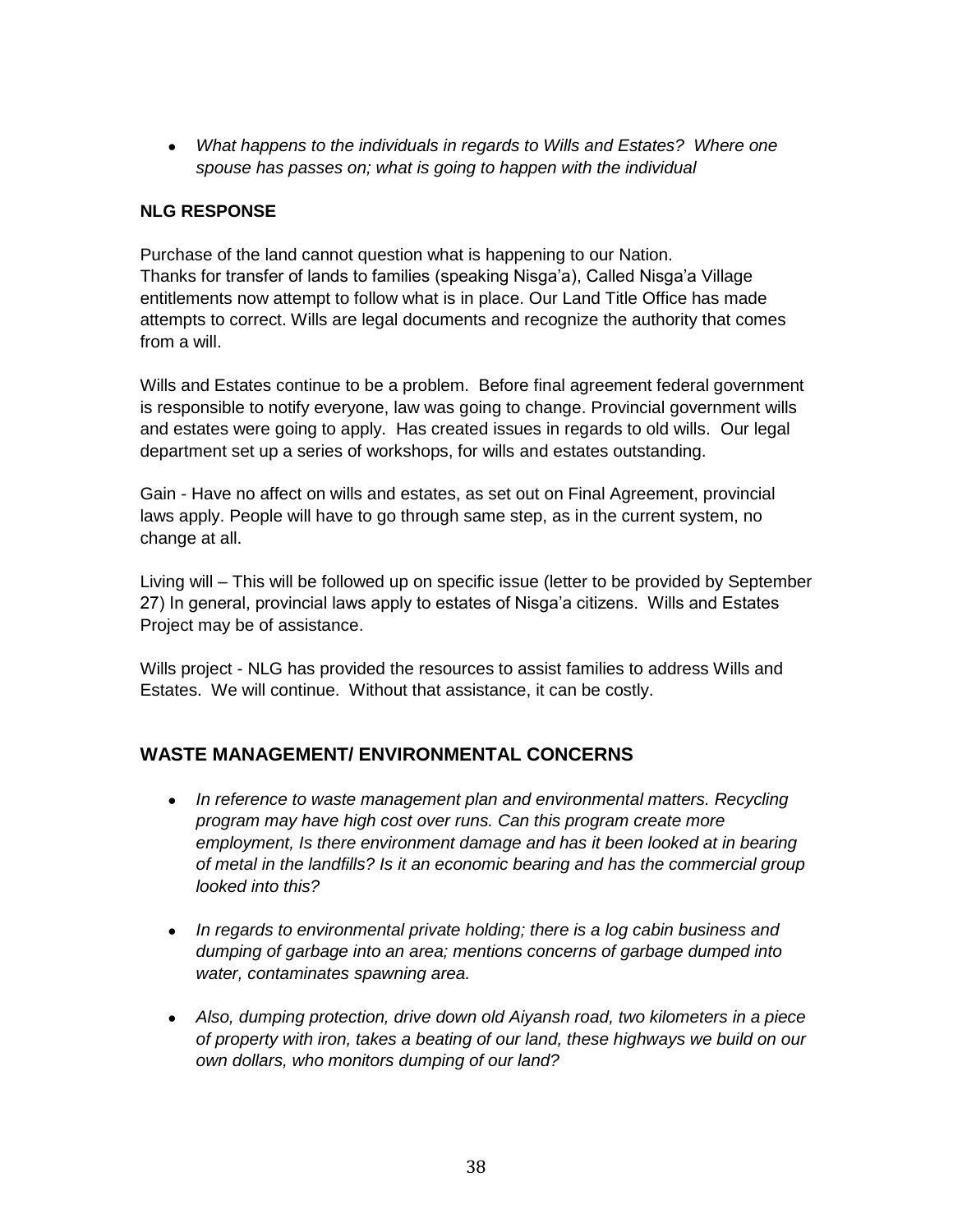*Our Nisga"a" a people leave garbage, we have to call them on that, if you are seen leaving garbage, you do not get a permit next year. Need to call our own people on bringing garbage on our own land, need to build into issuing permits. Time to take ownership and protect our lands.*

#### **NLG RESPONSE**

No risk on water supply on adjacent logging lands.

We did complete a waste management project and operating plan to the village government and to my knowledge they are following that plan. Application to INAC to fund that plan, will be brought to executive

-cannot answer what commercial group is examining -all ideas are welcomed

Require more evidence from you Eric on allegations of what you reported, especially Nass Camp, Vetter Lodge.

Responds to enact legislation to protect our environment, don"t have environmental protection in place yet to cover Nisga"a Lands. Federal and Provincial protection is in place that affects Nisga"a Lands. Refer to chapter 10 of Treaty Act as it identifies areas that are covered. Does not have legislation yet and is under consideration. There is a lot of work involved; costs too much to draft. For environment assessment we follow provincial act outside of Nisga"a Lands. We are following Provincial Act closely and to answer your question is not foreseeable in regards to Legislation act.

Still a big debate amongst our people in that area, talk to elders, we are still moving too fast. From elected body stand point we are maintaining a balance. We are always talking about sustainability, our obligation as aboriginal leaders to discuss these issues.

Dumping of garbage, fuel, oil and leaving equipment on Nisga"a Land, we do regular patrol of lands and see people have dumped on certain areas; is cleaned up by summer students most of the time. Putting signs no dumping is not sufficient. Private land that cannot be touched, old Aiyansh land is private, no solution other then education and telling people no dumping. Larger things like equipment, a lot more serious, have dealt with some in the past, as logging operation in regards to oil leak; we treat it before they leave the site.

# **PUBLIC ACCESS**

 *Need to stop access to roads. Is there anything done to tse"ax landing, are we going to stop access to this area? Need n in regards to Park designation, should be Nisga"a Parks, need to stop access to best fishing areas. Has there been consideration provincial parks?*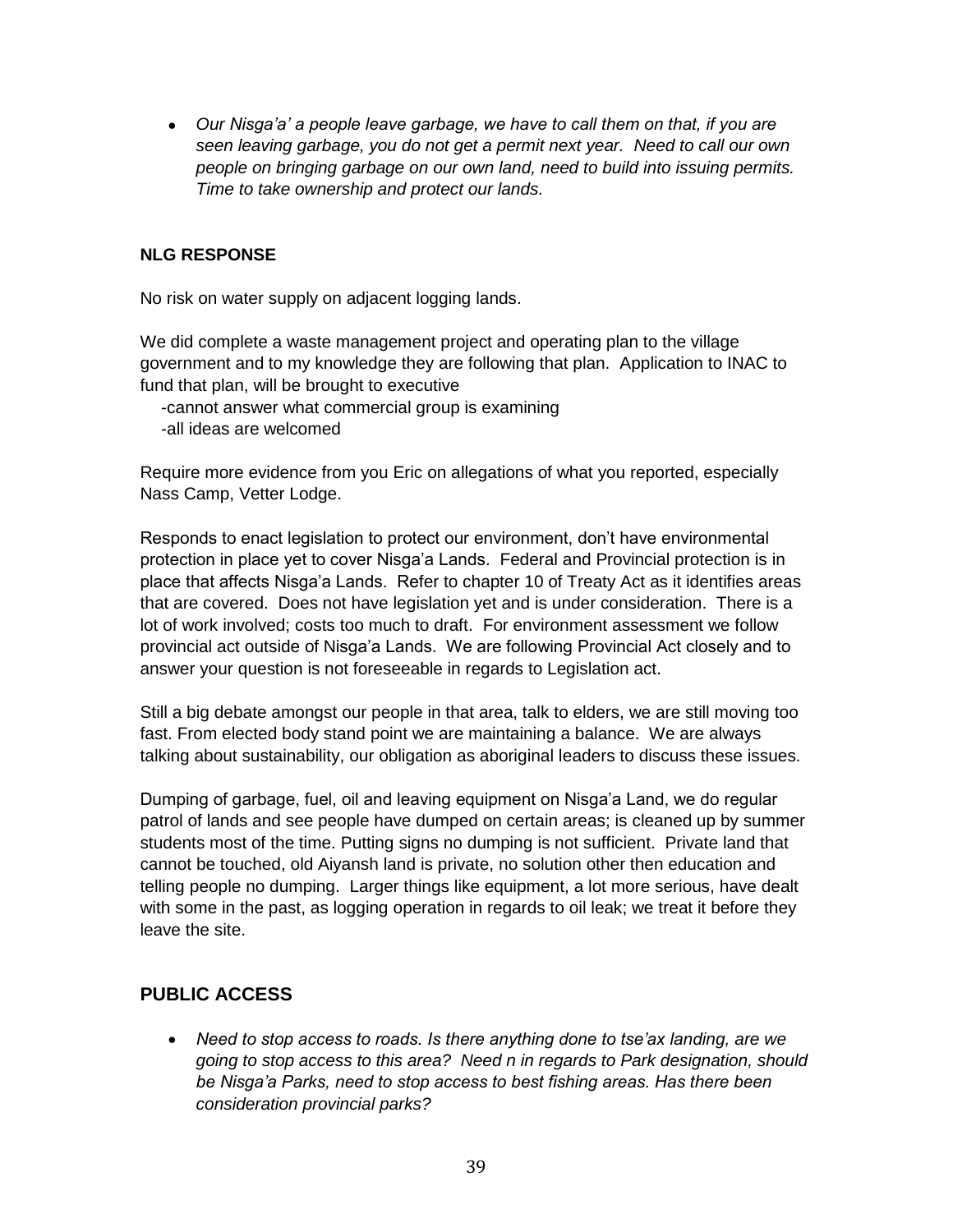If property is purchased by Lisims government, should this go to people when property is purchased, our people should know. CEO will respond. This is of a sensitive nature, discussions are underway of certain estates, like Nass Camp, confidentiality, and we cannot go into detail of specifics. Access on Nisga"a Lands in general, outside Nisga"a" a Lands and private lands. An individual with proper fishing license has the right to fishing.

# **PUBLIC LANDS**

 *A review to be done in regards to public lands, with commercial group; conflict of interest. Need to know and need some answers that we start practicing of si" itgum goot?*

### **NLG REPONSE**

Regarding review of public lands license, the tenure is renewed by the commercial group. In process of carrying out the review of public lands at present.

# **NTL AND HYDRO**

- *The Northwest Transmission line has lot of activity; do they have an actual start date? Another issue is the transmission line, Nisga"a need to be involved*
- *All you hear is X number of Treaty dollars yet we play down empathy [sic] of resource, this is the future of resources treaty was given to start things off. Mainly this is resources,*
- **B.C Hydro is going up, rebates, how are discussion going? Because hydro is** *paying less for the resource, NLG stop pursing run of river, isn"t there a way NLG can continue to reduce? Put towers on our land are those being talked about? We as a nation will see a reduction in what we pay today?*
- *There has been discussion on training on our people to work on the hydro lines.*

### **NLG RESPONSE**

NTL - The Hydro project start date is sliding and we have a lot of work to do, have requested one month delay and we have indicated start date in early 2011.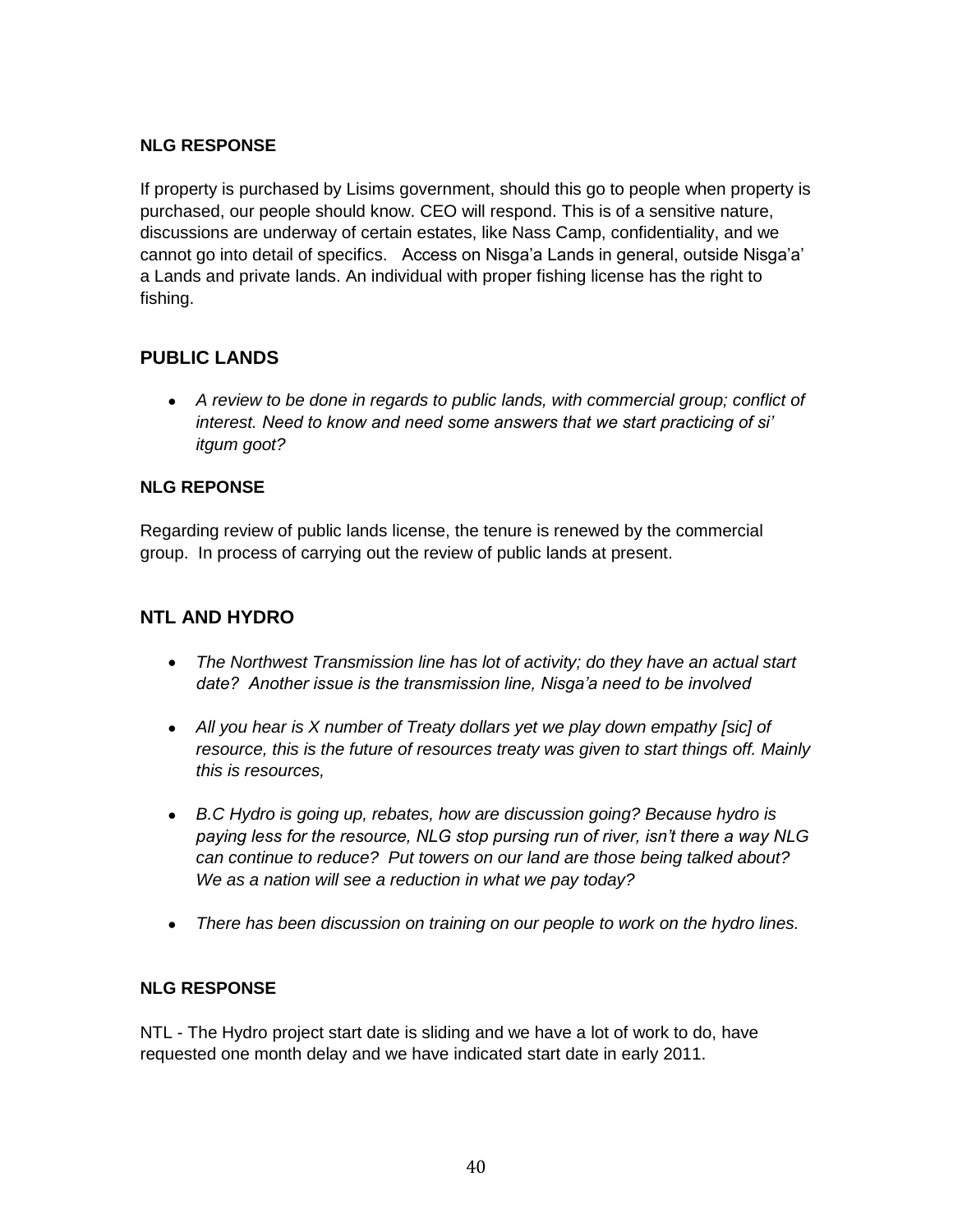Hydro - I am part of the group, expect a meeting with hydro, all details are confidential, all is considered as part of that package. Mentions that all I can tell you that the discussion with hydro are at a deliberate pace and is slow; all that can be said level of discussion is bringing up those matters. We are not prepared to show our hand on what is discussed in details of discussion with Hydro as this is an ongoing matter with the process. On assessment work our people are being hired with Nisga"a commercial group. My perspective is deliberate and at a slow pace.

# **GEOTHERMAL AND HYDRO ENERGY DEVELOPMENT**

- *Water – how many decalitres did the nation end up with? Why aren"t we trading with the Arabs? Can we trade or sell our water?*
- *Geothermal energy, one of our companies has inquired from NLG for permission to explore. A company in Vancouver offered big money. Letter went to NLG and I have not seen an answer*

# **NLG RESPONSE**

Water reservation - In regards to water question, the volume of water is in the treaty; can"t sell water from our reservation.

Geothermal - The company to explore for geothermal is linked into legislation. The executive determined we cannot imply as we don"t have mechanisms to apply. Timeline indicated a draft available early in the year 2011.

# **SUBSURFACE RIGHTS**

 *For the sub-surface rights, are working on legislation to enable us Nisga"a to do some work on Nisga"a lands? Is there are any timeline on having legislation in place*

### **NLG RESPONSE**

There is no definite time on that; we have legal in-house counsel to draft the subsurface and energy legislation. Had several meeting between experts and officers, initially looking at October for a draft. May be update made to exact in October/November - to be realistic possible by January.

# **FOREST FIRE SUPPRESION/ EMERGENCY RESPONSE**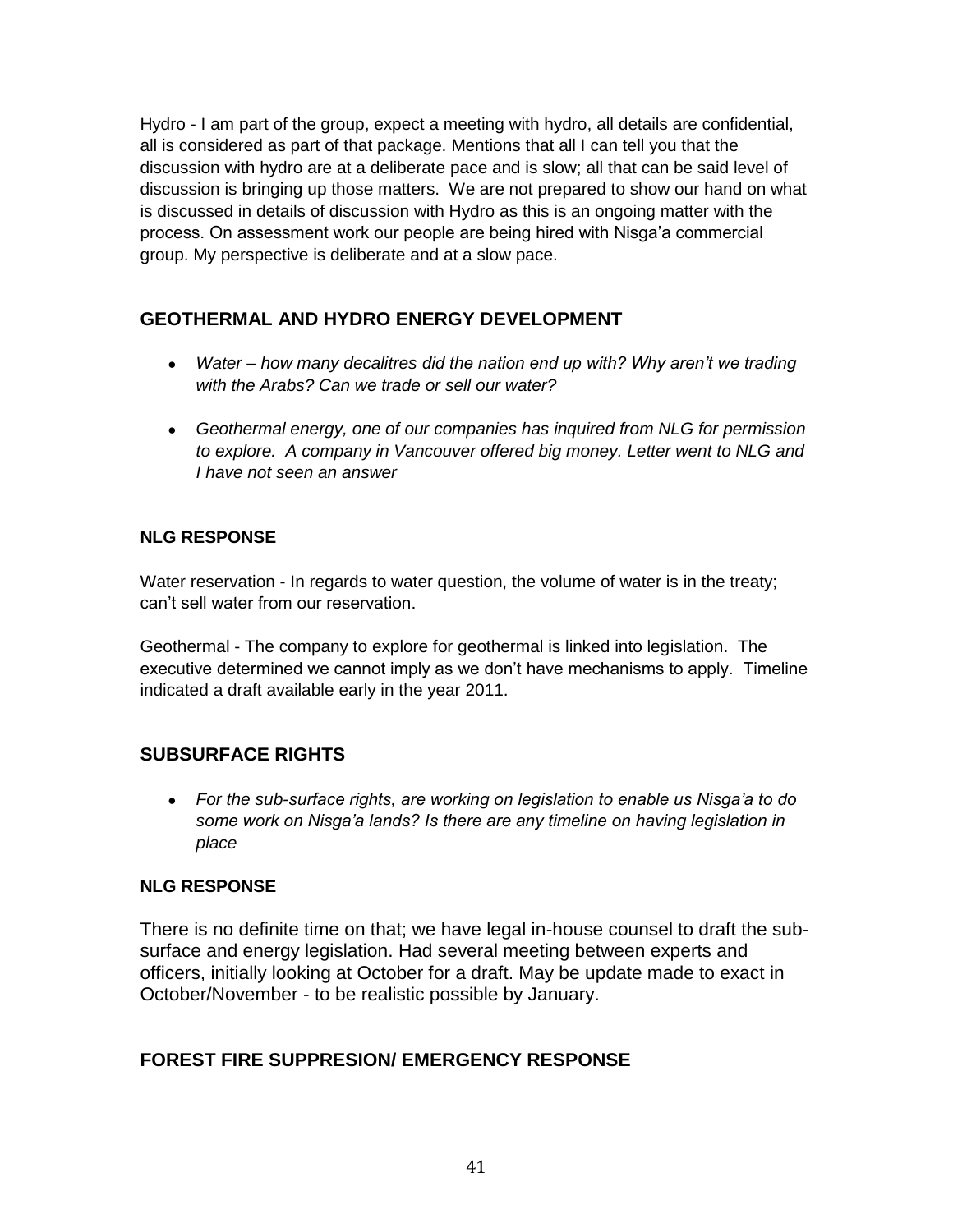- *Second question is regards to the drama that happened towards the Vetter fall lodge? There was not one person in charge and a lot of the community was concerned about the loss of the land. Is there a way of keeping the powers that be? Is there a channel that can be used specifically in this type of ideal?*
- When are we going to have a team in place to respond to those issues? Expresses his sorrow for all those involved, they were not told they were not trained to take the job, as these people are volunteers. Take my hat off the Rod Moore who had enough courage to say we cannot go up there, until we are aware of what we are doing, he was all by himself facing 30 people.
- *Admiration to handling the fire; how should we establish the communication as a nation? How are we going to communicate to establish a timeline and get to the elders in a sufficient manner? How do we minimize it?*
- The EOC or PEP in regards to the recent fire and how pertains to L& R. Who has jurisdiction to evacuate communities? Need clarity?

Vetter Fall Lodge - With respect to communications systems, to my understanding, the fire department has their own channel. It is my duty to attain the stance of the actual fire. Mode of communication is relying on people being calm and responsible; at the same time we did not know how bad the fire was and we needed to analyze the situation. To get authority at the site to determine how bad the fire actually was, it took time to get full extent exactly what was going on in the situation.

The approach we took was the risk we took to attain the fire. Find people who were equipped and had the training. In this case it took a few hours to get this done. We have to discuss this at Lands and Resources meeting as to how the fire was attained. The Committee is going to make a recommendation to executive to put in place some education and training so this does not happen. Include training for people in the community to rectify panic modes as we intend to take steps to prevent emergency situation.

From Committee"s stand point, need to work together with each Village Government, to build the capacity for that type of program. Need to relay to each village the procedure, education and training.

Team to respond - With respect to the fire, a team is in place, first responder in terms of wildfire, knowing the standards to have a team in place, equipment, experience is the most important. In order to have a team go out there, they need to have a lot of experience. To get experience, need to go out there more and fight fires. This issue has been brought to the Land and Resource Committee. There is a process in place in B.C. to get this certified and will take resources to get established. Need the will power,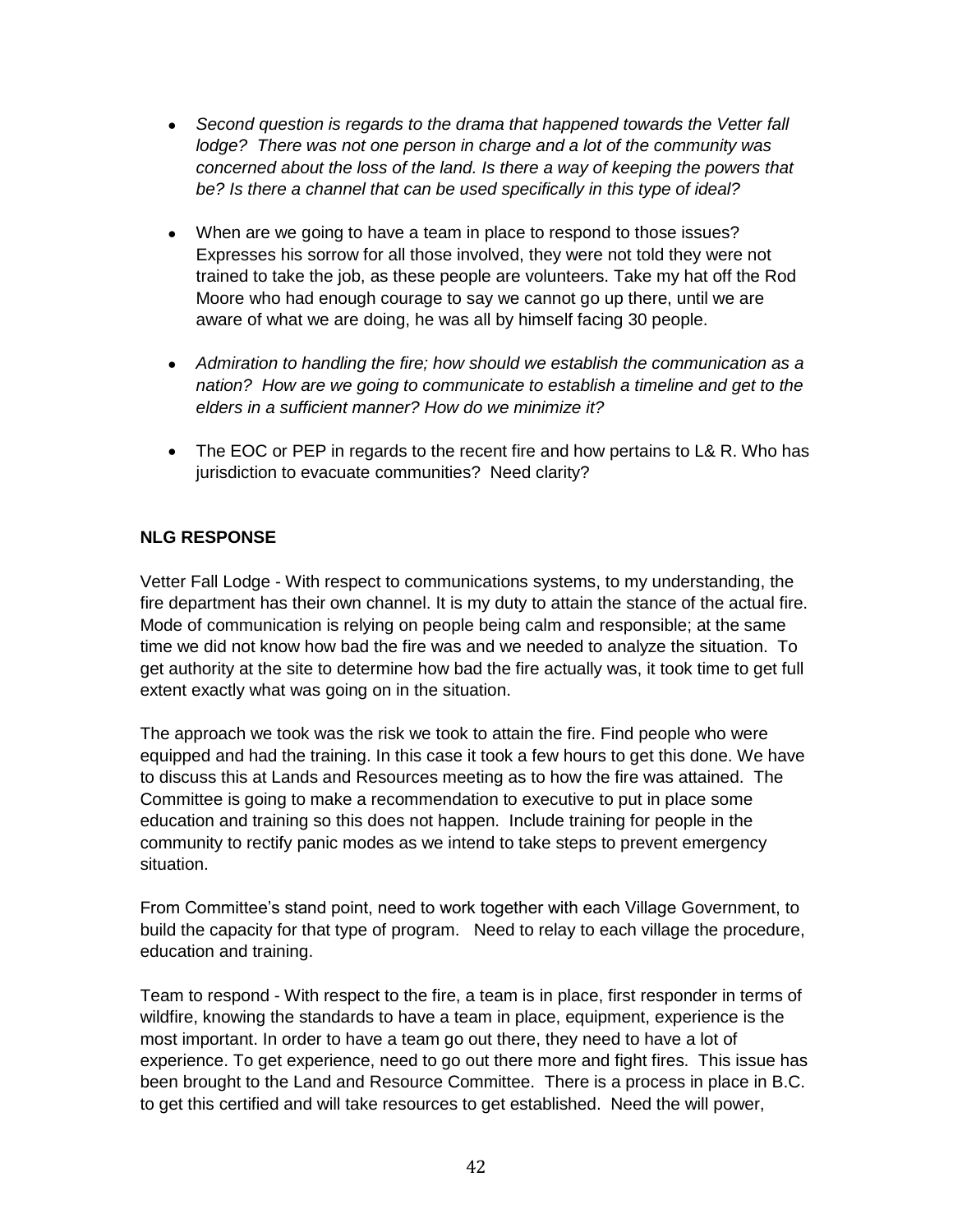people and experience, equipment; note this is more than one year process. This is the second recommendation made to committee.

Handling fires - it is unique about this area, fire is new thing, and last one was 2004. Need to make sure that the firefighters are safe. Yes, we are lacking in communication and education. Some fire smart pamphlets were brought into office. Need to be an effort within the community and NLG to contain fire in the first four hours.

Emergency Response -The incident commander is RCMP has jurisdiction of evacuation.

# **VARIOUS SITES**

- *Cranberry Junction – there are a lot of dangerous elements coming into the Nass, like heroin, ecstasy. Does Lisims have jurisdiction?*
- *If Fishery Bay is a heritage site, not building around it, suggested bringing everyone and seeing the site and having their opinion. Most of the fishermen down there now would not allow anyone to jump in there and put their camp in there now. Lisims should try to give a hand on building trails and this will bring tourism into the site*
- *Brings up catch 22, I own a house in Kincolith, Ango"sokw don"t move your house to fishery bay. Heard individual to get a license to build at Red Bluff.*
- *If Fishery Bay is a heritage site, not building around it, suggested bringing everyone and seeing the site and having their opinion. Most of the fishermen down there now would not allow anyone to jump in there and put their camp in there now. Lisims should try to give a hand on building trails and this will bring tourism into the site.*
- *Talking with village government to help him in repairing his lodge at Doolan"s camp. There should be some compassion for him, he is a hereditary chief and elder of our nation: would the fee simple land agreement benefit him? Or land it sits on crown land. So the financial aspect is his own responsibility, cannot get assistance from NLG?*
- *Roads upgrade, the government did not live up to its responsibility. In regards to fishery bay, when are you guys going to spend a million dollars on fishery bay to beautify fishery bay?*
- *Supports comments made from Stewart Doolan; would like to know about Mill Bay? Mill Bay is a fee simple property,*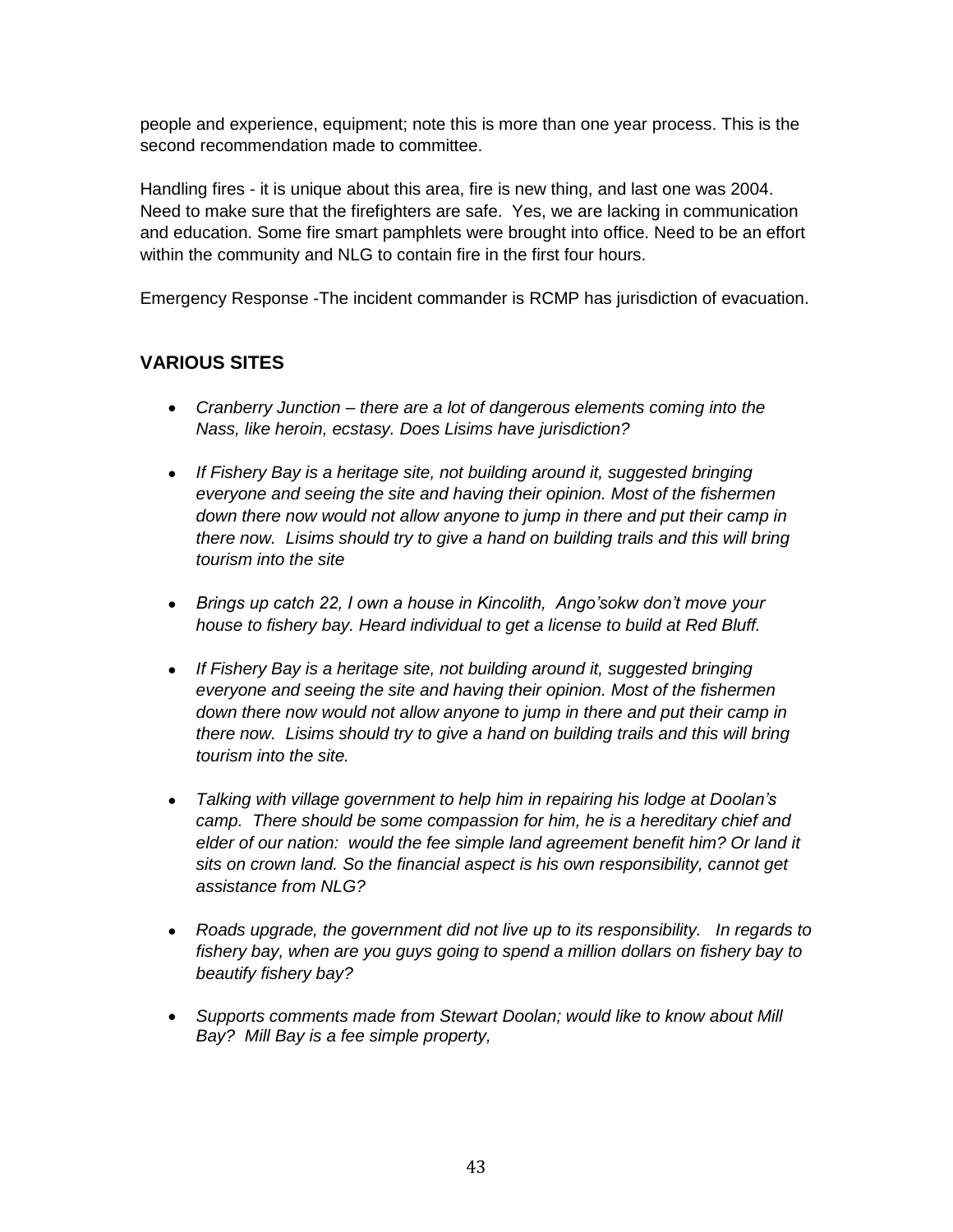Cranberry, In order to investigate in regards to the environmental issue, you should report to enforcement people to get the exact location. In response to transformers, cat site, we need to investigate, but need evidence. Need Eric"s assistance on evidence. yes we own the property, camp is not on our property;

Mill Bay is a fee simple property, was purchased separate from Nisga"a lands. Does not apply under the Land act, so is an asset in the same way as a house in Terrace. Procedure is to apply by letter to Lisims and will forward to executives.

Red Bluff, License issued by executive to an individual to establish an Oolichan camp in red bluff, I.R. 13, granted a license of occupation to carry out Oolichan fishing, areas that belong to Port Simpson has a license on Nisga'a Lands.

In regards to the repairs of Doolan"s camp, is under fee simple project, the answer is no, can"t protect home owners. Nisga"a Lisims Government can enforce crab fishing. Landholding has nothing to do with fisheries. Can look for assistance from other places. Bert Mercer you can ask about that.

Land Use Plan is coming into forces for the Oolichan camps, zoned as a heritage zone. To develop a management plan is difficult and a very sensitive subject, there is more pressure coming in regards to this subject. Doolan"s right to build whatever building he wishes, will be working with Doolan"s camp and identify what the problems are there.

Fishery Bay, Trails was brought up through community consultation, access is a bigger issue. Should there be any access to camp. Some wanted road. Efforts should be made to bring the trails up to standard. Parking is another issue. All will be brought to NLG committee; we will try to find what will work best. Bring in a surveyor, manuscript plan is suggested.

#### **MUSHROOMS**

- *Old village is on mushroom area, guys getting a cutting permit for woods and misuse their permit and selling the wood. What is being done in regards to supervision?*
- *Mushroom season – the west side is closed, the west side of Skimaal, would like to see East side closed and leave for Nisga"a only?*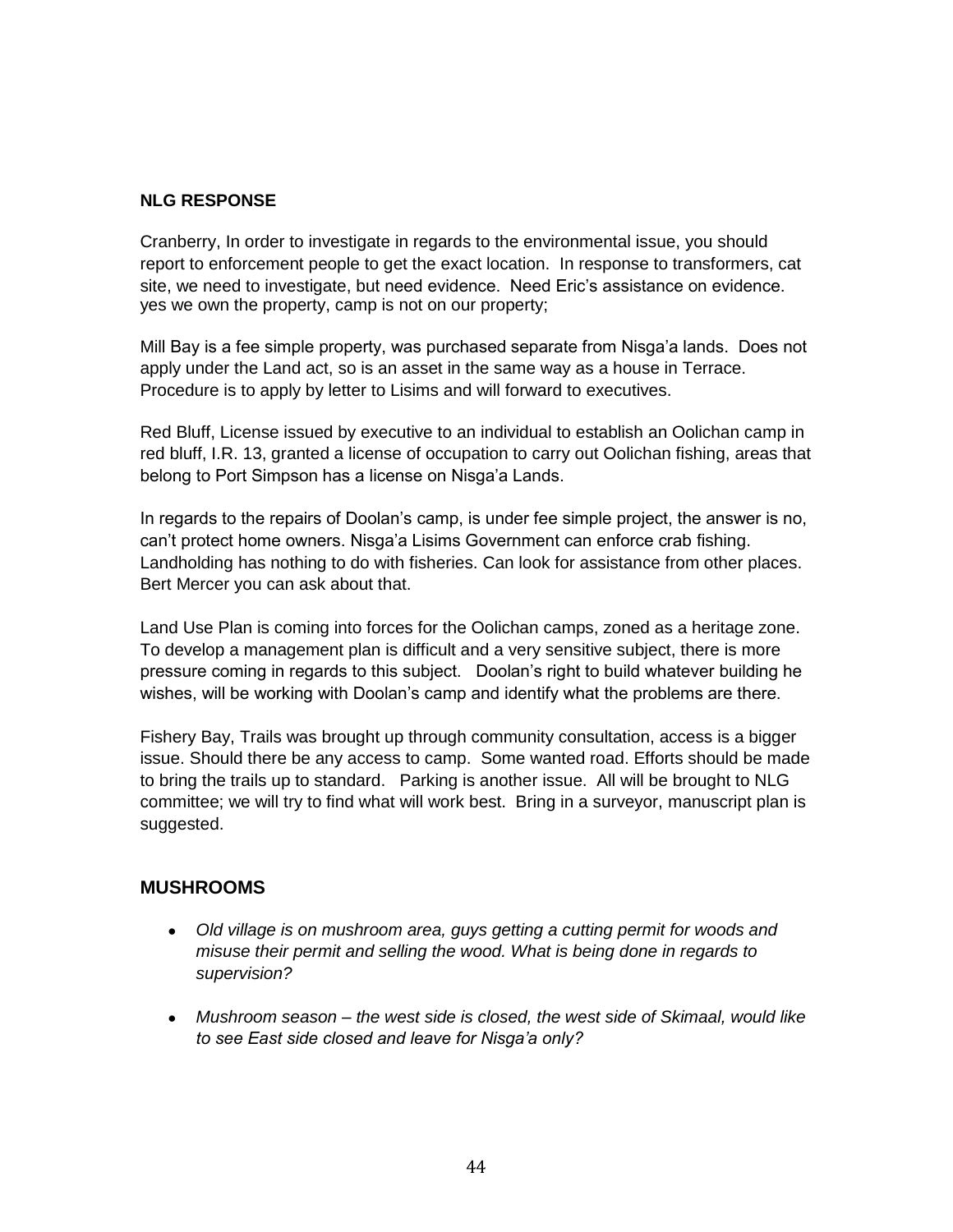There is no logging going on in Gitlakdamix watershed. Not happening.

Mushroom season – the west side is closed, the west side of Skimaal, would like to see East side closed and leave for Nisga"a only? Quinetal access, the decision to remove the bridge is a safety issue to leave open. It needs full reconstruction as there is a liability issue. Quinatal Bridge is for Nisga'a only.

#### **OTHER TOPICS**

- *Are we going to use the B.C. Assessment? Can we bring them in right now so we can have something to look at?*
- For the companies not in your act, are there restrictions as to joining ownership? *Property tax and assessment is there something in the act that talks about assessment? Cell phone towers? No signal is there a plan in future for cell phones?*
- *Concerns related to a transfer of an entitlement by Land Title Office staff. What happens in this situation?*
- *One thing bothering me is what safeguards have you given ownership against growing of illicit substances? And who is responsible for that?*
- *Question asked about lands, Ango"oskw was signed away, have you found out about the lands signed away?*

#### **NLG Response**

BC Assessment - This is a question for finance department.

Joint ownership is only if you are a Nisga"a Company, for outside Nisga"a Lands is opened and in terms of property tax land holding and acts in general property tax is not an issue that has come up yet until 2013.

As for the property taxes in land tenures any taxes might be payable are the responsibility of tenure holder, no way of assessing land title outside of Nisga"a Lands, need to be aware of risk if you have land outside of Nisga'a lands.

Cell phone is an ongoing issue, Telus is interested, as there are some areas we have on the forefront and we need to address that, but that is all that can be said right now.

Registration; Will follow up directly (initial follow-up September 16, - research and letter to follow by September 26. Difficult without specifics.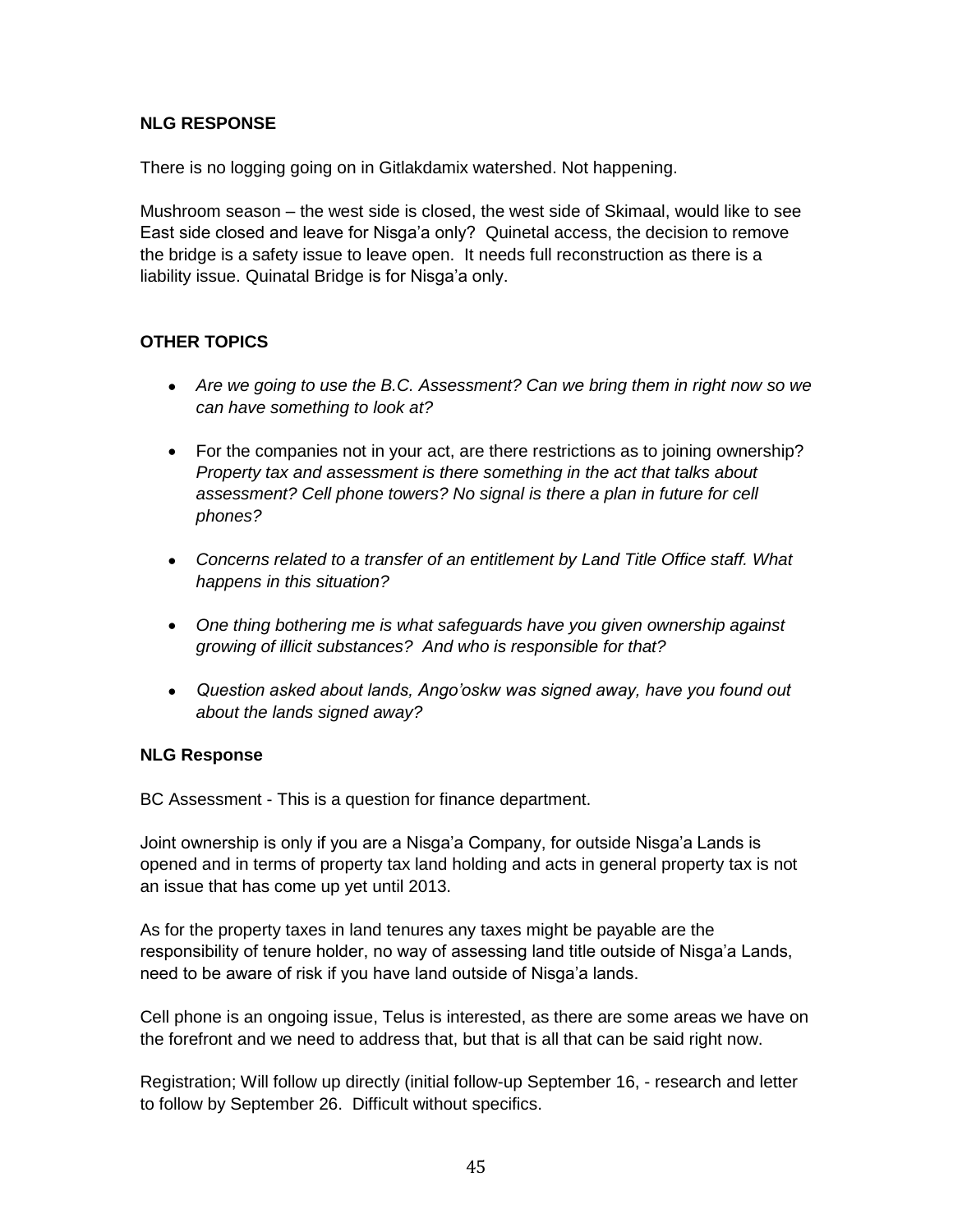Ownership safeguards; It states that we are responsible for contaminants into river, but we do not have environmental laws in place; however, we have to use the current provincial and federal laws to assist us to carry that out. As far as monitoring how people behave on private property, or an area that is not actively done within the law, we do react to reports from individuals in regards to the Land and the public. Currently how we operate at the moment, we have an enforcement team in place, we have them actively out on the land now and have them visible to the public. One area that needs to be considered, current priorities with fisheries, wildlife, mushrooms and timber; however, your issue bears some consideration.

Signed away; Land Use Planning process, brought up issue of swamp point, signs put up on behalf of wild life, correction on Harry Nyce, not Henry Nyce.

| Comments, Questions for Follow up,<br>Suggestions                                                                                                                                                                                                                                                                                                                                                                                                                                          | <b>Potential Action</b>                                                                                           | Department                   | Result |
|--------------------------------------------------------------------------------------------------------------------------------------------------------------------------------------------------------------------------------------------------------------------------------------------------------------------------------------------------------------------------------------------------------------------------------------------------------------------------------------------|-------------------------------------------------------------------------------------------------------------------|------------------------------|--------|
| 1. Road from Gingolx to past lava<br>lake, Nisga'a law is to give a name<br>on a Nisga'a owners trap line.<br>There is a name one chief's trap<br>line. Second question is why and<br>when are the trees going to be<br>removed from side roads that are<br>too close to roads?<br><b>Need to meet with Ayuukwhl</b><br>regarding names. Ministry of<br><b>Transportation will review with</b><br>Lisims. Will discuss with ministry<br>of highways in terms of right of<br>way clearance. | To discuss with<br>Ministry of<br><b>Highways Right</b><br>of Way<br>Clearance:                                   | Lands &<br>Resources<br>Dept |        |
|                                                                                                                                                                                                                                                                                                                                                                                                                                                                                            |                                                                                                                   |                              |        |
| 2. Topic: alleged impropriety<br>related to a transfer of an<br>entitlement by Land Title Office<br>staff<br><b>What happens in this situation?</b><br>Will follow up directly (initial<br>follow-up September 16, -<br>research and letter to follow by                                                                                                                                                                                                                                   | Lands Registrar<br>will look into any<br>concerns<br>provided<br>specifics are<br>provided about<br>any concerns. | Lands<br>Registrar.          |        |

ITEMS FOR FURTHER FOLLOW UP: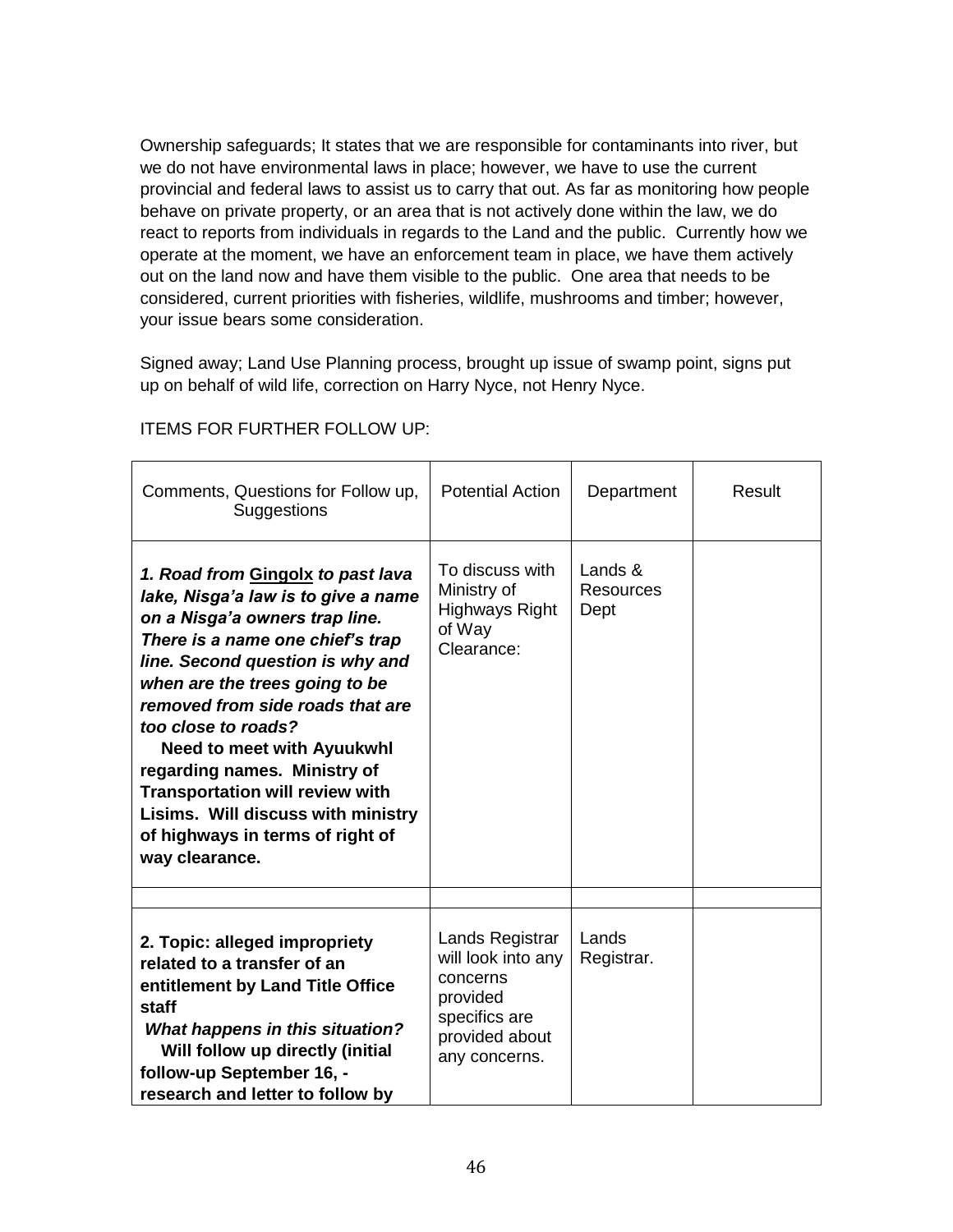| September 26. Difficult without<br>specifics.                                                                                                                                                                                                                                                                                                                                                                                                                                                                                                                             |                                                                                                     |                                             |                                                                                                          |
|---------------------------------------------------------------------------------------------------------------------------------------------------------------------------------------------------------------------------------------------------------------------------------------------------------------------------------------------------------------------------------------------------------------------------------------------------------------------------------------------------------------------------------------------------------------------------|-----------------------------------------------------------------------------------------------------|---------------------------------------------|----------------------------------------------------------------------------------------------------------|
| 3. Topic: Wills<br>Letter stating daughter and<br>husband are owners of their<br>home. Will was made out she<br>would get the house. Living will<br>not supposed to be opened until<br>decease. Why did they open a<br>living will at the time when not<br>supposed to be open until both<br>were deceased and put daughters<br>name on the house?<br>Will follow up on specific issue<br>(letter to be provided by<br>September 27) In general,<br>provincial laws apply to estates of<br>Nisga'a citizens. Wills and<br><b>Estates Project may be of</b><br>assistance. | To follow up on<br>specific issue<br>respecting wills<br>on letter to be<br>provided by<br>Sept 27. | Lands<br>Registrar                          |                                                                                                          |
| 4. Topic: Review of public lands<br>A review to be done in regards to<br>public lands, with commercial<br>group; conflict of interest. Need to<br>know and need some answers<br>that we start practicing of si'<br>itgum goot?<br><b>Regarding review of public</b><br>lands license, the tenure is<br>renewed by the commercial<br>group. In process of carrying out<br>the review of public lands at<br>present.                                                                                                                                                        | Provide update<br>on process of<br>review of public<br>lands                                        | Land $\&$<br><b>Resources</b><br>Department |                                                                                                          |
| 5. Topic: Restricting access to<br>areas of Higinkglkw.<br>Need to stop access to roads. Is<br>there anything done to tse'ax<br>landing, are we going to stop<br>access to this area? Need to stop                                                                                                                                                                                                                                                                                                                                                                        | Provide update<br>on Nass Camp<br>acquisition                                                       | <b>CEO</b>                                  | At the time of<br>the question,<br>was a matter<br>still under<br>discussion.<br>Now can<br>clarify that |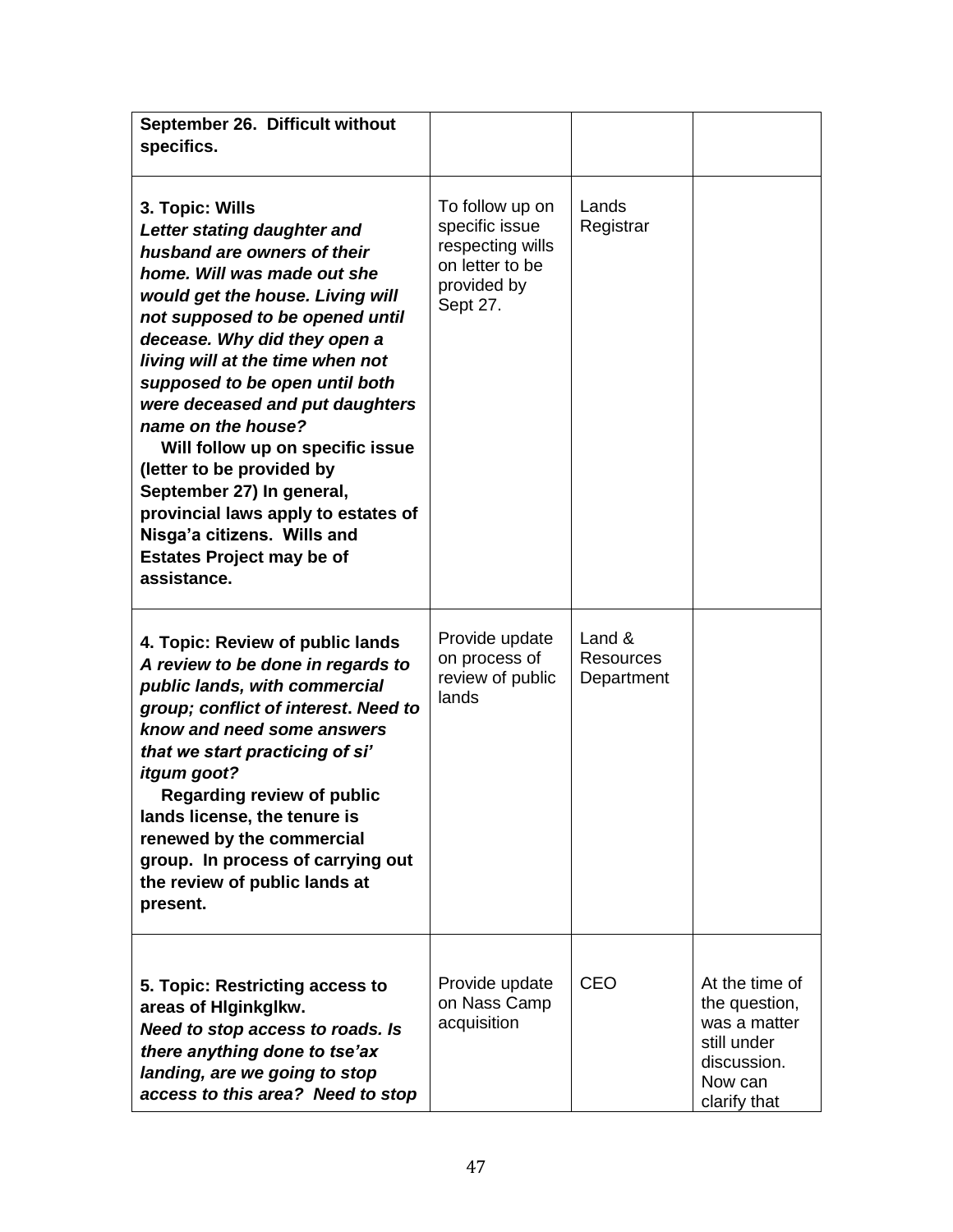| access to best fishing areas. Has<br>there been consideration in<br>regards to Park designation,<br>should be Nisga'a Parks, not<br>provincial parks?<br>If property is purchased by<br>Lisims government, should this<br>go to people when property is<br>purchased, our people should<br>know. CEO will respond<br>This is of a sensitive nature,<br>discussions are underway of<br>certain estates, like Nass Camp,<br>confidentiality, and we cannot go<br>into detail of specifics                                                                                                                                                                                                                                                                                                                                                                  |                                                                                            |                             | <b>NLG</b> has<br>acquired Nass<br>Camp. |
|----------------------------------------------------------------------------------------------------------------------------------------------------------------------------------------------------------------------------------------------------------------------------------------------------------------------------------------------------------------------------------------------------------------------------------------------------------------------------------------------------------------------------------------------------------------------------------------------------------------------------------------------------------------------------------------------------------------------------------------------------------------------------------------------------------------------------------------------------------|--------------------------------------------------------------------------------------------|-----------------------------|------------------------------------------|
| 6. Topic: Waste management<br>plan/environmental/recycling<br>In reference to waste management<br>plan and environmental matters.<br>Recycling program may have high<br>cost over runs. Can this program<br>create more employment, has an<br>analysis been done on running<br>such a program? Is there<br>environment damage and has it<br>been looked at in bearing of metal<br>in the landfills? Is it an economic<br>bearing and has the commercial<br>group looked into this? No<br>recycling program in waste<br>management.<br>We did complete a waste<br>management project and<br>operating plan to the village<br>government and to my knowledge<br>they are following that plan.<br>Application to INAC to fund that<br>plan, will be brought to executive<br>-cannot answer what<br>commercial group is examining<br>-all ideas are welcomed | Provide update<br>on status of<br><b>INAC</b> funding of<br>waste<br>management<br>project | Village<br>Government<br>οf |                                          |
| 7. Topic: Sub-surface rights<br>For the sub-surface rights, are                                                                                                                                                                                                                                                                                                                                                                                                                                                                                                                                                                                                                                                                                                                                                                                          | Provide update<br>on development                                                           | Lands &<br>Resources/       |                                          |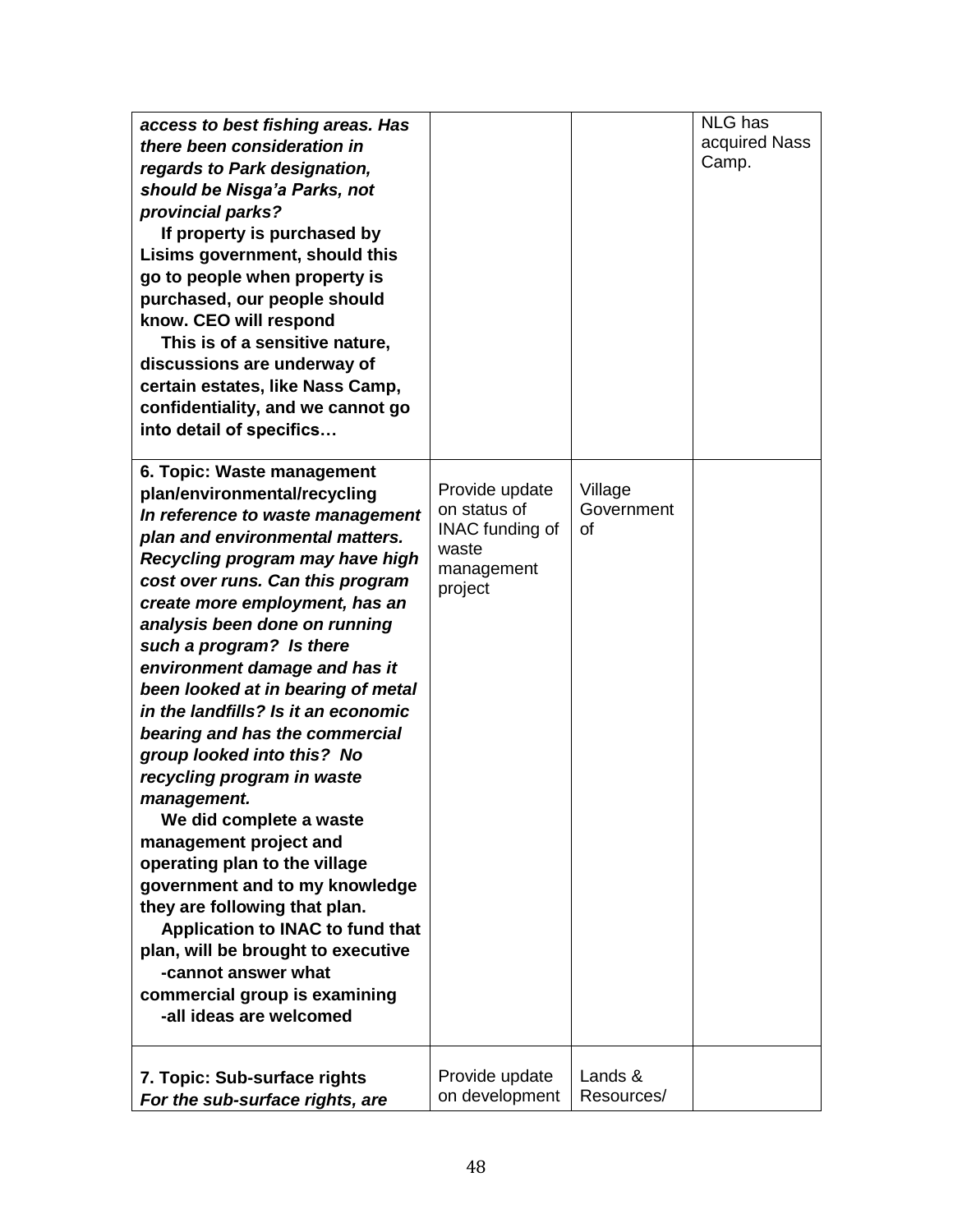| working on legislation to enable<br>us Nisga'a to do some work on<br>Nisga'a a lands? Is there are any<br>timeline on having legislation in<br>place?<br>There is no definite time on<br>that; we have legal in-house<br>counsel to draft the sub-surface<br>and energy legislation. Had<br>several meeting between experts<br>and officers, initially looking at<br>October for a draft. May be update<br>made to exact in<br>October/November - to be realistic<br>possible by January. | of sub-surface<br>legislation. | In house<br>legal counsel |  |
|-------------------------------------------------------------------------------------------------------------------------------------------------------------------------------------------------------------------------------------------------------------------------------------------------------------------------------------------------------------------------------------------------------------------------------------------------------------------------------------------|--------------------------------|---------------------------|--|
|                                                                                                                                                                                                                                                                                                                                                                                                                                                                                           |                                |                           |  |

# **PROGRAMS AND SERVICES**

### **SOCIAL DEVELOPMENT**

- *Does NLG have a plan to heal our Nation? How much longer are we going to shut our eyes to the fact that our youth cannot see our hope for life? Are our communities aware of the fact that we do not have faith in the words we hear? Just some of the questions I have for the plan to heal our Nation.*
- *The Nation policy speaks to Provincial comparability, in order to capture "true" comparability within the Nation – we must instill "CENTRALIZED" services for social assistance and social development programs, otherwise we are only subject to Nisga"a Village administration INTERPRETATION*
- *Why are we working for comparability in Social Services when we should be leading?*
- *Staffing shortages and being reasonably comparable to the Province is difficult with administering 11 other programs. Consider providing funding for the Social Development staffing and training.*
- *Taxation will mean many changes in departments; we need to prepare.*
- *Hold workshops in school and within the community for each of the 4 villages:*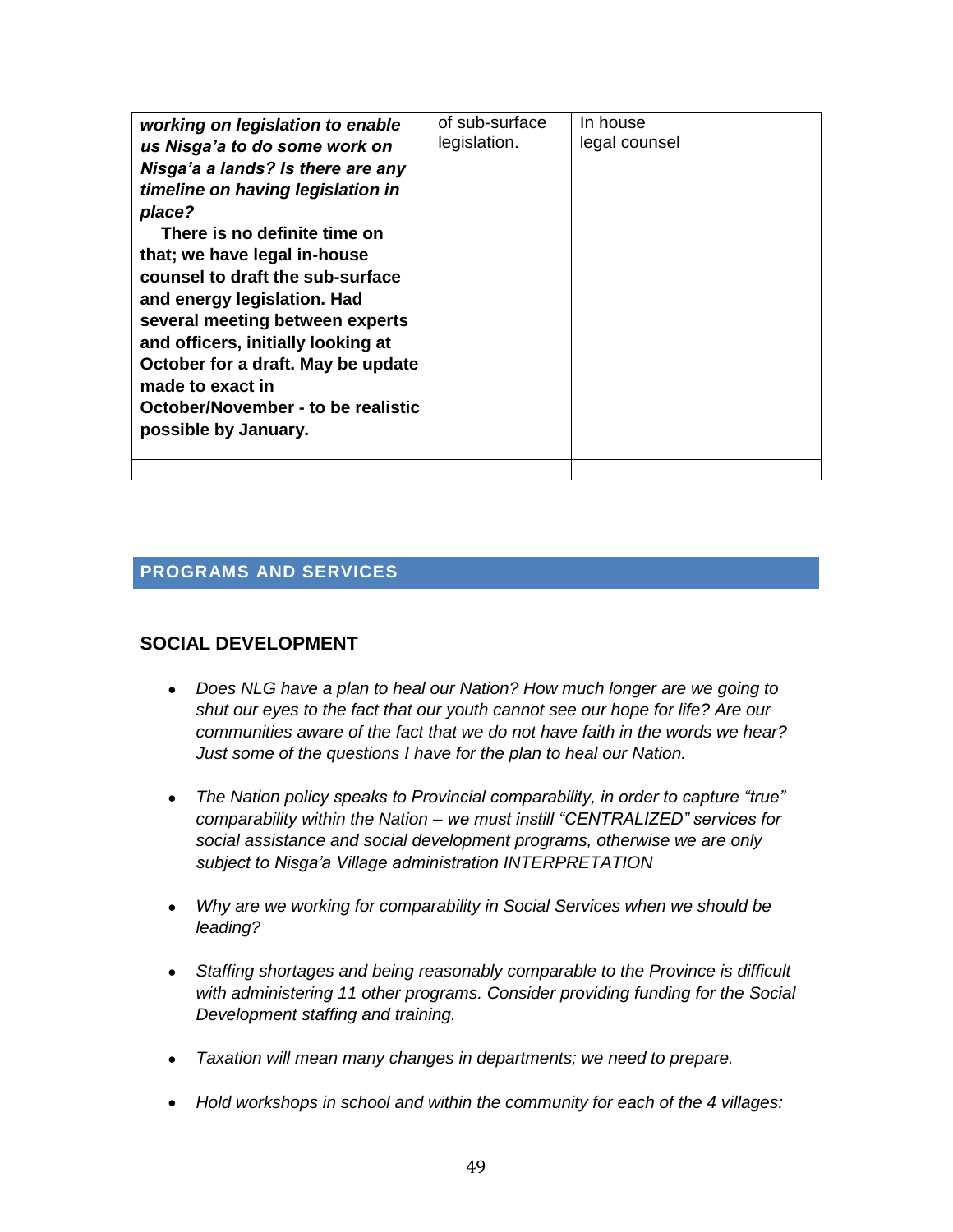- o *Suicidal prevention*
- o *Stress management*
- o *Money management*
- o *Self esteem*
- o *Work skills*
- o *Discipline*
- o *Parenting skills*
- *Living in the Lower Mainland, we have access to various workshops on suicide prevention, first aide, mental illness etc.*
- *connecting urban families to home reserves to educate*
- *A member of this community by birth and choose to live in Vancouver; has tried to get on this committee but because she does not live in the Valley she can"t be.*
- *Terrace Nisga"a or Kermode Friendship Society youth/elders.*
- *If NLG is going to conduct the Government like western modern ways- then I think that it should be implemented within to prevent excessive phone calls – letter complaints from distant urban citizens. To also avoid conflicting situations from angry citizens.*
- *Programs & Services speaks to the use of technology in today"s day and age. Why is it that we don"t have one computer system to link all social development data to NLG?*
- *Whatever became of the number of recommendations put forth to NLG Programs & Services report?*
- *Very interested in being involved with the social network – NLG P&S department is very small in terms of staffing to do the work that needs to be done.*
- *Recommends that the communication flows in a timely manner and more easily from this Directorate; would like to be able to email the Director of NCFS and get an answer to that question asp.*
- *Support services – personally went to treatment and came back to no support services. Is a child of God and does not need this counseling now but there are others that need these services.*
- *Concerns in communities with respect to social development files. Need a review of the files of Social Development in our villages – people are turned away and individuals living with parents and children of their own not receiving any assistance – knows of individuals gaining benefits and living off Nisga"a Lands*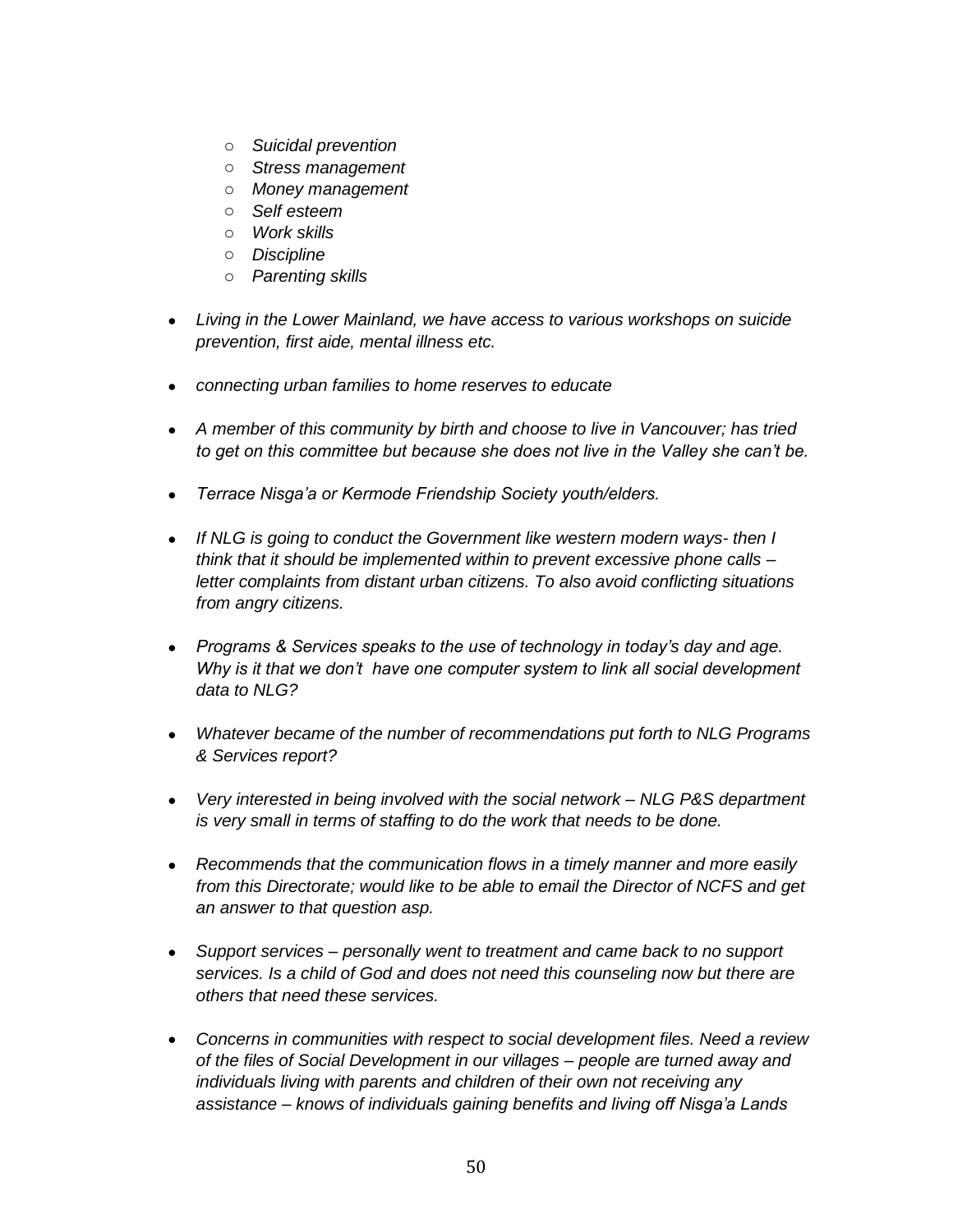- *None of the Programs & Services department has come to Kincolith.*
- *Not pleased with non-attendance of GVG.*
- *Suggestion from previous presentation – why do we not have a place for men and women to share their experiences.*
- *Support services – personally went to treatment and came back to no support services. Is a child of God and does not need this counseling now but there are others that need these services.*

Nisga"a Nation Healing Plan is being reviewed by NLG and NVHA. There are Nisga"a stakeholders such as the Nisga"a Nation Social Development Working Group (NNSDWG) and School District # 92 (Nisga"a) that are working together to address this complex matter.

The NSDWG is working collaboratively to address aspects of policy including the interpretation of it. Part of the work is to generate common knowledge among the VG Staff. This is why relationship and dialogue is essential. The role of the group participants in contributing to the development of a new policy is based policy development concepts of implementation, alignment and transfer.

As per attached NSDWG Terms of Reference, the intention of this department is to consult with the Nisga"a public once the NSDW has prepared a new policy model to seek input. This speaks to the need for stakeholder engagement on all levels in this case at the grassroots.

Nisga"a Nation SDWG – work ongoing; see attached terms of reference.

NVHA hold workshops on the traditional roles males and females in Nisga"a society.

Idea: This relates to communications and different levels of functioning as there are several of these workshops delivered in the certain villages but not it others. The levels of functioning refer to the individual"s levels as well as the VGs. There is lack congruence in the development of P&S where discretionary powers are granted. Guidelines need to be developed for all VGs so there is resemblance (not identical) in VGs program delivery. This is part of the overall ongoing SDWG.

NVHA does provide counseling and are providing training in this area for their personnel.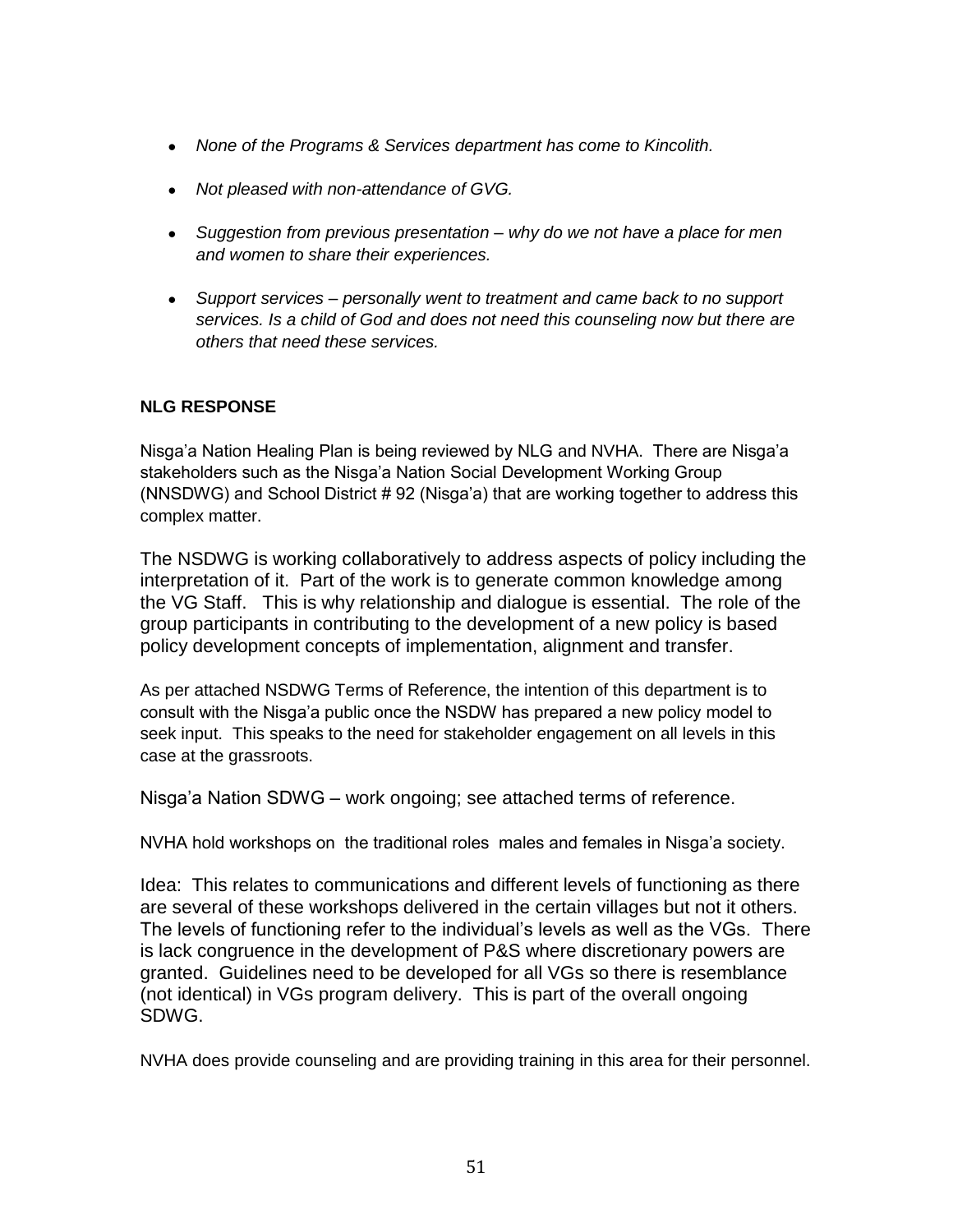# **OUR ELDERS**

 *Makes a comparison in the documents of AND and Justice; a total contradiction of our Ayuuk. Very concerned about the Council of Elders discussions. Social Development / dedicated agency approach is total contradiction of our Ayuuk - .* 

*Makes suggestions to Access to Justice service delivery.*

- *Happy to see that there is going to be an elders gathering; puzzled as to why the elders are not a bigger part of this assembly. Does not know what the powers of the Council of Elders is; concern about name stealing and need the Coe involvement.*
- *Can you work together with Health Board to build an Elder care unit and womens/child center?*

### **NLG RESPONSE**

Elder care; this concern can be addressed at the Peace, Order and Public Safety Committee.

Council of Elders; will be sitting in the house - WSN

### **OUR YOUTH**

- *Who is in charge of YOY?*
- *Would like to see more programs and services in Gingolx for children – sports and recreation. Current programs are restricted to age groups. Wants to see a hot lunch for their students.*

#### **NLG RESPONSE**

Director supervises YOY employees.

### **SPIRITUALITY**

- Comment: Coming to the Nass is wonderful, but it bothers me to witness lack of *attendance at church on Sundays. During funeral the church is packed. How come not on Sunday!?*
- *In regards to the drug problem, can you ask the RCMP to use a dog team on the highway?*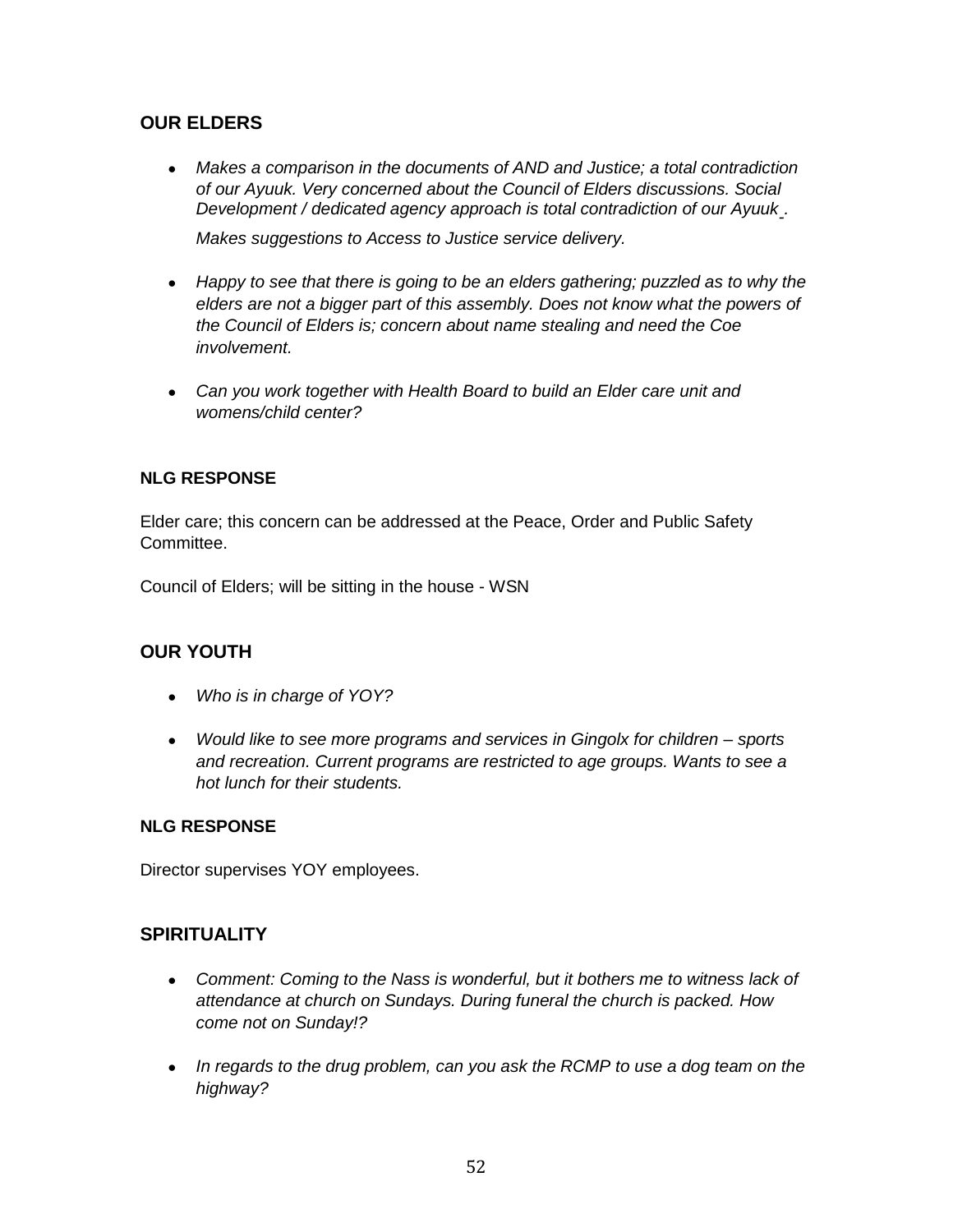- *Can you work together with Health Board to build an Elder care unit and women"s/child center?*
- *Spiritual aspect needs to be presented and workshops developed*.

Thanks for the suggestion.

Will also refer to local churches and Council of Elders.

# **CULTURE**

- *Nisga"a way and feasting/culture*
- *connecting four villages with urban locals to combine programs whether it is Terrace Nisga"a or Kermode Friendship Society youth/elders*
- *Solution more than a question – comment on wording; we have an issue and does not like to use the word suicide – use taken their life – put more emphasis on life. She hears the words like abusers and victims which we do not have Nisga"a words for*
- *Long house needed for justice situations in each community to uphold our Nisga"a Laws*
- *Carving involvement with Alver Tait and lack of funding during projects and completion – suggests apprenticeship programs. Canoes that are incomplete need more funding to do so*
- *Our visions have to change – he put the onus on himself to quit smoking and drinking. Standardization of Nisga"a Language – we need to start with our teachers*

### **NLG RESPONSES**

Suggestions noted. NVHA and individual Village initiative

Language and culture – Nisga'a stakeholders such as WWNI; Ayuukhl Nisga'a Department and NESS are working collaboratively to keep the Nisga"a language alive.

### **HEALTH**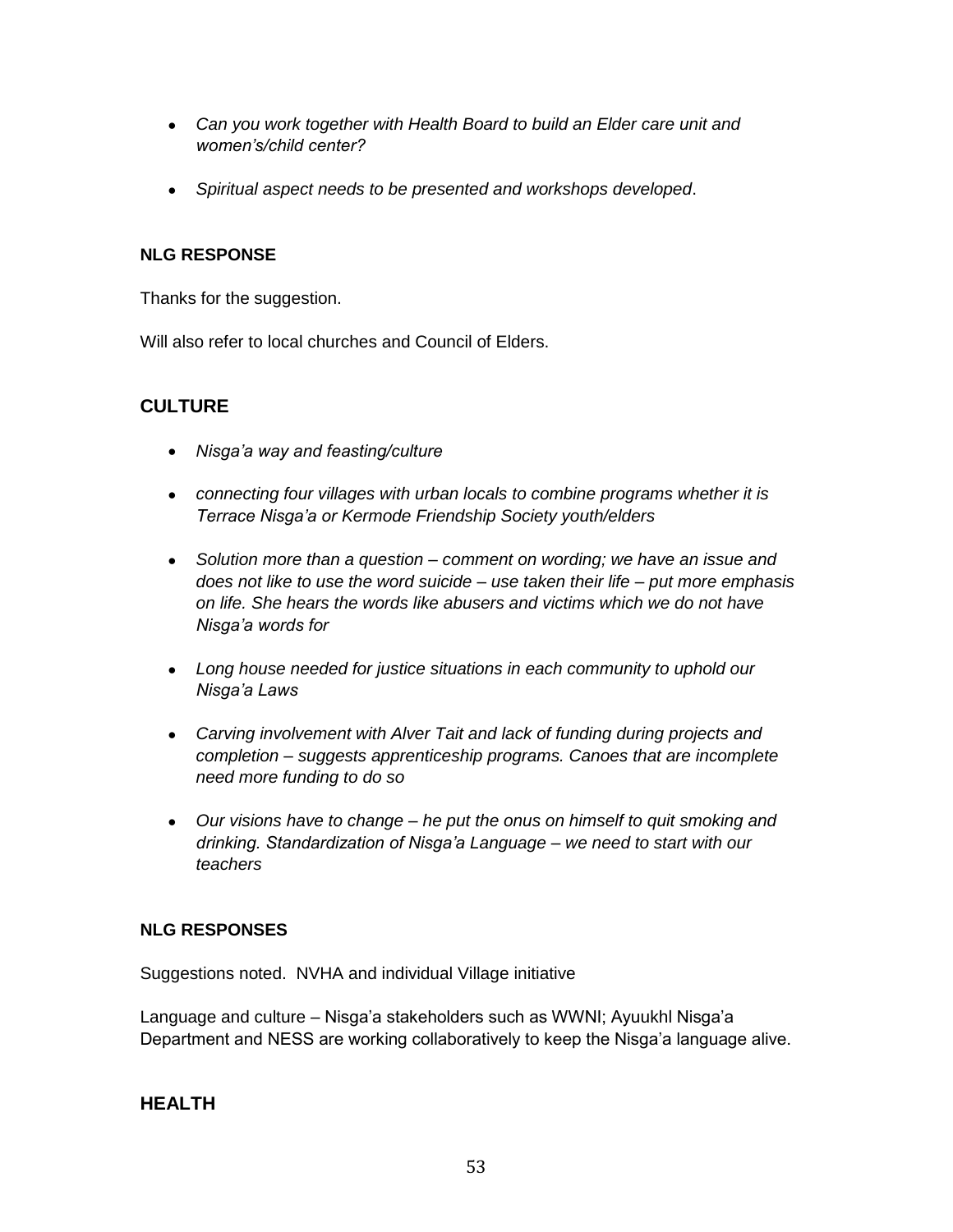- *Why are some medications not covered? My Doctor from Terrace faxed to Lisims Health (NVHA) no reply, still waiting for agreement to be okay.*
- *Why don"t we have nurses on weekends?*
- *NVHA has a representative from each Nisga"a Village – he/she addresses your concerns at the NVHA Board level.*
- *Mental illnesses - is NVHA going to do something about programs and services in our communities.*
- *In PR is there prenatal care / post natal care / post partum depression services?*

Prenatal care - Referrals for these services can be sought from your personal doctor.

NVHA administers the Non Insured Health Benefits program.

NVHA has a representative from each Nisga"a Village – he/she addresses your concerns at the NVHA Board level.

The services for people with mental illnesses; NVHA did have a Manager for this and does not know if the position has been filled. NVHA has announced that Roberta Stewart has been offered and accepted the position.

There are NVHA representatives present in this room who you may be able to get more specific information.

# **EDUCATION**

- *The most important thing not on our agenda according to the President is education – k-12 up to elders; wants to see a place for elders to go to school witnessed a 65 year old graduate at UBC. P&S is responsible for education.*
- *With all due respect, Nisga"a elders living outside BC receive \$15,000 elders package; so if k-post secondary not living in BC, why are they not receiving funds?*
- *Education Nation Policy: The same – Education is too important to leave to the interpretation of policy up to each village. Would the Nisga"a consider "centralization" of such important funding as Education?*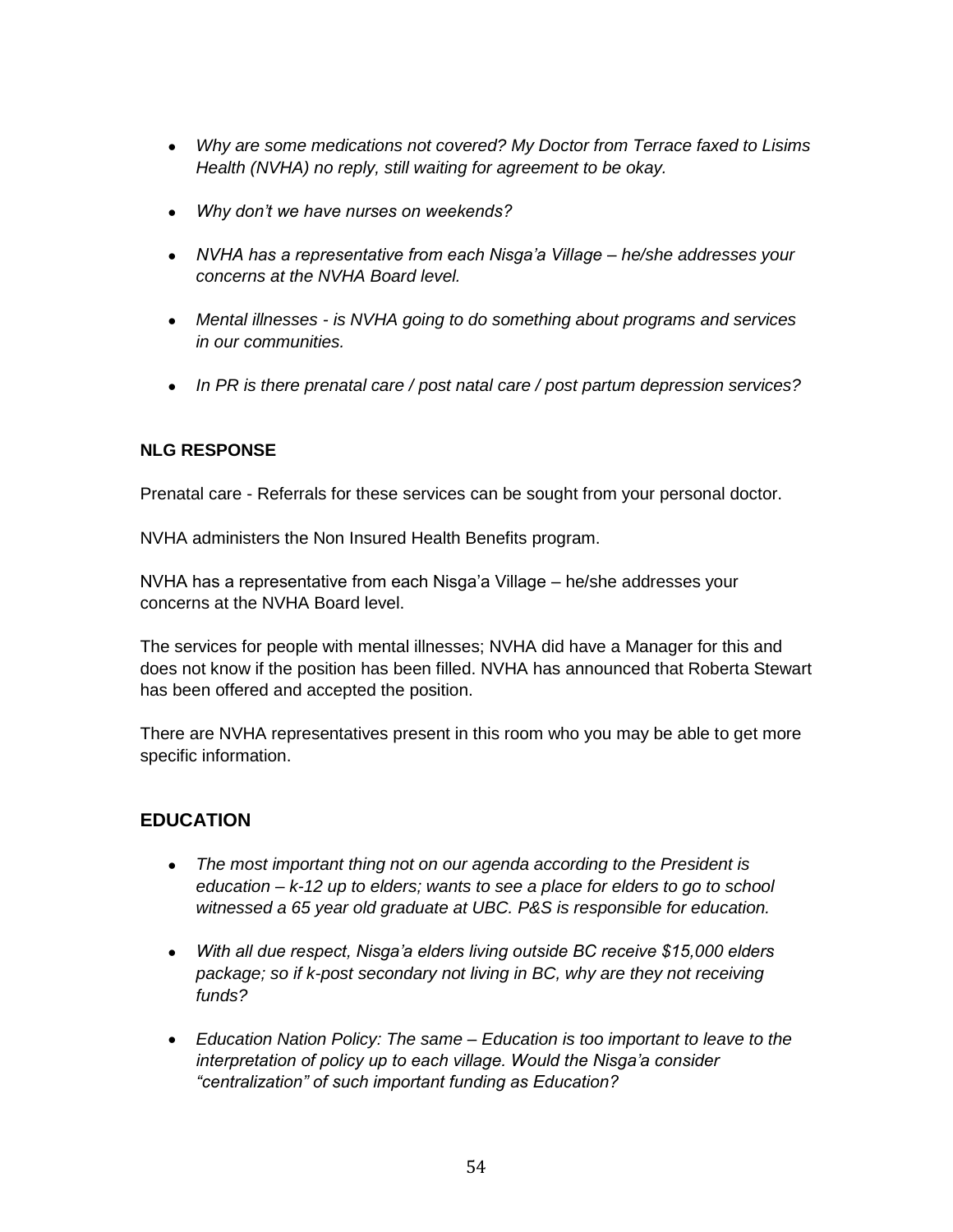- *Hot lunch programs for Elementary and High School. Can High school students tag with Greenville for luncheon.*
- *We need sports, need soccer field year round.*
- *Is there any programs or services for high school? Any special programs for special needs?*
- *These men are somewhat very intoxicated or sometimes under the influence of drugs. It is a matter of time before we have a mishap in our area. My question – How is Nisga"a Lisims and the panel helping us educate our youth and young men and ladies of Nisga"a Nation? We need to look at this issue before we lose someone from our community.*
- *Would like to see more programs and services in Gingolx for children – sports and recreation. Current programs are restricted to age groups. Wants to see a hot lunch for their student*
- *Education pre-school to grade 12; there is a need to encourage our students to do better and not lose their drive to learn. Extra-Curricular activities have been cut and probably due to cutbacks.*
- *How and can we get the Nisga"a Treaty and its various departments integrated into the Nisga"a School District and WWNI curriculum so there is a better understanding of where we are at and where we are going?*
- *Education pre-school to grade 12; there is a need to encourage our students to do better and not lose their drive to learn. Extra-Curricular activities have been cut and probably due to cutbacks.*

Thank you for your suggestions.

There is a Nisga"a Post – Secondary Education Assistance Policy (NPSEAP) on NNKNthis has been approved by the Executive; the policy clearly establishes who is eligible for funding.

School District # 92 (Nisga"a) is conducting "Hopes and Dreams" consultation; also will be included in Inter-Agency meetings.

School District # 92 Board does have a drive to involve the communities in the decision making. With respect to recreation; there is a call for more funds in this area – we need to work with all communities. We need to look at how we can communicate with each other; sharing of information and not duplicating services.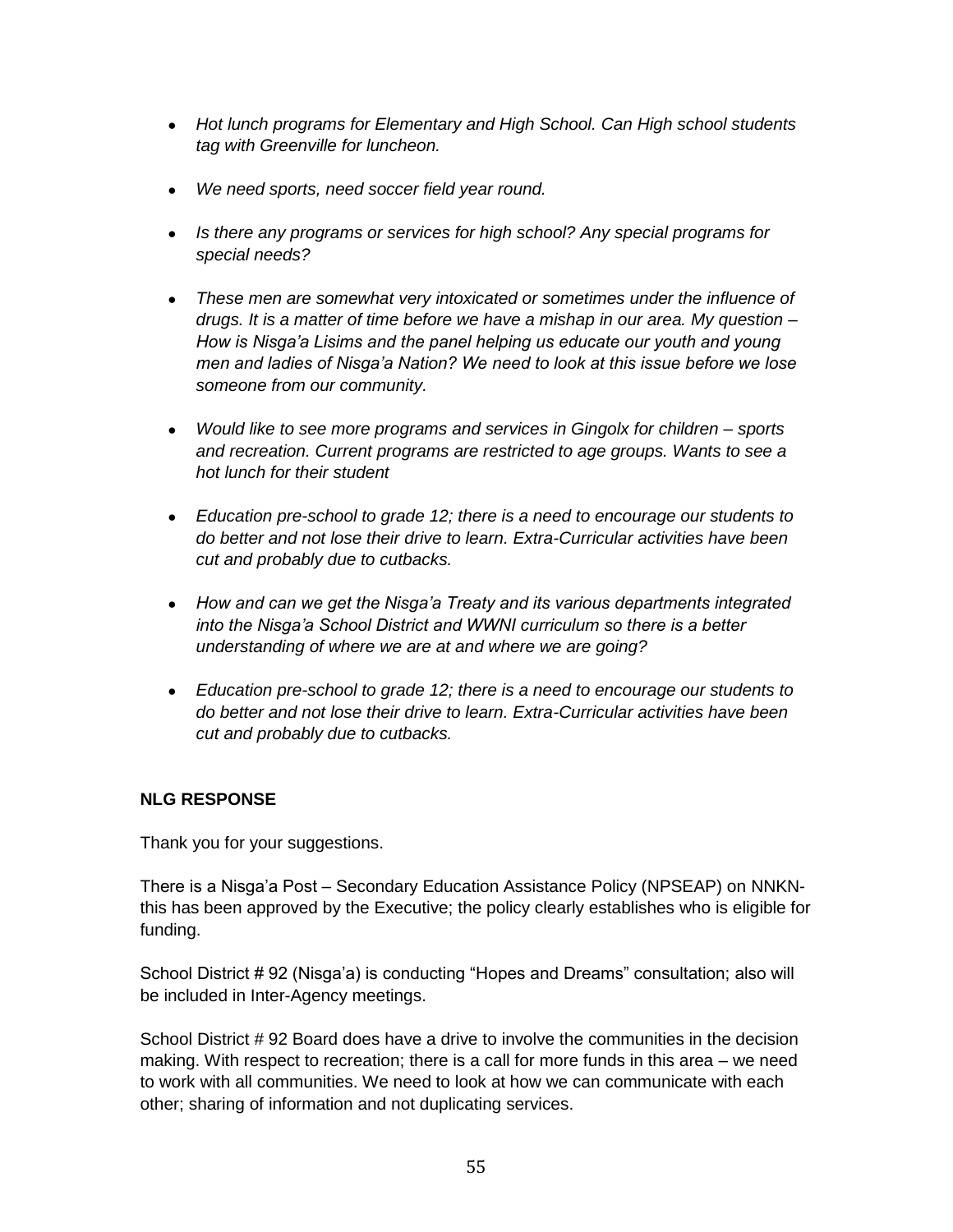# **APPEAL, REVIEW, OMBUDSMAN**

- *Need an Ombudsman for the Valley that has no connection to NLG.*
- *Concurs with previous speakers and the appeal process needs to be representative of citizens so that they have some where to go with their concerns – needs to have a comprehensive review.*
- *Need input from everyone one – look at elected official representation. In order to develop we need to look at the future.*

### **NLG RESPONSE**

The last comment speaks to the need of a more thorough approach to stakeholder engagement as the people are not feeling heard. In policy development terms it is called socially acceptable. If a policy is considered socially acceptable, it meets the requirements of being fair and equitable. This in effect leads to improved to an overall sense of unity.

In terms of the concept for the appeals process, conflict resolution principles will be part of the training for the NSDWG. Conflict resolution in the context of "appeals" should be considered a policy tool that leads to improved relationships between all, especially as a means to squelch the "us & them" mentality. It should not be viewed an instrument to generate administrative problems but assist in developing a sense of community and belonging. It will help up to build stronger relations with our constituents and eliminate the notion that we are not following our own policy. It is a pillar of democratic process.

With respect to an Ombudsman - there are appeal processes for social development. There are processes that we are working on to be fair and accountable.

### **NISGA'A CHILD FAMILY SERVICES**

- She thinks her question is for NCFS; in PR is there prenatal care / post natal care */ post partum depression services?*
- *Relative gave her kids up as she is very unstable to look after her.*
- *Need support for kids/teens living in another home; my sister"s daughter is 16 grade 11. Needs support for food/clothing and shelter.*
- *Proper chaperone picking. Last field trip got people who didn"t get involved with kids/teens. Reports some chaperones got taken into strip joints and to bars.*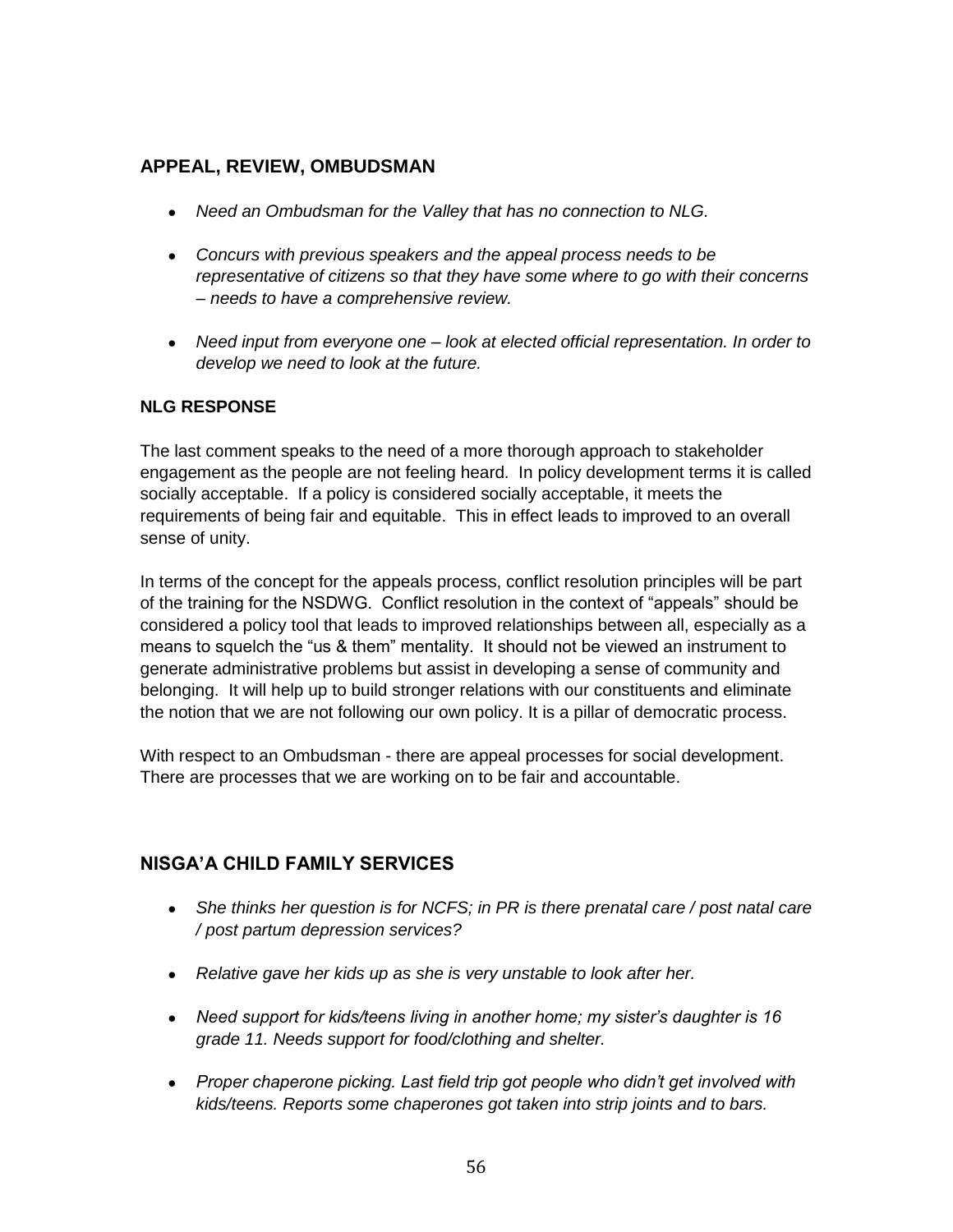- *It is my understanding from personal experiences that it is Nisga"a Child Family Services to ensure safety well being of children. (How can they speed the process of services for the safety of Nisga"a children?)*
- *Would it be possible to have something in place for broken families? So that children do not lose their home and living arrangements become difficult having to live with extended family. Would like the Village Government to work with MCFD and NCFS to ensure this does not happen.*

NCFS brings children in care home to witness Hoobiyee and to connect with their families. Ts'amiks Vancouver

Nisga"a Society is currently undertaking the "Journey Home" to all Nisga"a Villages.

When the MCFD does investigations they check to see if the children are safe to remain in the home.

This question will be given to different agencies and will be answered. Personal and Village Government issue.

### **SOCIAL ASSISTANCE**

- *Will Social Assistance income for people on SA for reasons, short of jobs, medical reasons and will it change with the high economics of the whole BC. Everything has gone up so high financially but social assistance is still the same, low as ever; start to feel like it is a punishment for being on it.*
- *Social assistance – and people that are on it, how will we deal with the HST with the high cost of gas, food etc.*
- *DBL II question for Social Development – why are there different rates for the Nass and Terrace when we are both municipalities?*
- *families are going hungry make changes fast*
- *DBL II question for Social Development – why are there different rates for the Nass and Terrace when we are both municipalities?*

### **NLG RESPONSE**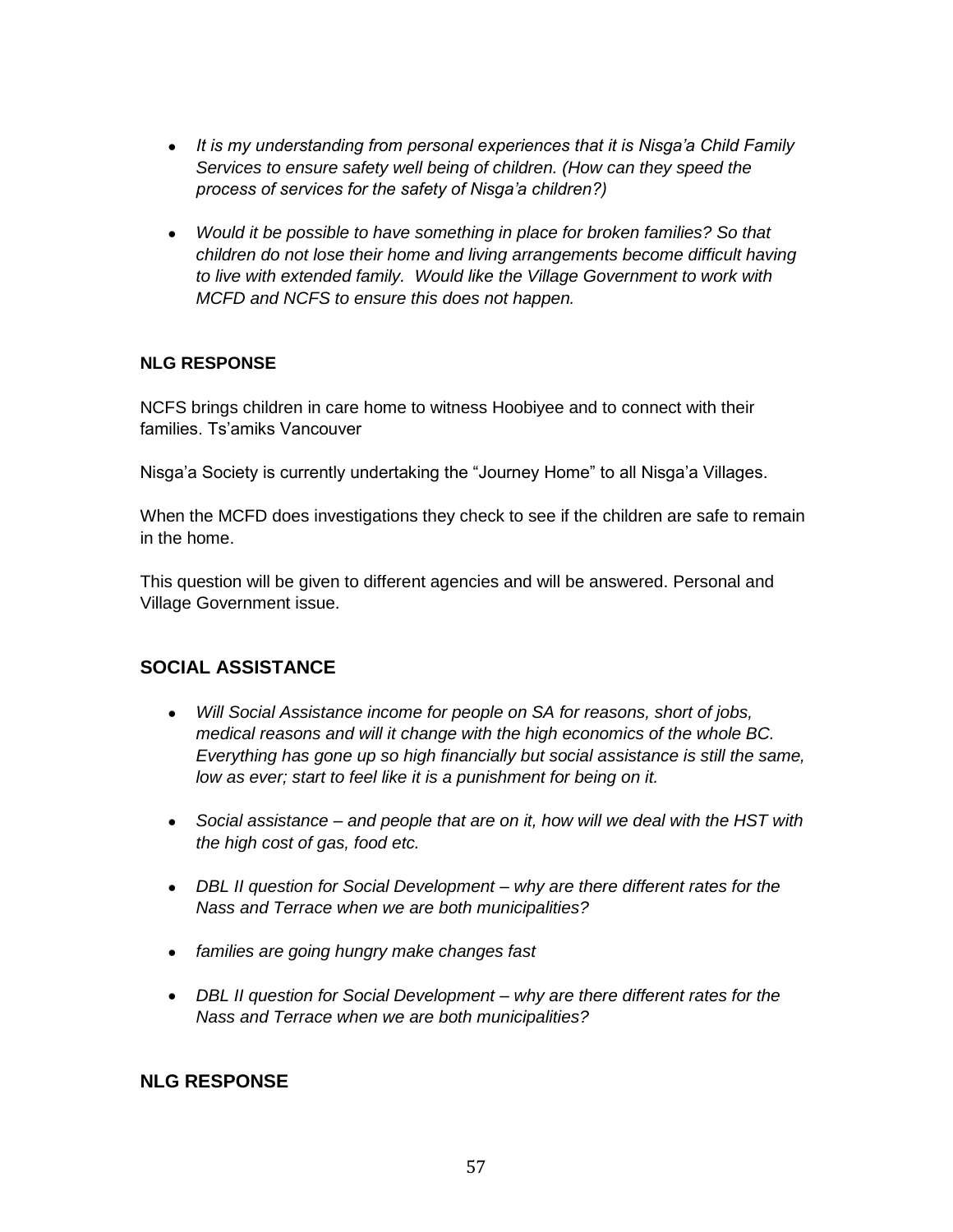Director needs to get more information on this and will do more research.

NNSDWG work ongoing – see attached terms of reference

We have clear instructions from the Executive to revise a number of policies; it is very complex and requires training for the social development workers etc. NNSDWG work continues.

# **POLICING, VICTIM SERIVCES AND RESTORATIVE JUSTICE**

- *We need RCMP in our community badly. RCMP says up to our Village Government. But we don"t have public safety meetings and don"t hear from any of our Village Government for support due to having protection. Verbal, physical abuse is bad and scary. Please make sure and get our Village Government to have acknowledged of our people and not themselves. It is so sad when things go rough. We always don"t get positive answers, always put away or ignored. Our Village Government is way too busy to deal with the community.*
- *RCMP said it"s up to our Village Government to do anything more. I would like more info on POPS.*
- *Restorative Justice services for Urban?*
- *Victim services, student got beaten up on school bus. Does School District get involved with this?*
- *Concern to address with the POPS Committee – regarding and alcohol and drugs; these are flowing in Gingolx. How can we prevent this? Drug dealers wait on the highway to make deals. Too much – 15 young people out on the road and each had a bottle; one man was stabbed and we were lucky that he is okay. We need housing so that we can have an RCMP in Gingolx, this will help the community. Need RCMP more visible; response time is a big problem. There are 3 RCMP in this community and none 15-20 minutes away. There is a smokehouse location that the young people hang out.*
- *We need a holding cell in Gingolx; shares experience of nephew taking acid and having to wait 4 hours for the response of RCMP. This has happened a number of times.*
- *Response time; after-hours calls are taken by Kamloops. He tried to help an RCMP officer hand cuff his son so he would not get hurt; the officer pepper sprayed his son. This POPS committee is not reporting to their communities.*
- *Concerned about RCMP response time – shares personal experience witnessed on VHF.*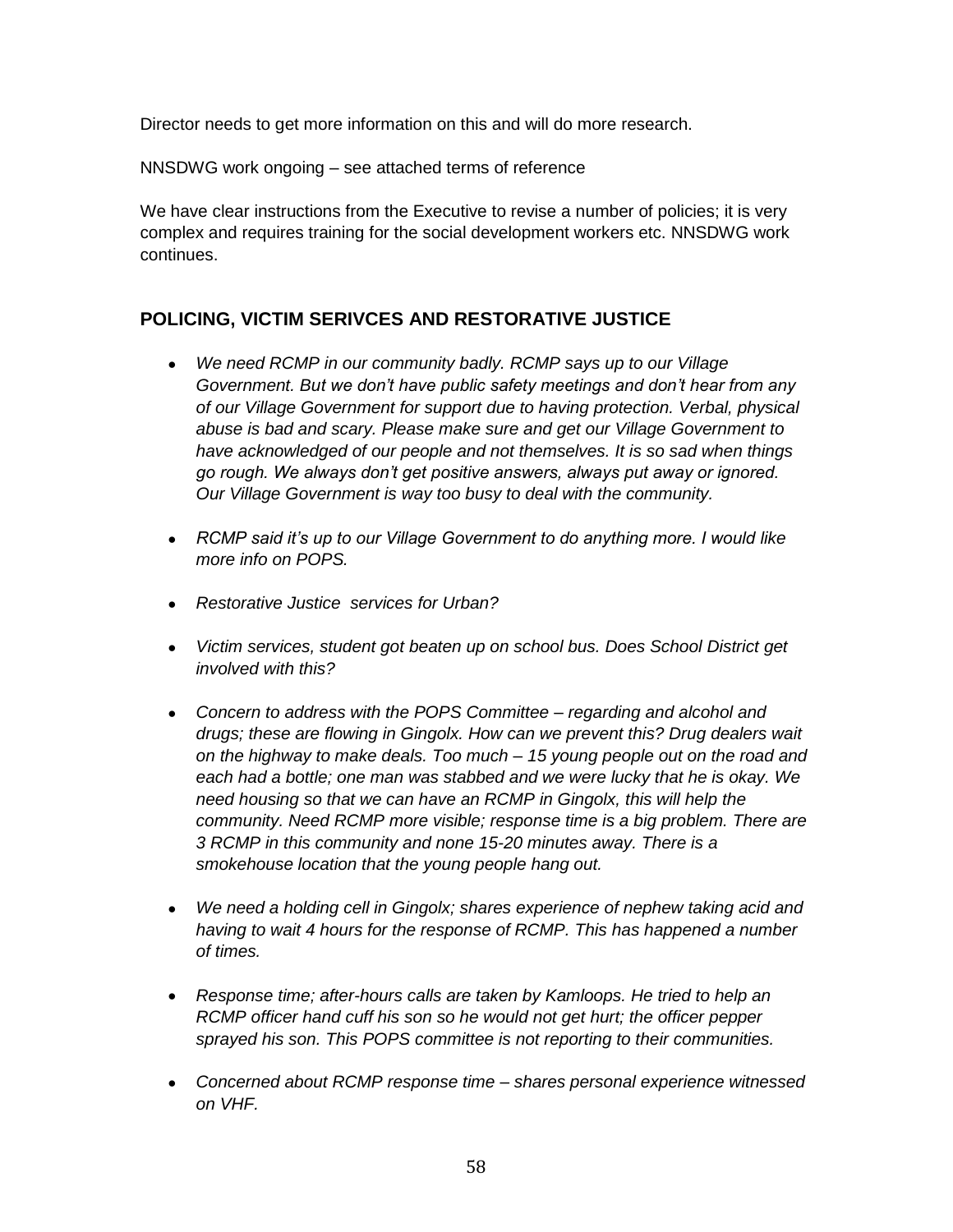- *Justice and offenders – follow up and after care; after-hours calls going to Prince George requiring information irrelevant to the case.*
- *Concern is with vandalism that is happening in all communities – the costs associated with all Nisga"a complexes.*
- *Social issues need the attention of our own policing.*
- *In regards to the drug problem, can you ask the RCMP to use a dog team on the highway?*

Suggestions noted.

Directors response is that each community receives funds for CPS and they prioritize based on community needs.

CTA addresses the concerns that Gingolx has; there is a draft letter of expectation to be submitted by each community.

CTA and POPS Committee will undertake community consultations in the future by rotating the location of meetings.

Training is a local Village Government issue.

Policing Agreement in place – Village Government's are required to submit a letter of expectation to address the needs of each Village.

Lisims Nass Valley RCMP has in their "Annual Performance Plan" to enhance their school programs and provide programs such as D.A.R.E, the summer youth academy, and to do more proactive patrols.

POPS Committee has been addressing this and is on every agenda since the committee was formed. POPS plans to rotate their meetings so that they can hear from each community and their concerns. 70 files to deal with and there are 99% related to alcohol and drug issues.

Individual Village Governments will be drafting a "Letter of Expectation" that is attached to the Community Tripartite Policing Agreement that promotes a cooperative working relationship where the villages and police are responsive to particular needs of the community and that enhance the level of policing services.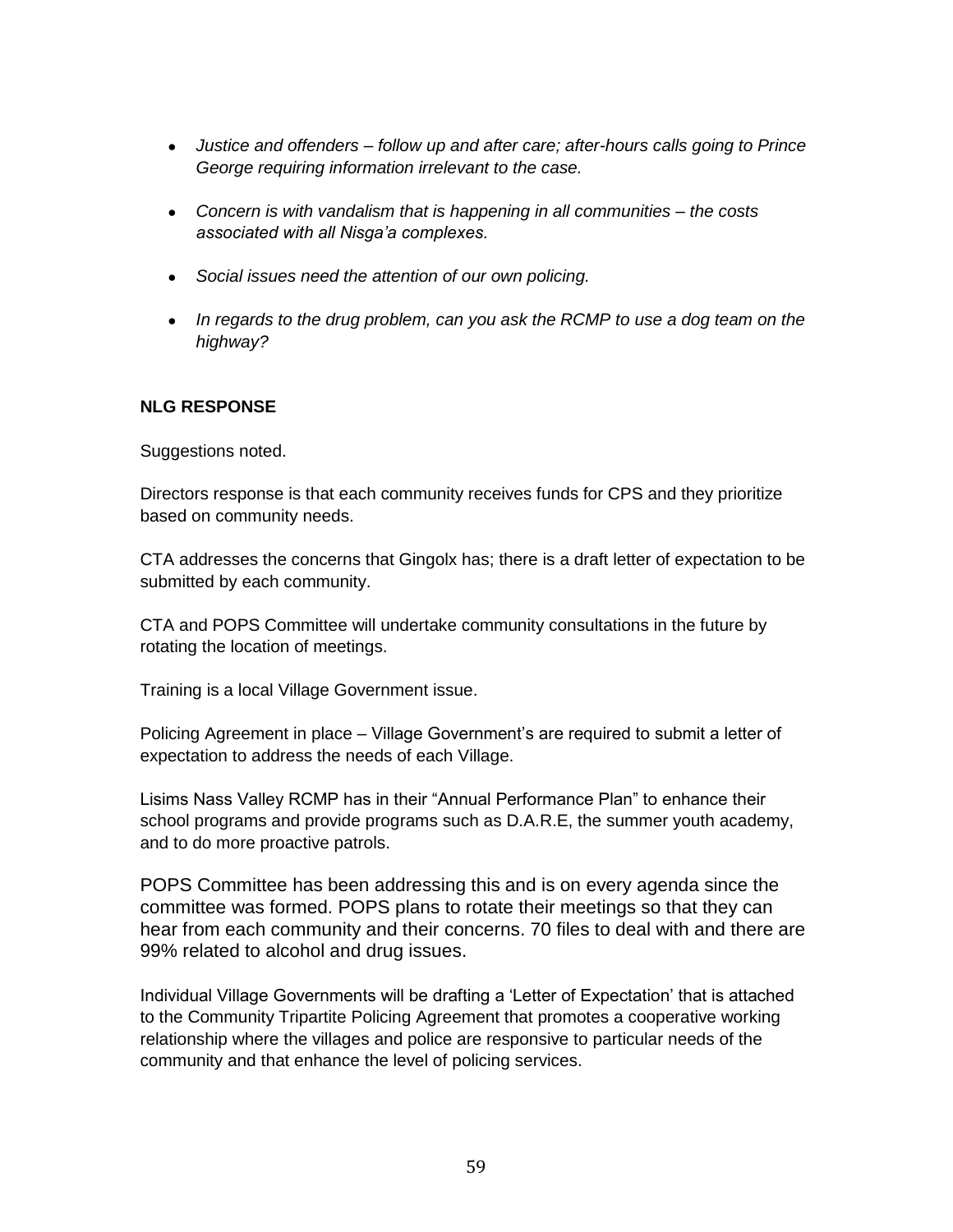NVHA has a crisis response program; there is an interagency underway – there are staff available to assist when people are distressed. NVHA has a booth upstairs at this Assembly.

NCFS Program Director has a MA in Social Worker; does not feel comfortable counseling in crisis situation. Males under 25 and aboriginal need family involvement in crisis situations. Families need to recognize the signs and get mental health counseling.

Approach is to direct to restorative action/justice program to utilize house system, Ayuuk. Also brought to Village Government community public meetings for discussion and have community members deliberate and find solutions.

There is a Restorative Justice Program delivered by the Prince Rupert Aboriginal Justice Society; phone number is (250) 622 – 2891.

Police Dog - This concern can be addressed at the Peace, Order and Public Safety Committee.

Suggestions noted.

# **SUICIDE**

- 18 completed suicides this year; and 17 were alcohol and drug related. 60+ active bootleggers. Attended the last assembly in New Aiyansh; will say the same thing that he has at the last 4 assemblies.
- We need a treatment center in the Nass Valley; with a daybed for young people to utilize when it is needed. We need other services for after hours. Yuuhlimkaskw program is very powerful; where everyone effected is heard from.
- Health and education question; realizes that we have representatives on Boards; who represents me and my child on those Boards? Our ancestors had a value system and we don't have that today. Our young men don't provide for their families the way our ancestors have. As a parent – how can we encourage our male youth? The majority of suicides in the Nass Valley are young males.
- She has other comments to make with regards to oppression; she has spoken up in her community and feels like an outcast.
- But still this helped, the counseling did help with the trauma we went through, but some are still traumatized.
- Suicide hurts, we are losing our children she is asking P&S to help the Nisga'a Nation.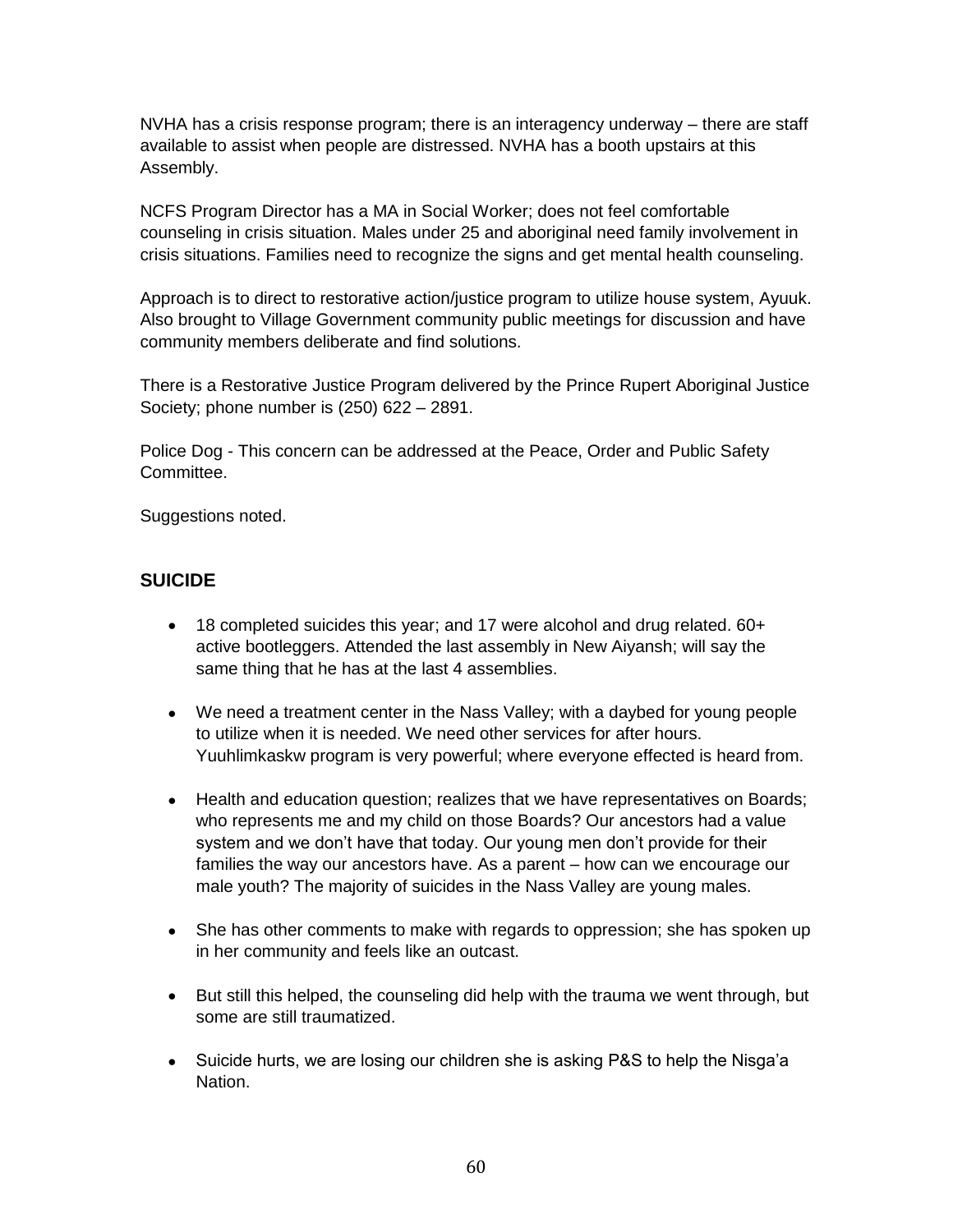- Suicide we should not lose our young people; grandparents and parents used to say you are not supposed to die before us. Shares his own suicide experience. The only time we talk about suicide is when it happens. We have suicides and no workshops; no discussions. We have a lot of people in our own system that we can utilize and the elders.
- *With suicide we had this for our family, we still needed more sessions, wish we had more days, in this area. We always talked to our family members and, none of these signs showed up, we found out it was not suicide it was a fishing accident that cause his death. But still this helped, the counseling did help with the trauma we went through, but some are still traumatized.*
- *Solution more than a question – comment on wording; we have an issue and does not like to use the word suicide – use taken their life – put more emphasis on life. She hears the words like abusers and victims which we do not have Nisga"a words for. Would like to see our government taking a more serious look at using the language. Encouragement to keep working hard.*

Thank you for your suggestions.

This is being addressed by many NLG entities and also will be addressed at an interagency gathering to be organized by the P and S Directorate.

NVHA has a crisis response program; there is an interagency underway – there are staff available to assist when people are distressed. NVHA has a booth upstairs at this Assembly.

NCFS Program Director has a MA in Social Worker; does not feel comfortable counseling in crisis situation. Males under 25 and aboriginal need family involvement in crisis situations. Families need to recognize the signs and get mental health counseling.

With respect to information dissemination from Committees; representatives are responsible to report back. NLG Communications also can be utilized.

# **RESIDENTIAL SCHOOLS**

 *Brought this out 2 years ago – alcohol and drug issues; broken families and parenting concerns are results of the residential schools. Heard about dollars that are available for healing. Went to a workshop 2 years ago and could not bring his children with him because of funding constraints. Recommends the panel start looking at ways to deal with the healing that needs to happen.*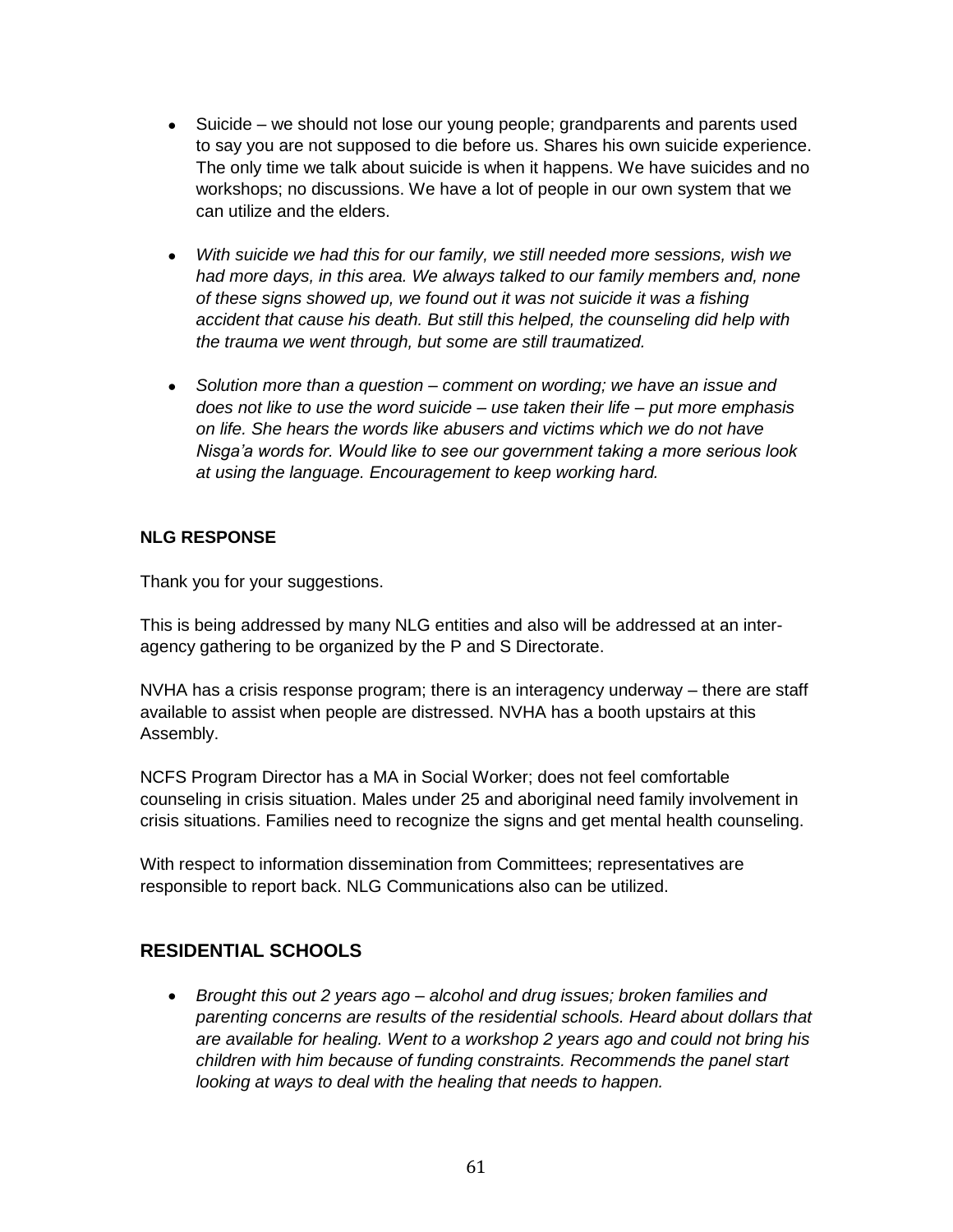A very substantial proposal was developed under the previous Director; it was not successful under the National Healing foundation this has been shared with NVHA, there is a lot of useful information.

### **CITIZENSHIP**

*Citizenship cards are a big issue – they are blurry, we need proper equipment.*

#### **NLG RESPONSE**

Manager is working to include this in the 2011/12 Provisional Budget.

### **OTHER**

- Noise and bylaw; has been kept awake and her mother distributed a letter with no response. Would like to see something done about it.
- More of a VG question and will be passed on to them.
- CAND sit as adjudicators within the house system to resolve the problems associated with Nisga'a names.
- NADRB need more teeth, independent body is much needed.
- NNSDWG work is ongoing and terms of reference are attached.

| Comment, Question for follow up,<br>Suggestion                                                                                | Potential<br>Action                     | Department                                                                 | Result |
|-------------------------------------------------------------------------------------------------------------------------------|-----------------------------------------|----------------------------------------------------------------------------|--------|
| 1. Topic: Does NLG have a plan<br>to heal our Nation?<br>Nisga'a Nation Healing Plan is<br>being reviewed by NLG and<br>NVHA. | Developing a<br>healing plan<br>for the | Programs &<br><b>Services</b><br>Nisga'a Valley<br><b>Health Authority</b> |        |
| There are Nisga'a stakeholders                                                                                                |                                         |                                                                            |        |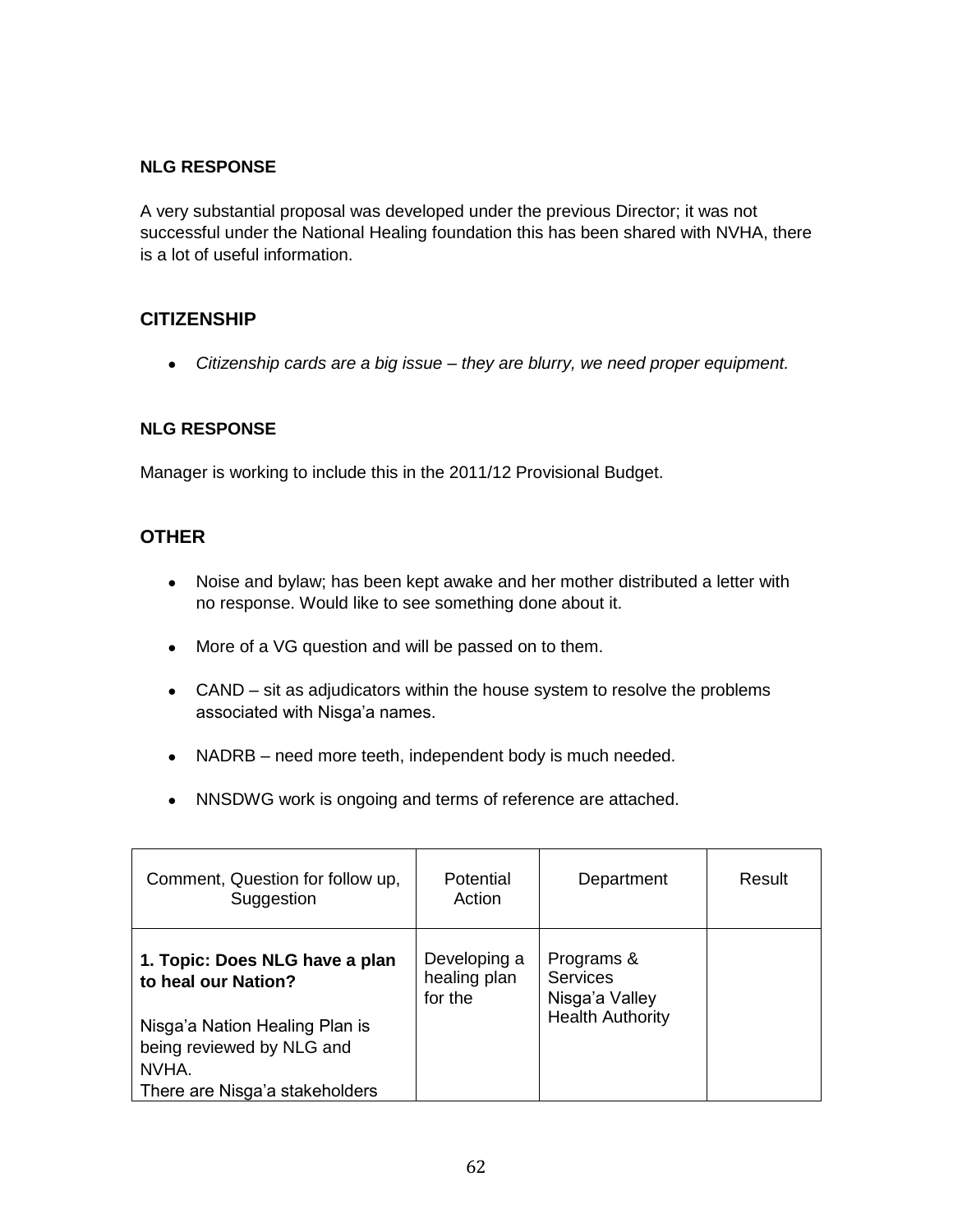| such as the Nisga'a Nation Social<br><b>Development Working Group</b><br>(NNSDWG) and School District<br>#92 (Nisga'a) that are working<br>together to address this complex<br>matter.                                                                                                                                                                                                          |                                                                                                                                           |                                                                                            |  |
|-------------------------------------------------------------------------------------------------------------------------------------------------------------------------------------------------------------------------------------------------------------------------------------------------------------------------------------------------------------------------------------------------|-------------------------------------------------------------------------------------------------------------------------------------------|--------------------------------------------------------------------------------------------|--|
| 1. Suicides and relation to<br>alcohol and drugs.<br><b>Comments regarding</b><br>bootleggers. Need for<br>treatment centre in the<br><b>Nass Valley, services for</b><br>afterhours.<br>This is being addressed by<br>many NLG entities and also<br>will be addressed at an<br>inter-agency gathering to<br>be organized by the<br>Programs & Services<br>Directorate.                         | Communicate<br>what is inter-<br>agency<br>approach to<br>suicides.                                                                       | Programs &<br><b>Services</b>                                                              |  |
| 2. How can we get the<br>Nisga'a Treaty and its<br>various departments<br>integrated into the<br><b>Nisga'a School District</b><br>and WWNI curriculum so<br>there is a better<br>understanding of where<br>we are at and where we<br>are going?<br>School District #92<br>(Nisga'a) is conducting<br>"Hopes and Dreams"<br>consultation; also will be<br>included in Inter-agency<br>meetings. | Refer to<br>Communicati<br>ons &<br>Intergovernm<br>ental<br><b>Relations to</b><br>initiate<br>curriculum<br>development<br>with schools | Programs &<br><b>Services</b><br>Communications &<br>Intergovernmental<br><b>Relations</b> |  |
| 3. In regards to the drug<br>problem, can you ask the<br>RCMP to use a dog team<br>on the highway? Can<br>you work together with<br><b>Health Board to build an</b><br><b>Elder care unit and</b><br>women/child centre?<br>This concern can be<br>addressed at the Peace,                                                                                                                      | Provide<br>update if the<br>matter has<br>been<br>discussed at<br><b>POPS</b><br>Committee                                                | Programs &<br><b>Services</b>                                                              |  |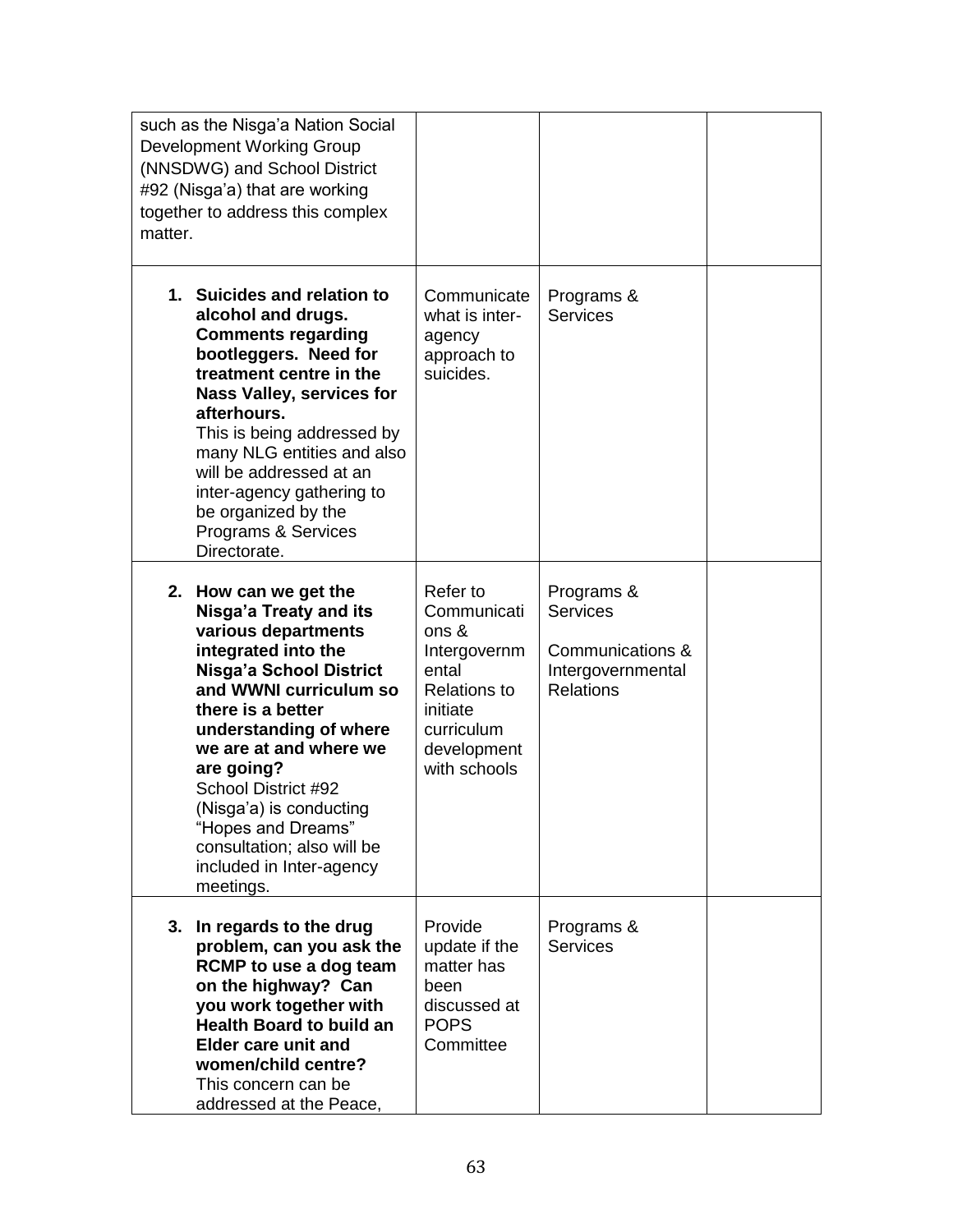| <b>Order and Public Safety</b><br>(POPS) Committee.                                                                                                                                                                                                                                                                                                                                                                                                                       |                                                    |                                                |  |
|---------------------------------------------------------------------------------------------------------------------------------------------------------------------------------------------------------------------------------------------------------------------------------------------------------------------------------------------------------------------------------------------------------------------------------------------------------------------------|----------------------------------------------------|------------------------------------------------|--|
|                                                                                                                                                                                                                                                                                                                                                                                                                                                                           |                                                    |                                                |  |
| <b>Connecting Urban Families to</b><br>home reserves to educate in<br>Nisga'a way and feasting/culture<br>NCFS Brings children in care<br>home to witness Hoobiyee and to<br>connect with their families.<br>Ts'amiks planning "Journey Home"<br>initiative                                                                                                                                                                                                               | Update on<br>Journey<br>Home                       | Programs &<br><b>Services</b><br>Ts'amiks      |  |
| <b>Residential schools - alcohol</b><br>and drug issues; broken families<br>and parenting concerns are<br>results of the residential<br>schools. Recommends panel<br>start looking at ways to deal<br>with the healing that needs to<br>happen.<br>Substantive proposal to National<br><b>Healing Foundation was</b><br>submitted, but not successful.<br>Proposal has been shared with<br>NVHA, as the information is<br>relevant and useful for any future<br>endeavors | Consider<br>following up<br>on healing<br>proposal | Programs &<br><b>Services</b>                  |  |
| 4. Support services for<br>individuals returning<br>from treatment centre<br>NVHA does provide<br>counseling and are<br>providing training in this<br>area for their personnel.                                                                                                                                                                                                                                                                                           |                                                    | Programs and<br><b>Services</b><br><b>NVHA</b> |  |

# **LANGUAGE AND CULTURE**

# **LANAGUAGE**

Without Nisga"a language and culture – who are we?

# **NLG RESPONSE**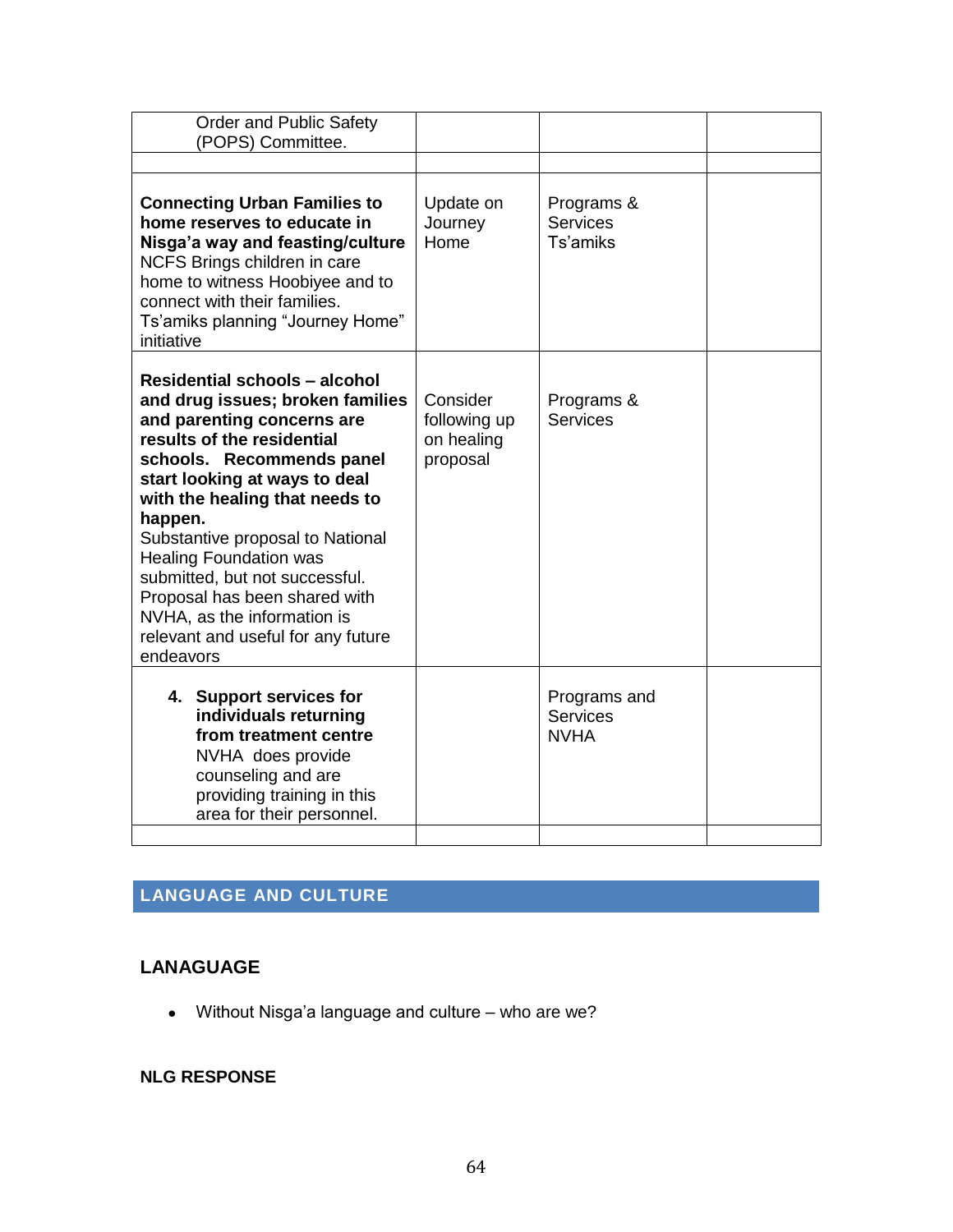Without langue and culture we have no identity.

# **ROLE OF ELDERS**

.

- *What role will Simgigat have in governance of our Nation?*
- *Where is our authority? The authority of the Simgigat and Sigidim-haanak"?*
- *Today we have to apply for licenses and permits to be on our own lands, to get resources on our own land.*
- *Taxation on 8% of core lands – already gave up so much.*
- *Encouraging that Council of Elders to be present in WSN – to speak for us, e.g. to government/entities.*
- *Council of Elders to exercise authority to advise the Ayuuk for dealing with name controversies.*
- $\bullet$  It's time we demonstrated "listening" love  $-$  role model what is right to our children.
- Would you consider having a workshop where the featured panel is the Council *of Elders?*
- *The information stored inside each elder is so valuable and they were only given a few minutes. Our culture is what governs us. It gives us our identity. Our language is considered to be severely in danger. If either of these is lost we will no longer be Nisga"a. No longer be unique and then we will just no longer be. It seems that this is of vital importance. Time is of the essence*
- *I will volunteer my time and available resources as a Nisga"a citizen to assist you in making this happen.*
- *I would LOVE to see the spiritual aspect of our Nisga"a Culture bought out in our Programs and Services. It"s there…within us; we just have to allow access through training, workshops & one-to-one consultations. It will bring balance in the heart, emotion, physical & spirit of an individual.*

# **NLG RESPONSE**

The Council of Elders are a group of Simgigat and Sigidimhanak and their mandate is to guide, advise on any cultural issues that arise within the governance of the nation, as well as to maintain peace.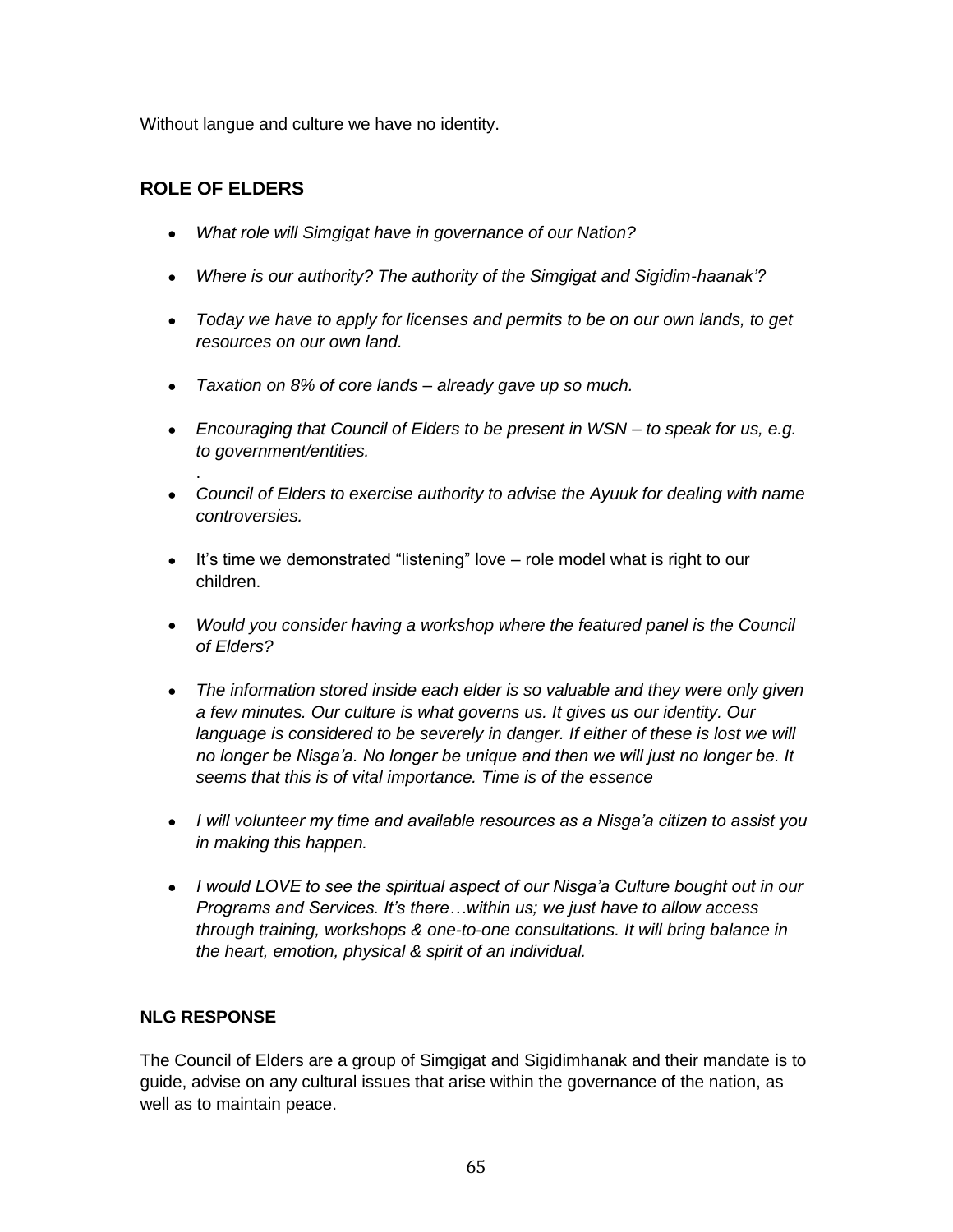Authority - this will be referred to the Elder's Council It's time we demonstrated "listening" love – role model what is right to our children.

Nisga"a Elders conference being considered

As of October 2010 Council of Elders participate in WSN

Name Controversies – Suggested role is being noted.

Programs and Services suggestion - Being noted. Workshops, etc. can happen through Village Government Programs and Services Dept. as all Village Governments receive dollars for these purposes.

# **ADAWAAK**

*Want to hear Nisga"a stories.*

### **NLG REPONSE**

Nisga"a stories can be heard through ones own Wilp. Some stories can be accessed through the schools within the nation.

# **AYUUKHL**

- *Why are Ayuuk being broken; why allowing to break Ayuuk?*
	- o *Joking in feast of Haniitxoogum wiyitkw (feast of mourning)*
	- o *K"aats – if not corrected now will be harder to fix. They should not be allowed in feast hall*
- *To all Nisga"a leaders – don"t just know language and culture, but role model Ayuuk*
- *Our culture is what governs us. It gives us our identity. Our language is considered to be severely in danger.*
- *If either of these is lost we will no longer be Nisga"a. No longer be unique and then we will just no longer be.*

#### **NLG RESPONSE**

Issues such as this can be forward in writing to the Council of Elders, or may be asked directly of to the simoogit of ones own Wilp.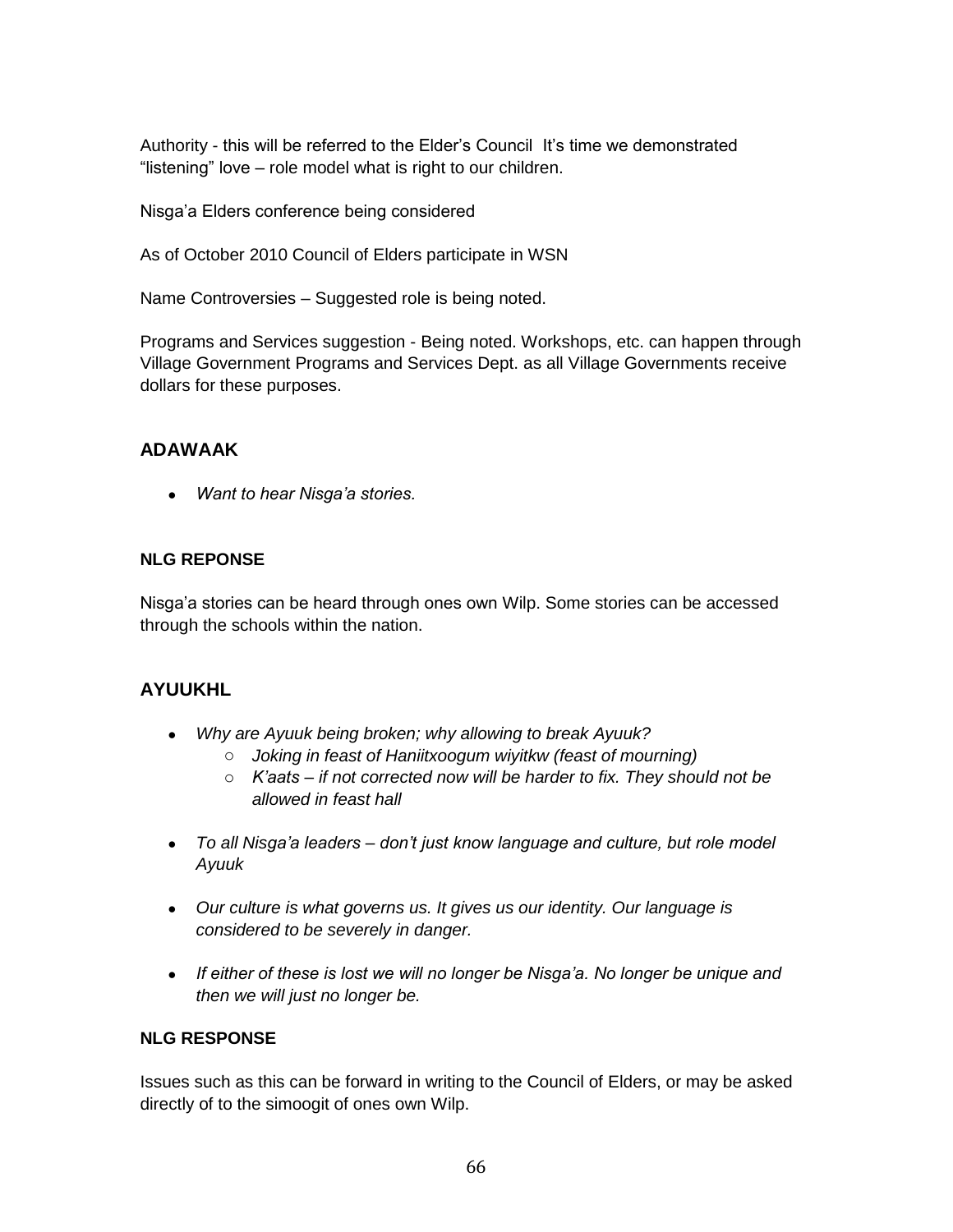Without langue and culture we have no identity.

# **RESIDENTIAL SCHOOL**

 *Is Executive applying to "Truth and Reconciliation" to reconcile our future? E.g. Residential school impacts – loss of language.*

### **NLG RESPONSE**

Being noted.

### **SOCIAL ISSUES**

- *Why are young men committing suicide in the Nisga"a Nation?*
- *NESS student was handcuffed out of the school; another fell on the floor from being drugged up – why?*
- *It"s time for all governments and elders…Directors to come to our schools; BRING HOPE!*

#### **NLG RESPONSE**

There are Nisga"a agencies who do provide programs and services. NLG meets regularly with stakeholders and everyone is working hard at all levels to provide more services.

Youth arrested at school - issue pertaining to the POPS committee and Justice Dept.

### **RELATIONS WITH NEIGBORING NATIONS**

- *Is Nisga"a Nation government willing to address "injustices" affecting Nation matters? For example* 
	- o *the repatriation of totem pole in Prince Rupert now being claimed by a neighboring nation*
	- o *Easy access to resources in upper Nass watershed by neighboring nation*
	- o *Council of Elders / Ayuukhl Nisga"a be the adjudicators of conflicts/controversies to do with our Nisga"a names.*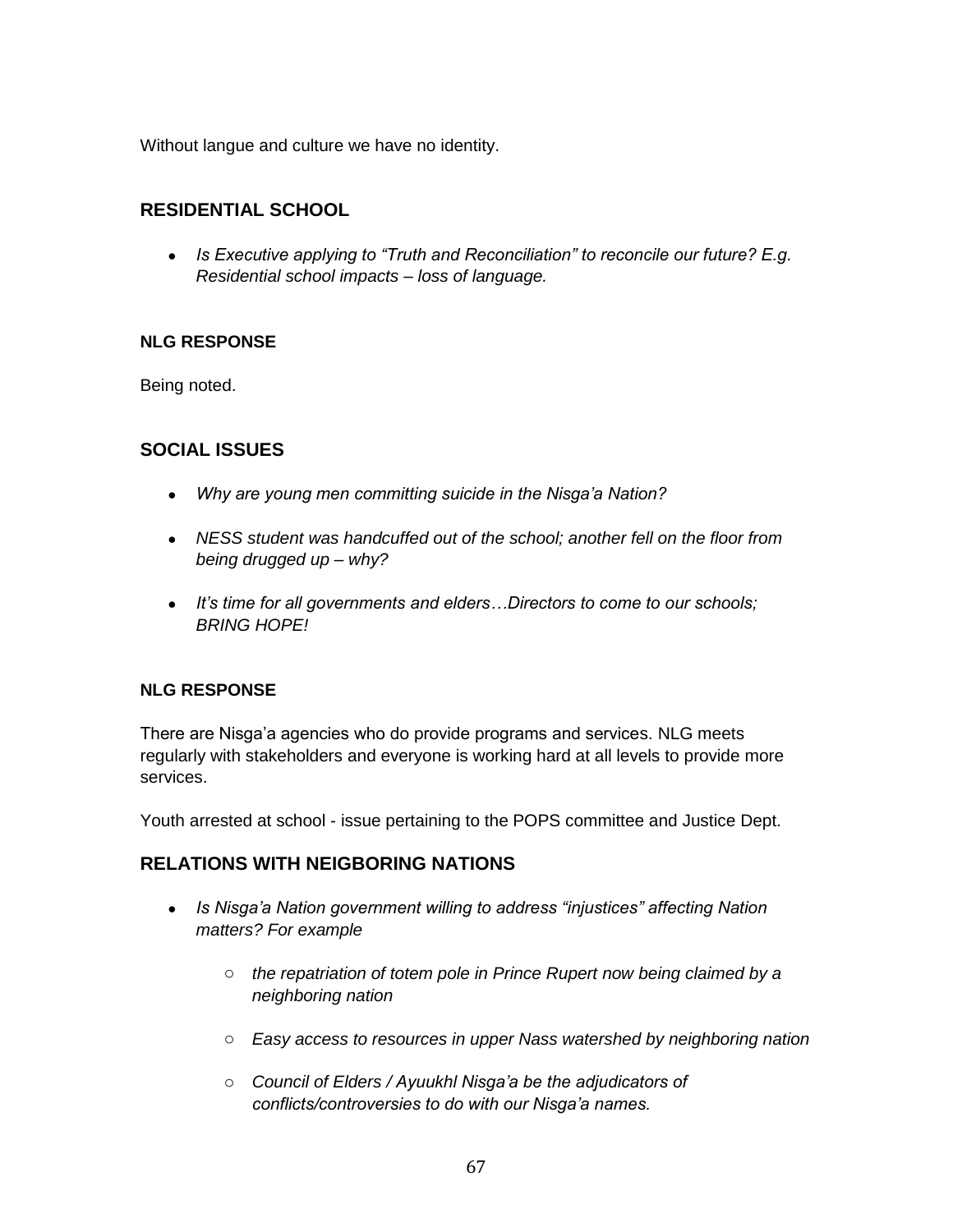Will forward to the Council of Elders for discussion at their next meeting.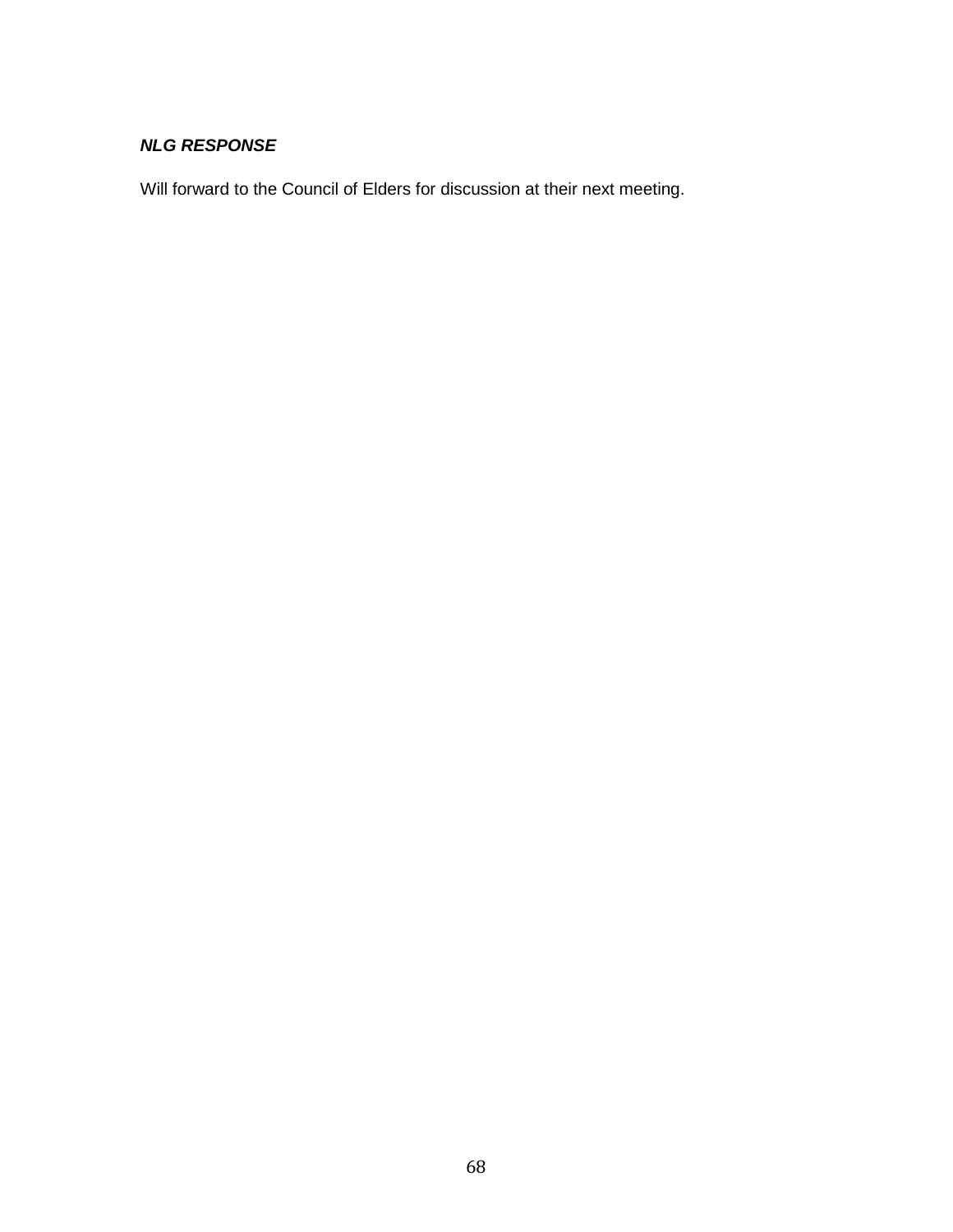### BRIEF SUMMARY OF THE BENEFITS OF THE TREATY

Occasionally it is useful to remind ourselves of the cumulative benefits of the Nisga"a Final Agreement over the last 10 years. The Officers took the opportunity to provide a summary to the Special Assembly of some of these benefits.

- 1. Village roads improved.
- 2. Highway connection to Gingolx.
- 3. Fishery Bay we"ve been given direction not to provide easy access into Fishery Bay. Nisga'a Fisheries Committee is the Committee to look at possible improvement.
- 4. Economic development this was developed early into the Treaty which eventually led to the Business Development Fund Act to provide the Nation with opportunities in economic development.
- 5. Economic development funding to the Village Governments and Urban Locals.
- 6. Training dollars to the Village Governments and Urban Locals.
- 7. Tax rebate which is shared amongst the Village Governments.
- 8. Nisga'a Youth Councils have been developed and funded by NLG.
- 9. Community Preventative Program fund was created on savings from Nisga'a Child & Family Services. This money can fade away as NCFS moves forward.
- 10. Management Information System funding is provided to each Village Government.
- 11. enTel
- 12. Urban home program: renovation grant and new home purchase grant.
- 13. Sports & recreation \$100,000 in our budget for Sports and Recreation. We will most likely revisit this in our final budget exercise.
- 14. Nisga'a Elections, whether it be general or by-elections, we no longer need to go to Canada/BC to have our elections. Citizens can go to the NADRB if there are complaints about our elections. During one election one whole Village Government was removed, the Executive had to address this and a joint decision was made to appoint individuals to oversee the operations of the Village.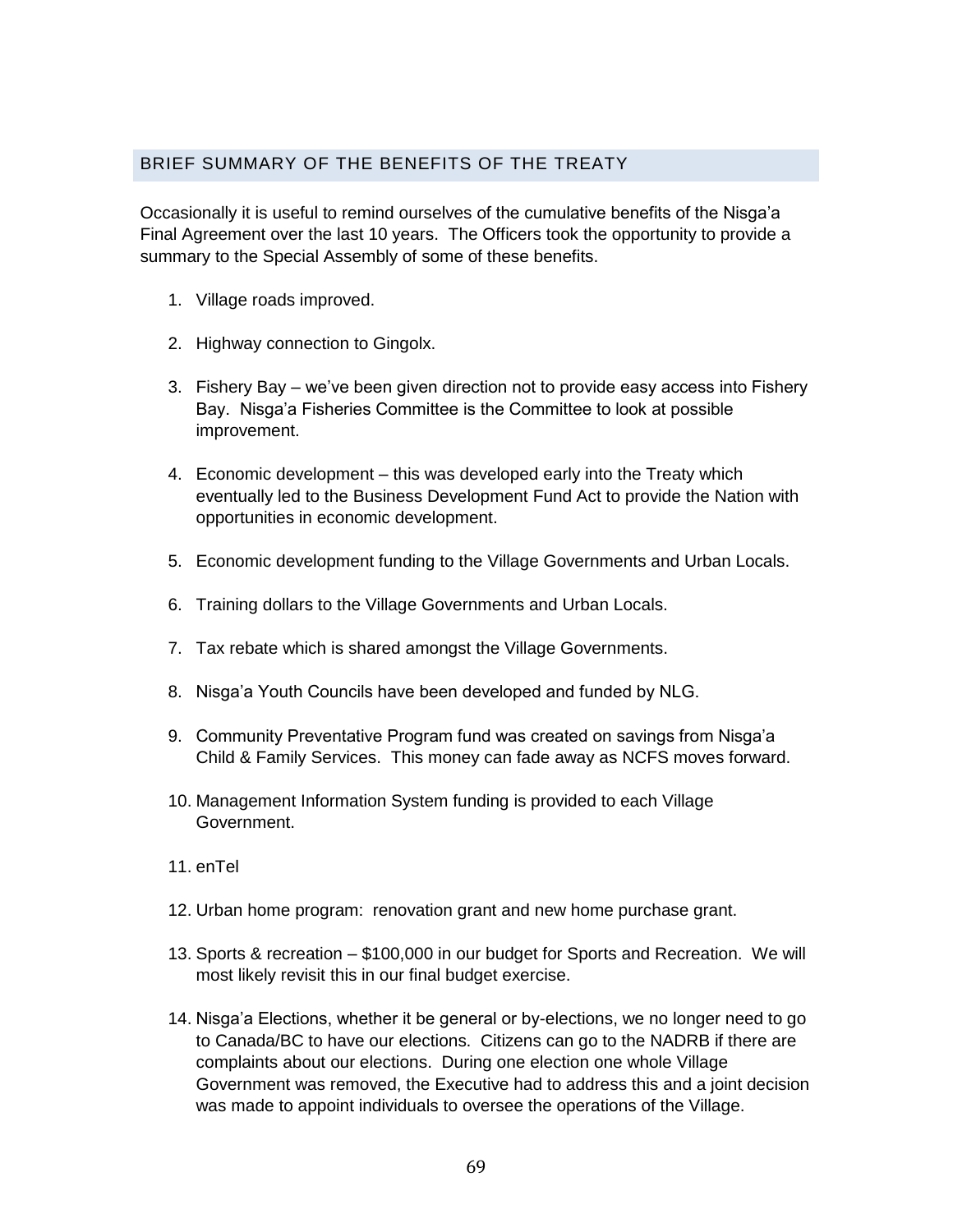- 15. Code of conduct for elected people. Since 2000 we have had to remove 2 individuals.
- 16. Nisga'a Commercial Group (NCG) is owned 100% by the Nisga'a Nation. One of most difficult things to do was sever the ties of economic development from government – this needed to be done to avoid conflict.
	- a. We were informed recently that 3 of the NCG Board of Directors will be stepping down from their duties. NLG will look at filling these positions with Nisga'a.
- 17. Nisga'a Foundation; The Nisga'a Foundation was established by NLG but has not been funded. We need to move forward to establish a Board of Directors to oversee the Foundation.
- 18. Nisga"a Commercial Opportunity Fund
	- a. Implementation of the Treaty is more time consuming than when we negotiated the Treaty, therefore, we had to be careful to feel our way through the process.
- 19. Contributions to this Fund:

Canada =  $$5.5$  million  $BC = $5.5$  million  $Total = $11$  million

20. Shortly after effective date, the Nisga"a Nation authorized an allocation of \$3 million to assist with the fishery fund. That fund is now well over \$13 million. We will work with BC and Canada regarding license opportunities. We have made some suggestions of people who have a lot of experience in the commercial fishery to assist in building a model.

### **SETTING PRIORITES**

#### COMMENTS MADE BY THE OFFICERS & THEIR REPLIES TO QUESTIONS

In addition to the responses provided by the staff and panels, the Officers also compiled a summary of replies to questions that arose during the Assembly.

Employment

*How do you bring more jobs into the Valley?*

This is a critical area we are engaged in through the Nass Area Strategy (NAS).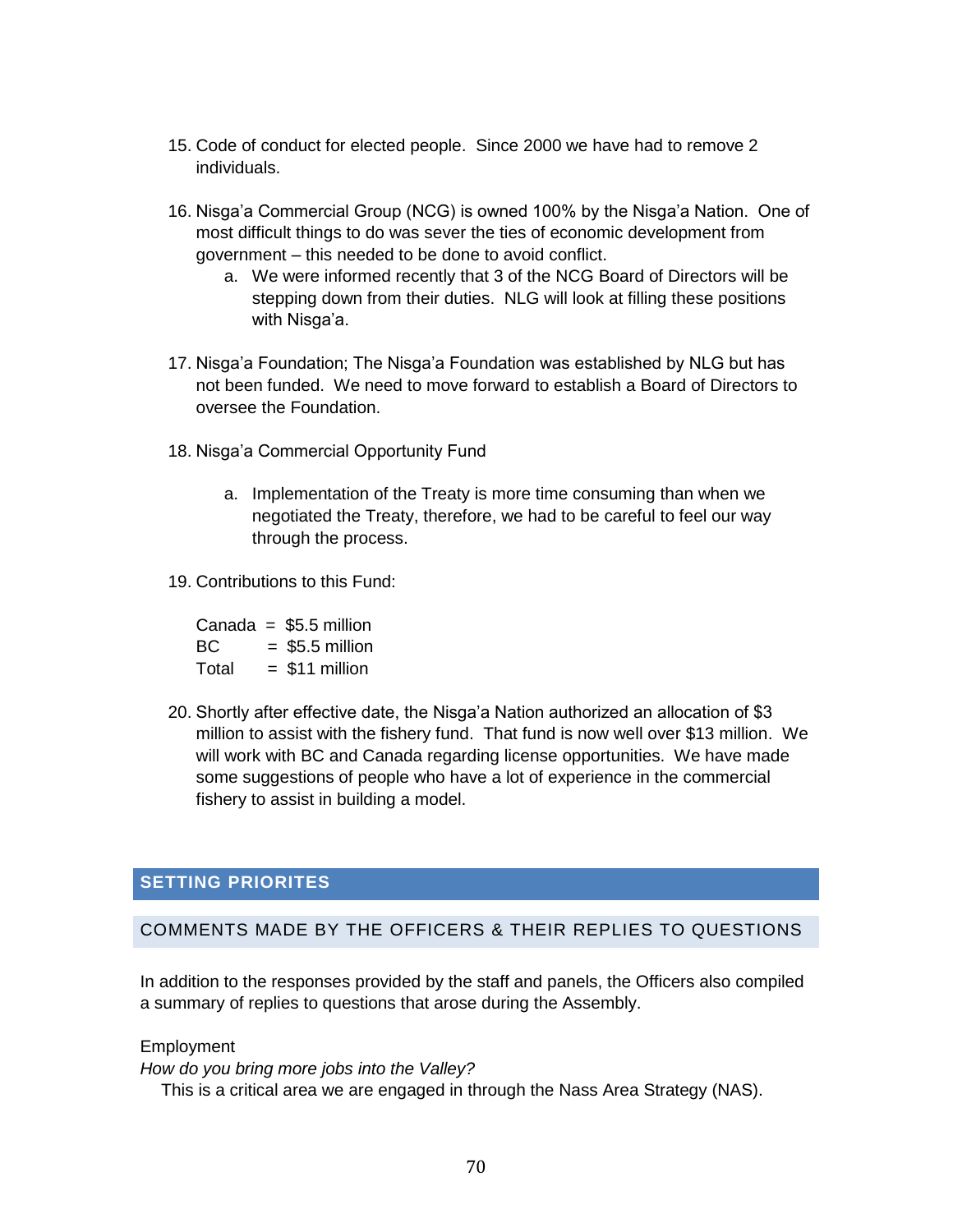#### Financial Resources

*Urban locals have a difficult time meeting its budget requirements.*

Every year in March pre-budget exercises occur for Urban Locals, Village Governments and Institutions. Pleased that this exercise is working. The Nisga"a Finance Committee is listening as well as the Executive.

#### *Funding allocations*

In 2002, the Urban Locals received \$538,000 in fiscal transfers from NLG. In 2010, the Locals received \$1 million, an increase of 310%

#### *Nisga"a Lisims Government*

In 2002, NLG"s operating budget was 19.1 billion. At 2010, NLG has received a mere increase of 8.9%

We've heard the concern.

#### Fishery Bay

*We need to ensure that Fishery Bay is protected. How is NLG addressing this?*

Fishery Bay is of strategic importance to the Nisga"a Nation, we will continually review the management plan to ensure protection.

#### Enforcement of Nisga"a Laws

*Enforcement of fisheries laws to ensure that we are not overtaken by sports fishers.*

Enforcement of Nisga"a laws in Villages is carried out through an Agreement with the RCMP (under the Community Tripartite Agreement). Within this CTA is a "Letter of Expectation" which provides the Nation with an opportunity to state what we expect from the RCMP.

#### Commercial Fisheries Opportunity Fund

*The concern with regard to when the Commercial Fisheries Opportunity Fund will be operational.*

There will be a panel of expert Nisga"a commercial fishers to begin planning – we expect to move forward shortly.

#### Nisga"a Child & Family Services

*Concern with regard to child protection off Nisga"a Lands – e.g. Vancouver.*

Under the Delegated Enabling Agreement we have the ability to increase services we provide to Nisga"a children not only in the Nass but also in Terrace and Prince Rupert. We are in the planning process to get to level 16. We hope to get that next year. Once achieved we will have the ability to engage BC to provide those services in the lower mainland.

#### Wills and Estates

#### *Will this project continue?*

NLG has provided the resources to assist families to address Wills and Estates. We will continue. Without that assistance, it can be costly.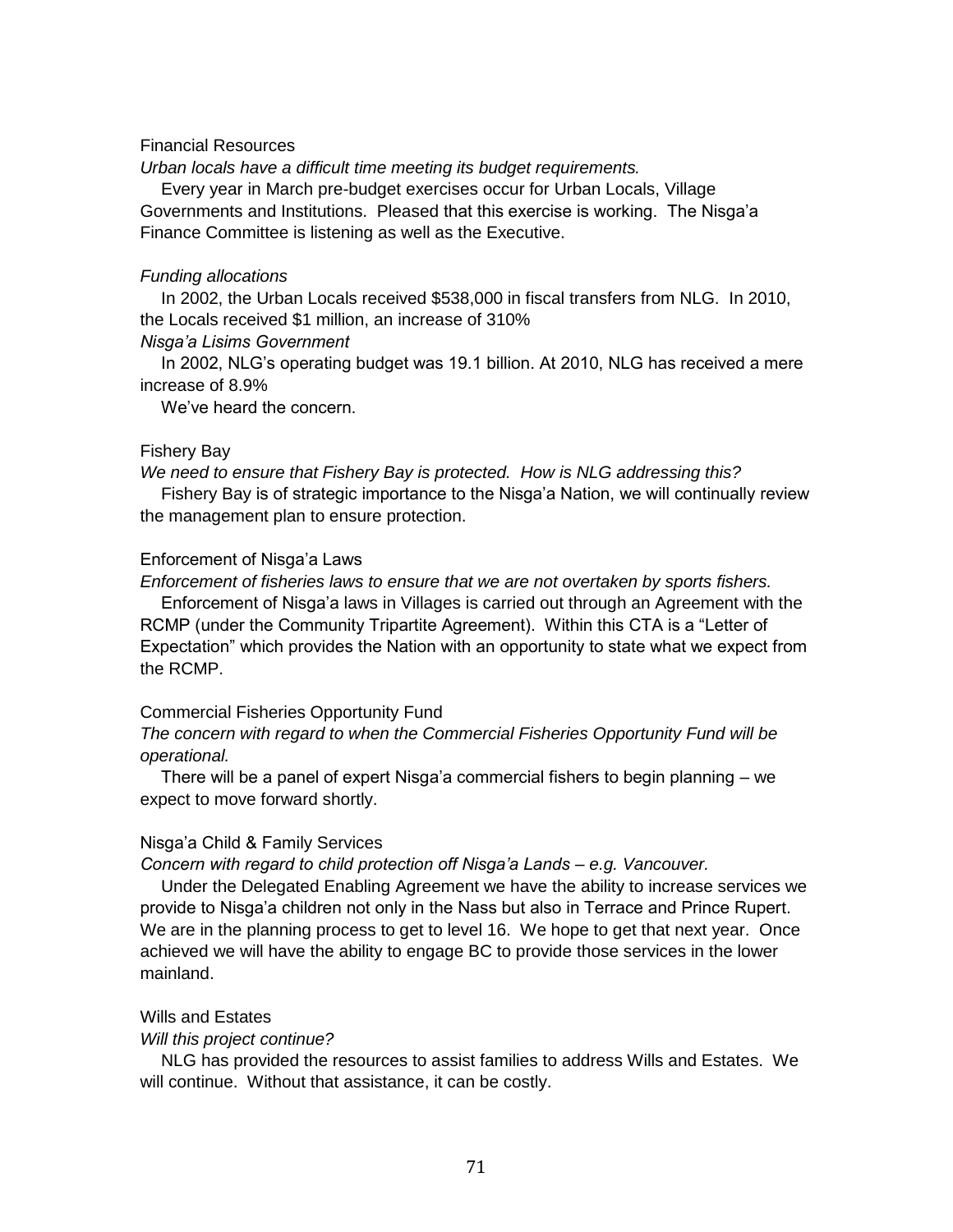Individual Landholding Project

*When will this project be implemented?*

Nisga"a legislation will be considered at WSN, and if approved it will take somewhere around 6 month to implement before we in position to issue this.

#### Highway 113

*Issue of treacherous roads and request for NLG to dialogue with BC to improve Nisga"a Highway classification from level "C".*

This issue will be brought to the attention of the Director of Lands and Resources.

#### Emergency Preparedness System

*Recent wild fire – wake up call to improve* 

The recent wild fire we were faced with was a wake-up call to improve our Emergency Preparedness system. This has been noted.

#### Subsurface resources

Research is ongoing in this area. In order for this to proceed, there"ll be a need for consultation.

#### **Taxation**

*What is NLG"s plan for taxation?*

Public education has begun in both property taxation and income tax. The objective to ensure transition is smooth.

#### NCFS

#### *Child welfare strategy*

Andrew Robinson has gained a lot of experience, and has indicated that he would like to meet with NLG. We look forward to dialoguing with Andrew.

#### **Communication**

#### *10-year annual report*

Will ensure this is improved. We are always open to suggestions.

#### Council of Elder"s handout

No time to address. In near future I hope to have an Elders gathering and that one of the communities will volunteer to host this gathering.

#### Youth

Been talking to the youth who will also be involved. They will be fundraising to participate.

#### Financial resources

Those who are conducting traditional feasts, this is a plea to the Wilp to consider the Nisga"a elder"s gathering at the time of disbursement of funds.

#### Council of Elders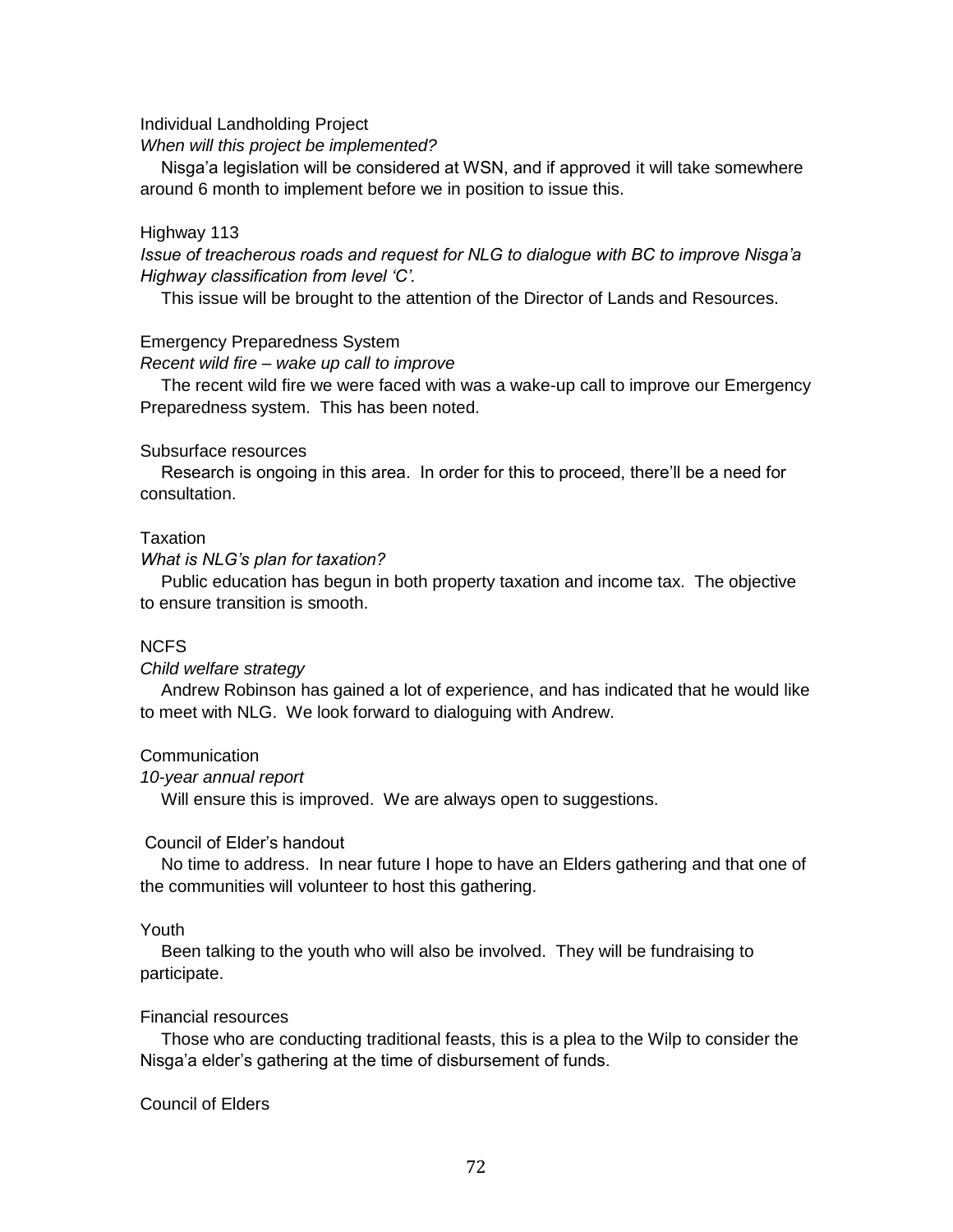Is a new group of people established through the Treaty. Past leaders in their wisdom saw the need to safeguard our culture. We are more or less watchdogs of the government to ensure we don't infringe on Nisga'a Ayuuk<sub>-</sub>. COE also reviews issues relayed to COE by the government (NLG).

# Areas of concern regarding cultural issues

As a Ganada, I cannot speak into another pdeek. Role of elders in these issues can perhaps be addressed at the upcoming elders gathering.

#### Nisga"a language

Children are at school most of day, rest of the time they"re at home. Time for families to be responsible to teach your children the Nisga'a language.

#### Fishery Bay Boat Launch

Fishery bay boat launch – will have to be planned by existing owners.

#### Gingolx Salmon Enhancement Program

NLG did not withdraw funds, the Department of Fisheries & Oceans withdrew its funding. The work that is being done is not going to be lost through the funding freeze.

#### Nisga"a Fisheries Conservation Trust Fund

This fund is now at \$14 million. We can"t take the capital otherwise it will kill the Trust fund. The interest earned is allocated to the Nisga'a fisheries program.

#### Home insurance

Each Village Government should get together to bring insurance agencies to the Nass. This type of consultation is important.

### Urban Home Programs – request for increase

Urban home programs – renovations and new homes – we hear you loud and clear, this is an item we need to work on.

#### Programs and Services

We have heard your concern about the various rates whether it be education or social assistance. As set out in the Treaty, we must be comparable to Pacific Northwest or BC. We also have to ensure that we have sufficient funds in those areas to be able to continue these services.

#### **Logging**

I will leave this to the President to speak to. The lumber market dictates activities..

# **Silviculture**

We have contracts to ensure that we protect Nisga'a land. These initiatives are ongoing.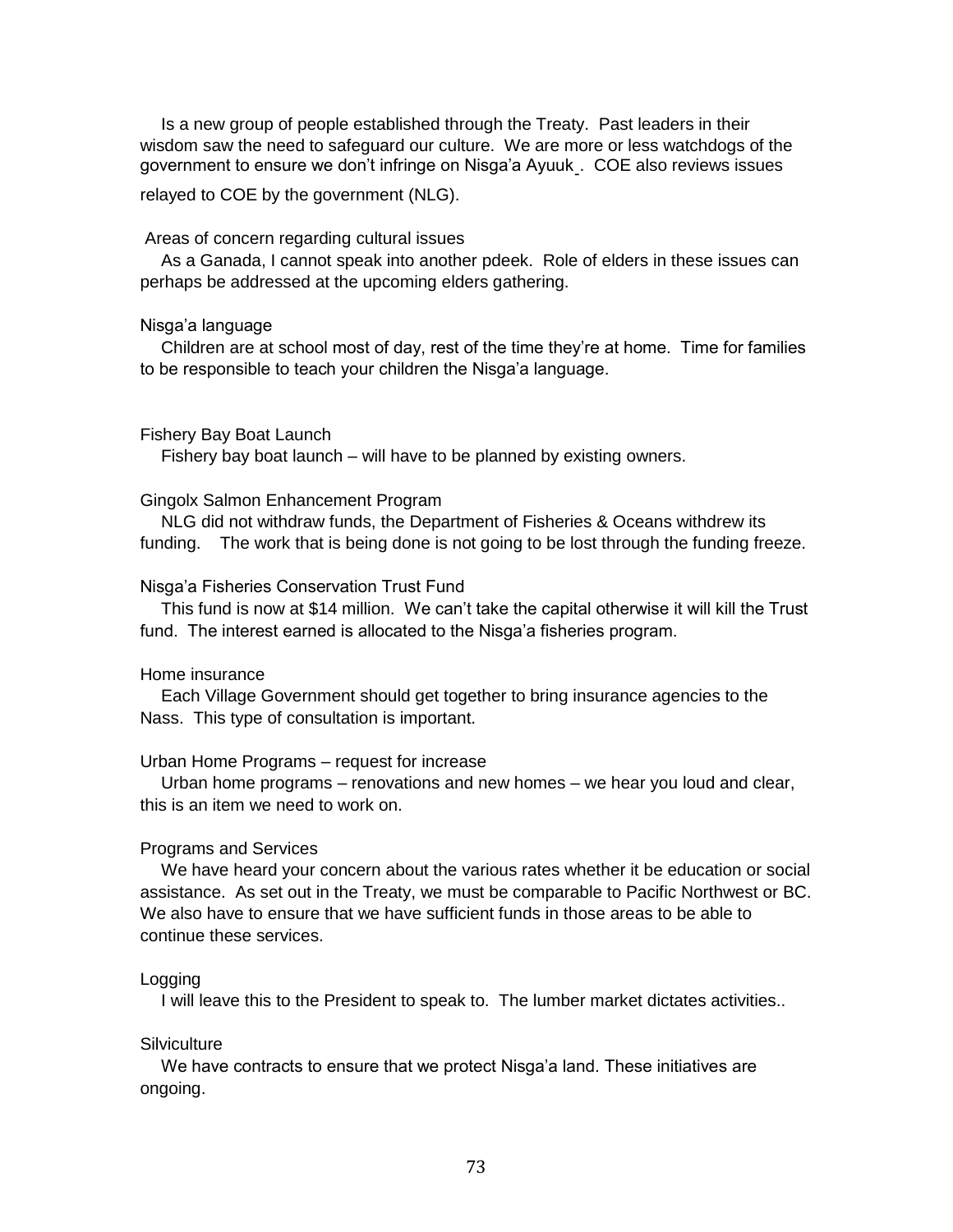### Nisga"a Settlement Trust Fund

During the past 6-8 years, the market has been up and down. In the history of markets this usually happens over a 30-year period, so we"re doing well.

Total fund = \$128.7 million at August 31, 2010. Over a 25 year period = \$250 million if we continue to only touch 3-4% each year.

### Nisga"a Citizens / Village Governments / Urban Locals

Encourage citizens to come to our offices, our doors are always open. Contact our offices for an appointment. We are open to your meetings. We would love to be at your meetings. We have Committee meetings open for you to observe as well as Executive and WSN. We are moving forward. Everything we do, we have a plan.

### Role models

The role model panels were a great addition to our agenda. Encourage the NVHB and School District 92 (Nisga"a) to include role model panels in their annual sessions.

### WSN Think Tank in Terrace

Produced development of the Nisga"a Vision statement. Kevin read out the vision statement.

# Nisga"a Treaty

NLG is empowered by Treaty to make decisions to shape our future.

We now have a responsibility, every citizen, to carry out these decisions. We will continue to carry out these responsibilities based upon our vision statement.

#### Priorities of the Nisga'a Nation

We will continue to work with senior mgt, legal and tech resources and WSN to fulfill all of the changes necessary. If we all work together we can achieve this within a timeframe (e.g. six months).

#### Individual Landholding Project

Has been getting international attention. DeSotto, he has taken individual interest into this project. He has been in contact and wants to meet with the Nisga"a.

# Subsurface resources

Priority – regulatory framework – governance and policies to allow extraction of subsurface resources.

# Nisga"a social dev policy

A priority that reflects the values of the communities, individuals. Those need to be reflected in the Nisga"a Soc Dev policy – heard the concerns loud and clear. This will continue to be a priority as we move forward.

#### Fiscal Financing Agreement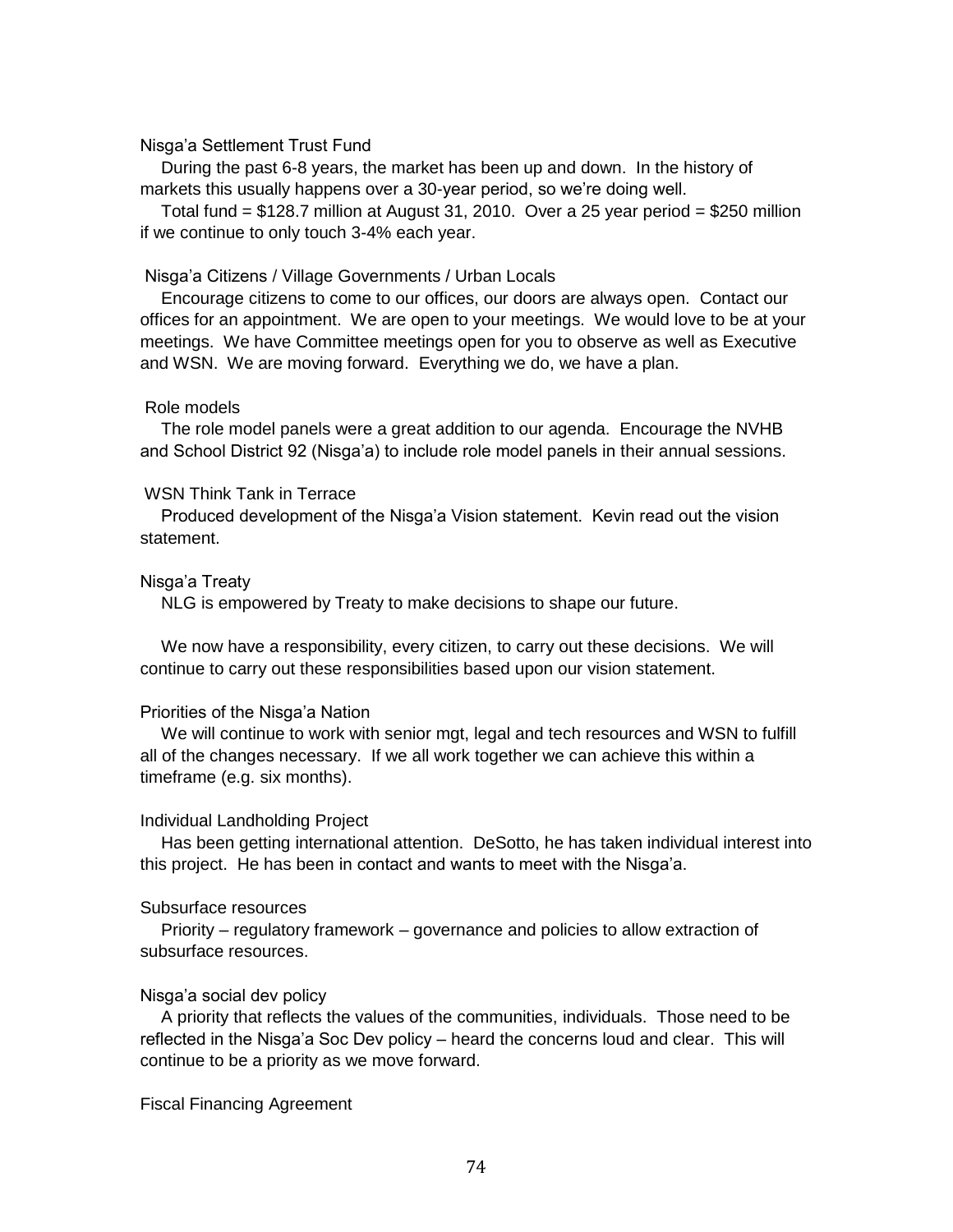Recently re-negotiated will ensure our financial needs are secure. Effective from 2009 to 2015.

# Youth Councils

Recognize we need to assist our youth in establishing themselves. We will talk directly to each of the youth councils in the 7 locals to get information about their priorities.

# Council of Elders

We look forward to the participation of COE in WSN.

#### Mitchell Stevens, President

[Note: The President spoke in Nisga"a, notes were transcribed by use of our translators – Notes taken by Roberta Clayton]

The President encouraged the Nation to speak up on concerns. Thanked everyone on all their efforts they have given to this Assembly. Thanked Simoogit HLeek for work done this week.

Acknowledged the pronounced Simoogits, then thanked the matriarchs for all their support given to them.

He then acknowledged Chief Oscar Mercer as he is always speaking to him and reminding him not to take anything bad.

#### Forestry

Heard in the House concerns about using Treaty money in forestry but reported we have not been using Treaty money but using the carbon certificate.

#### Language and Culture

The President reported, after consultation with the Secretary Treasurer, that monies will be disbursed in the amount of \$300K to SD #92 for them to enforce language and culture in the schools.

#### **Meetings**

The President reported that they have attended meetings up and down the Valley, and have on their radar to meet with the Urban Locals.

### Code of Conduct

To the Nisga"a Nation, you have elected me to sit in the House, and we as WSN and Executive will work diligently for the Nation. Then announced that the Code of Conduct will be implemented to all programs within the Nation.

#### Youth Councils

The President acknowledges Kim Azak for representing the Youth, and further encouraged youth to speak up, be vocal in things you do.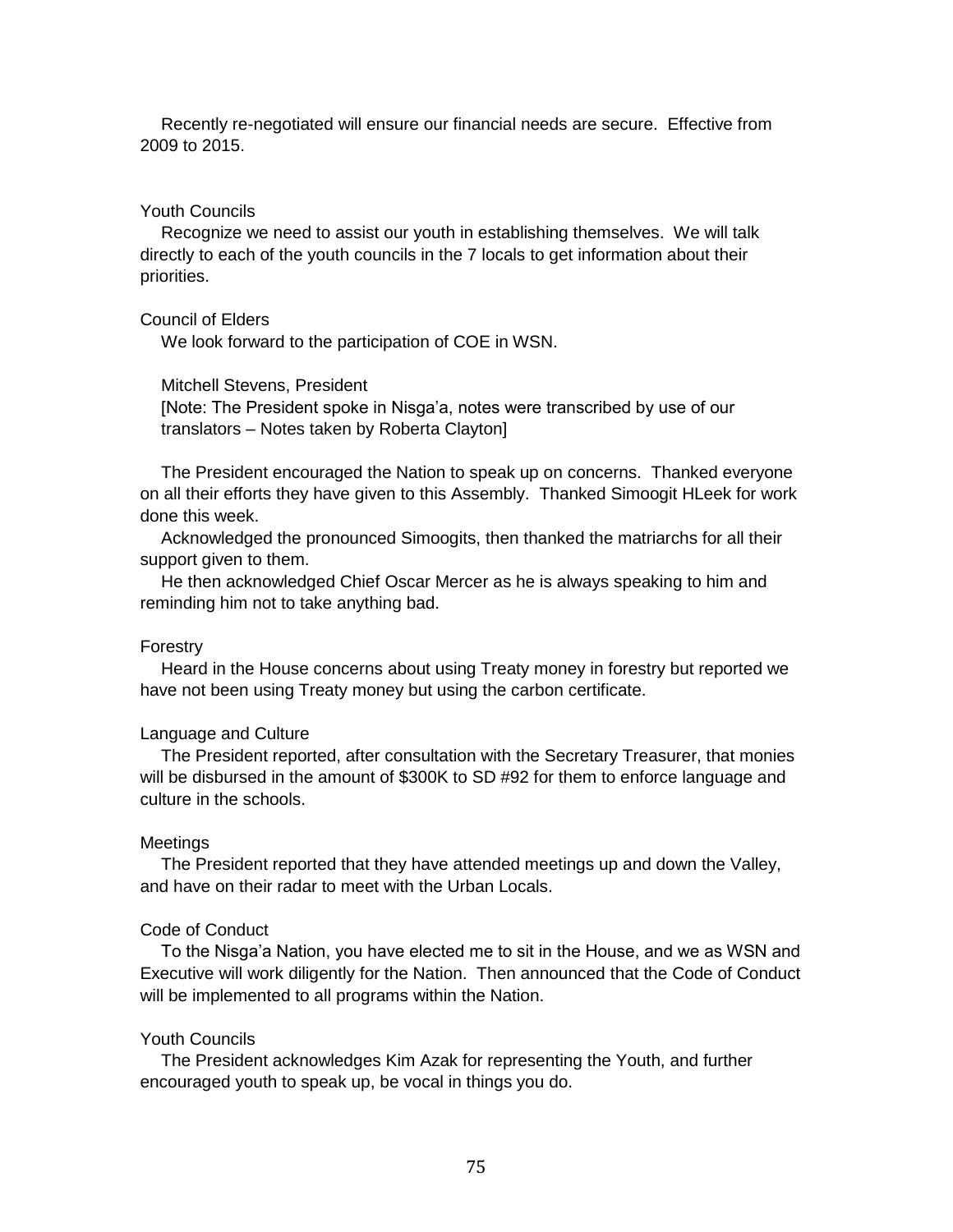All the work that we do is for the benefit of our Nation. No once can just come onto our lands, they will have to pay. We don"t want our children left out.

# **Employment**

The President stated that he heard many concerns regarding employment in the Valley. Announced stats to date: 61 workers with LFR, and roughly 121 fishers within the Valley.

He then encouraged parents to encourage their children to continue education after graduation, and find work and make it long term.

### Elder"s guidance

The President stated that we must always have a sacred moment in all our meetings, and encouraged village governments to involve your respective Elder"s in your government meetings.

We, at WSN, have now included our Council of Elders to attend our future WSN meetings.

#### **Comments**

Compliments to the NLG Officers, CEO, and staff

Note to file: throughout the question and answer session, many citizens paid compliments to the President, Officers, CEO and staff of Nisga"a Lisims Government for a job well done.

# Language and culture

In order to teach our language in the schools we have to have the credentials to teach our language, which therefore, denies our fluent people.

Suggest a three-day conference to address the Nisga"a language and culture.

#### Fisheries management program

Seems we haven"t celebrated that its number one in the world, as a Nation we haven"t celebrated that fact. Applaud the government and employees for this. Our river is now certified.

Recent by-election for office of President – recommendation for change

Two of the candidates nominated were elected members of NLG which results in additional by-elections, an additional cost to the government. Elected representative should vacate or resign their positions before running. Propose an amendment to the Nisga"a Elections Act. Need to refine so that there is an element of fairness.

### Youth

NLG now going to participate in our youth"s lives. Invite each of you to visit and be seen in all of our schools so that you can talk to the youth to prepare them. That way they become a part of your lives, and you become a part of their lives.

Commercial Fisheries Opportunity Fund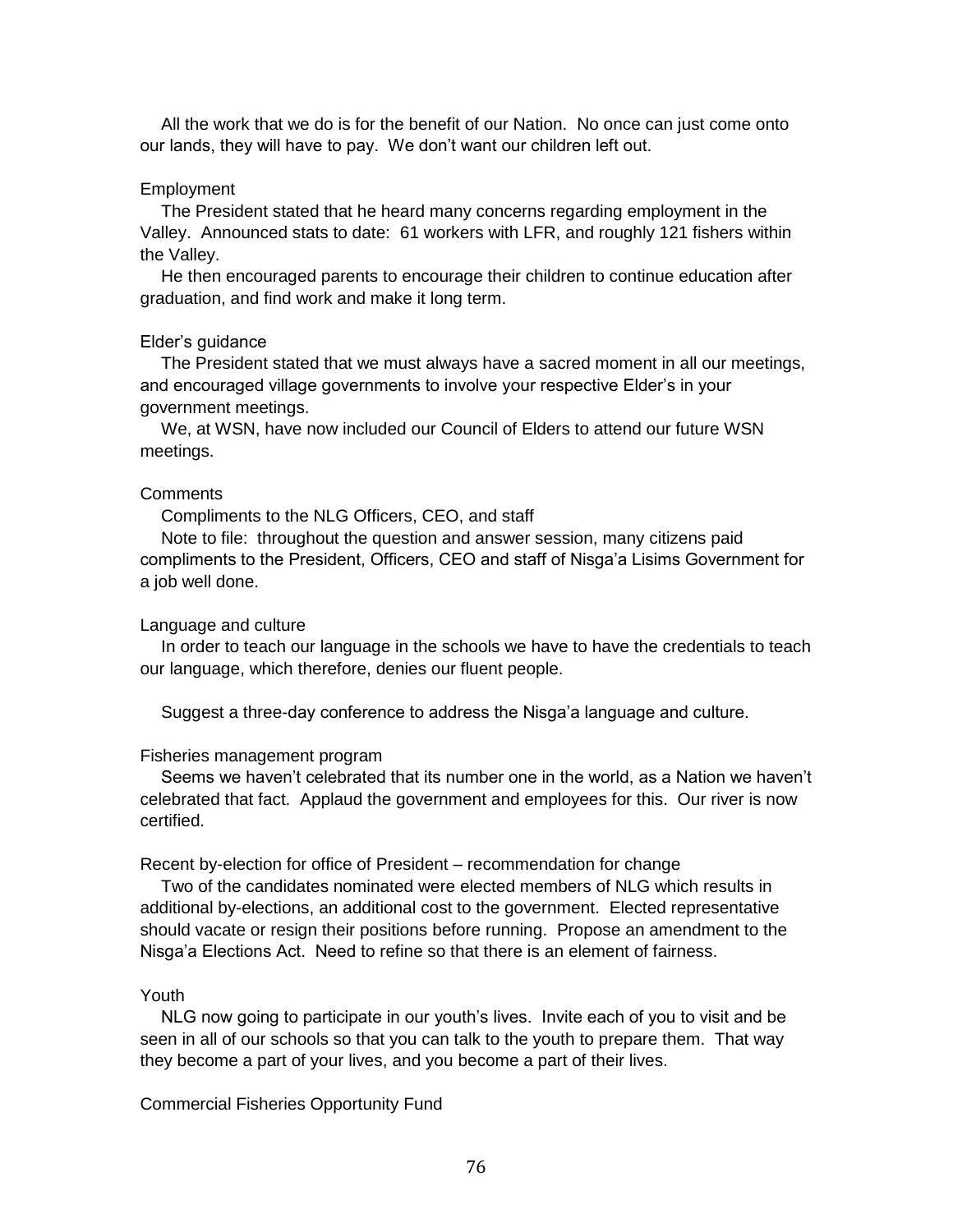Commend the CEOs of NLG for the good job you"ve done all these years.

Commercial fisheries fund – glad to hear this is finally coming to the table. I look forward to when we can access that fund and hopefully set up programs for this fund. Been 10 yrs since signing of the Treaty first time heard this fund coming to the table.

# Code of Conduct

Heard the report on the removal of two members. Thousands of dollars in the urban locals swindled. Laws of general application apply – there should have been criminal charges laid. Our children see this happening and will think that they can steal from the government because the insurance will repay the amounts taken.

# Village Government Members

No public meetings. How can they hear the people"s concerns if they don"t have public meetings? Village Governments must hold these meetings.

# Vision Statement

Two days ago my husband put his name in for employment and he was told he can"t because he isn"t from this community. We have to do away with that mentality if we"re to move ahead.

# Tax

Treaty states: you "may" tax. Don"t be too in a hurry to tax our people.

# Nisga"a Social Development Policy

Glad to hear this is going to be accomplished. A lot of our people are forced to be on Social Assistance for reasons of no employment or no qualifications. A lot of us live in poverty – no food in our cupboards. A single person gets 185.00 some Village Governments added on \$50. I"d like to see this policy comparable to BC. I can see very clearly now, I never realized this, but I"m there now.

# Nisga"a Education Policy

Adopted in June 2010, thank you for updating and adopting the Education policy.

# Elders and youth Center

A center for our elders and youth is needed.

# **Employment**

Look at creating employment for junior elders, a lot of us have talents

# Nisga"a Elections

Have to stop dirty politics where people are trashed by other elected people. Why have a process if this is going to be allowed?

# School District 92 Board of Directors

Needs to be changed. Many important issues that aren"t being addressed.